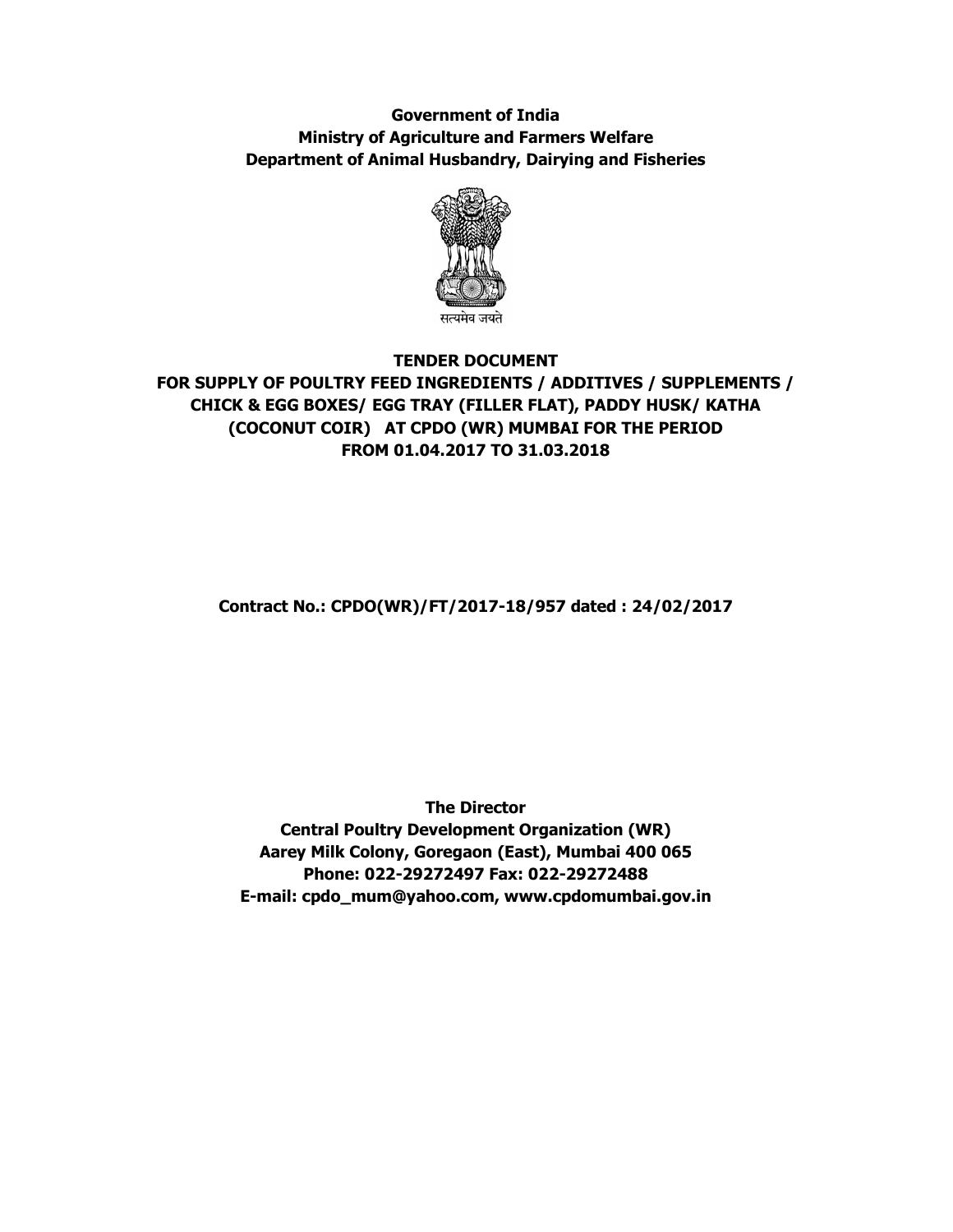| Presiding Officer   | Member 1 |  |
|---------------------|----------|--|
| Member <sub>2</sub> |          |  |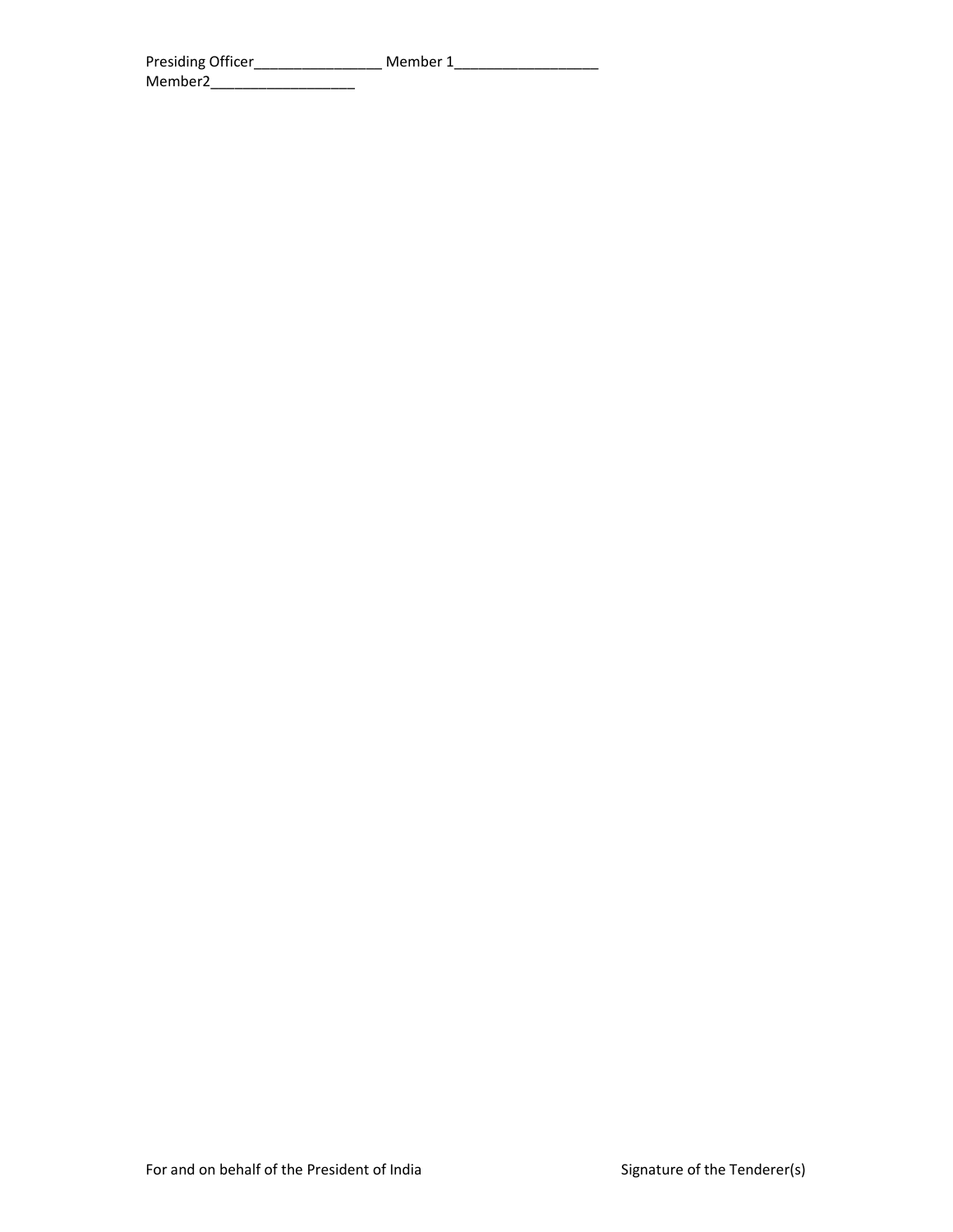Government of India Ministry of Agriculture and Farers Welfare

Department of Animal Husbandry, Dairying and Fisheries **Central Poultry Development Organization (WR)** 

Aarey Milk Colony , Goregaon (East), Mumbai 400 065

Phone: 022-29272497 Fax: 022-29272488

e-mail: cpdo\_mum@yahoo.com, www.cpdomumbai.gov.in

**F.No. Feed Tender/CPDO (WR)/2017-18/957 dated: 24.02.2017** 

## **NOTICE INVITING TENDER**

1. This procurement will be carried out through the e-procurement system of NIC at URL https://eprocure.gov.in.eprocure/app.

2. On behalf of the President of India, **On-line bids** are invited under Open Tender Enquiry following two envelope/cover system on single bid system from reputed, experienced and eligible suppliers for supply of poultry feed Ingredients/additives/supplements/Chick/Egg boxes/Egg Tray Filler Flat/ Paddy Husk/ Katha (Coconut Coir) for the period of 12 months from 01-04-2017 to 31-03-2018 at CPDO (WR), MUMBAI listed in part-II of this tender document by Director, Central Poultry Development Organization (WR), MUMBAI.

3. The details of supply contracts are available in the tender document which can be downloaded from CPDO (WR) website http://cpdomumbai.gov.in (for reference only) and Central Public Procurement(CPP) Portal site www.eprocure.gov.in/eprocure/app and the bid is to be submitted **online**  only on **www.eprocure.gov.in/eprocur**e/app up to last date and time of submission of tender. **Sale of physical tender document is not Applicable.** 

| S.No.          | <b>Item Description</b> | <b>Description</b>                                                  |
|----------------|-------------------------|---------------------------------------------------------------------|
|                | Estimated cost of the   | Approx. Rs. 1,45,70,000/- (One Crore Forty Five Lakhs and seventy   |
|                | Tender                  | thousand only)                                                      |
| $\overline{2}$ | EMD (Bid security)      | Rs.2,91,400/- (Two Lakhs Ninty One Thousand and Four Hundred only)  |
|                |                         | by Demand Draft / Bankers Cheque / Bank Guarantee in favour of PAO  |
|                |                         | (AHD), MUMBAI payable at MUMBAI.                                    |
| 3              | Supply contract         | 12 (Twelve) Months                                                  |
|                | period                  |                                                                     |
| $\overline{4}$ | Tender document         | Rs. 300/- (Rupees Three hundred only) by Demand Draft or Banker     |
|                | fees (Non-              | Cheque in favour of P.A.O (AHD) MUMBAI payable at MUMBAI.           |
|                | Refundable)             |                                                                     |
| 5              | <b>Tender Inviting</b>  | Director, CENTRAL POULTRY DEVELOPMENT ORGANIZATION<br>$(WR)$ ,      |
|                | Authority               | Aarey Milk Colony, Goregaon (East), Mumbai 400 065                  |
|                |                         | Phone: 022-29272497 Fax: 022-29272488<br>e-mail: cpdo mum@yahoo.com |
|                |                         |                                                                     |
| 6              | <b>Tender Contract</b>  | CPDO (WR)/FT/2017-18/957 Dated 24.02.2017                           |
|                | No./Date                |                                                                     |

## 4. **Brief Details of Tender:**

Note: **Tender Fee and EMD (in original) or copy of valid MSE/NSIC registration Certificate (duly attested by Gazetted Officer/Notary), should be submitted to the Tender Inviting Authority on or before the last date & time of bid submission failing which the tender will be summarily rejected. CPDO(WR) shall not be responsible for any delay or loss, due to postal/ courier services. To ensure proper delivery, bidder should submit the documents either in person or through registered/speed post.**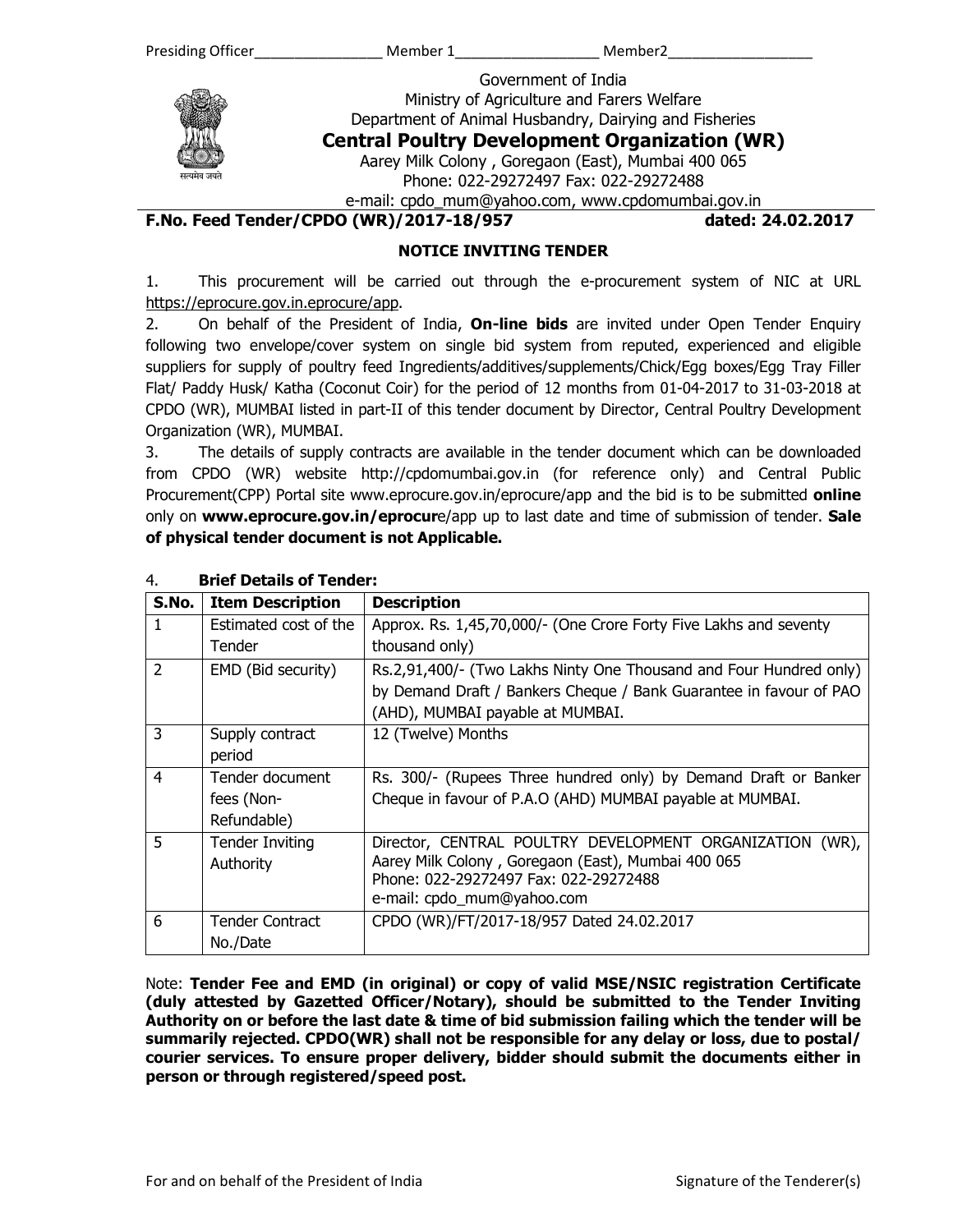# 5. **Critical Dates of Tender:**

| SI.No. | <b>Particulars</b>                        | Date & Time          |
|--------|-------------------------------------------|----------------------|
|        | Publish Date & Time                       | 25.02.2017: 10.00 AM |
|        | Sale/ Document Download Start Date & Time | 25.02.2017: 10.00 AM |
| 3      | Sale/ Document Download End Date & Time   | 22.03.2017: 10.30 AM |
| 4      | Clarification Start Date & Time           | 25.02.2017: 10.00 AM |
| 5      | Clarification End Date & Time             | 22.03.2017: 10.30 AM |
| 6      | Bid Submission Start Date & Time          | 25.02.2017: 10.00 AM |
|        | Bid Submission End Date & Time            | 22.03.2017: 11.30 AM |
| 8      | Bid Opening Date & Time                   | 22.03.2017: 12.00 PM |

6. The address and contact number for sending documents or seeking clarifications regarding this Tender document are as under:-

|             | Queries to be addressed to        | CENTRAL POULTRY DEVELOPMENT<br>Director,        |
|-------------|-----------------------------------|-------------------------------------------------|
|             |                                   | ORGANIZATION (WR), Aarey Milk Colony, Goregaon  |
|             |                                   | (East), Mumbai 400 065                          |
| ii.         | Postal address for<br>sending the | POULTRY DEVELOPMENT<br>Director, CENTRAL        |
|             | physical documents                | ORGANIZATION (WR), Aarey Milk Colony, Goregaon  |
|             |                                   | (East), Mumbai 400 065                          |
| iii.        | Name/Designation of the contact   | Dr. Bharti Singh, Director I/c, CPDO(WR) MUMBAI |
|             | personnel                         |                                                 |
| iv.         | No of the<br>contact<br>Telephone | Phone No. 022-29272497, 022-29272488            |
|             | personnel                         |                                                 |
| $V_{\rm i}$ | E-mail ID of contact personnel    | mail: cpdo_mum@yahoo.com                        |
|             | Fax Number                        | Fax No. 022-29272488                            |

# 7. **This Tender document is divided into five Parts as follows:-**

- a) Part I Contains General information and instructions for the Bidders about the Tender such as the time, manner of submission and opening of tenders, Validity period of tender, etc.
- b) Part II Contains details of the items/services required, such as the Schedule of requirement (SOR), Specifications of items to be procured, Delivery period, Mode of Delivery and Consignee details which will form part of the contract with the successful bidder.
- c) Part III Contains Standard Conditions of Tender, which will form part of the contract with the successful bidder.
- d) Part IV Contain Special Conditions applicable to this Tender and which will also form part of the contract with the successful bidder.
- e) Part V Contains Evaluation Criteria and Format for Commercial Bids.
- 8. This Tender document is being issued with no financial commitment and the buyer reserves the right to change or vary any part thereof at any stage and also reserves the right to reject any or all tenders and shall not be bound to assign any reason for such rejection.
- 9. Instructions for pre-requisites to enable bidding through CPP Portal is enclosed at APPXENDIX 'A' to the Tender document.

For and on behalf of CPDO (WR).,

Sd-

# **DIRECTOR CPDO (WR), MUMBAI**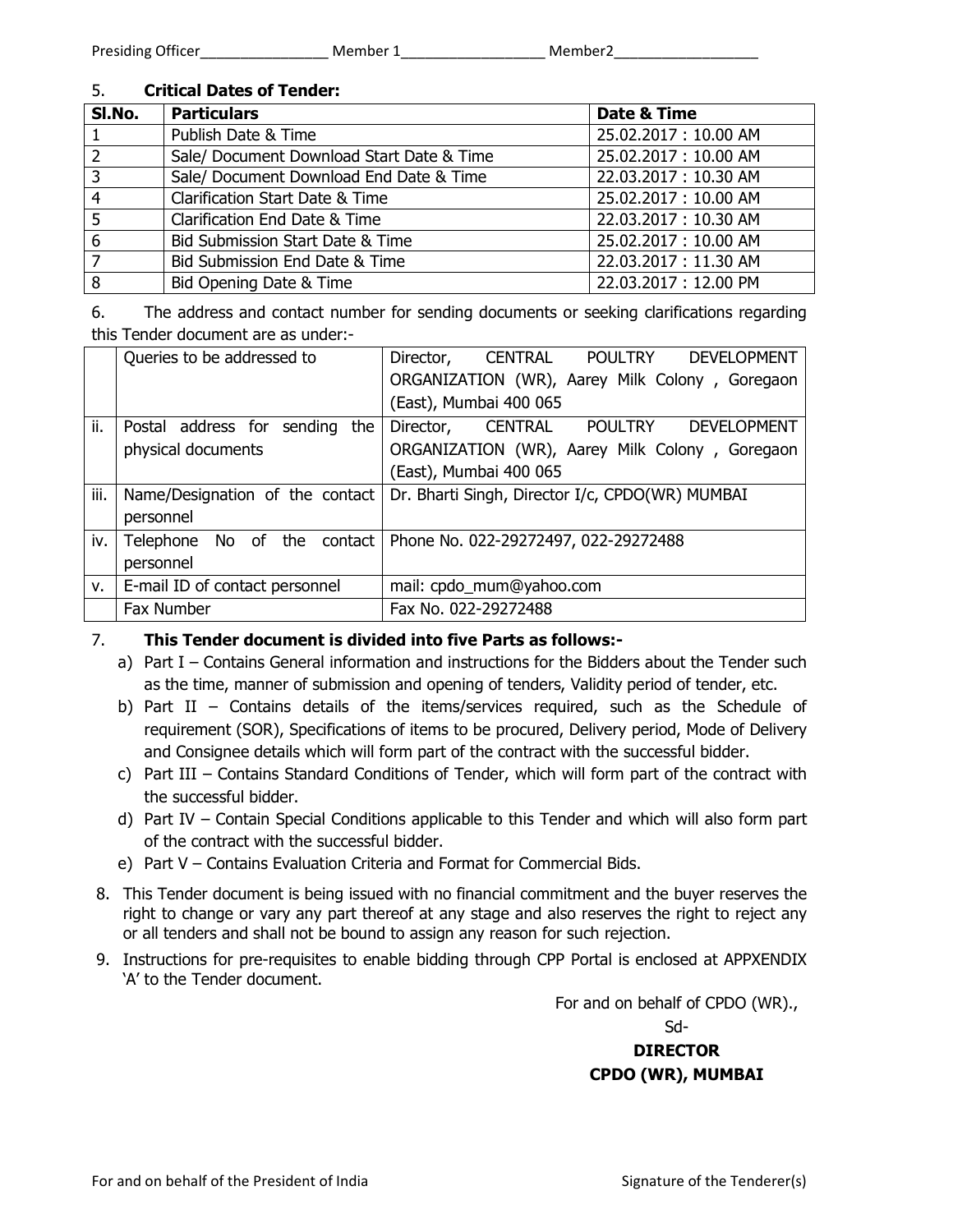# **PART-I – GENERAL INFORMATION AND INSTRUCTIONS FOR THE BIDDERS**

# **1. Manner of Depositing the Bids:**

The bids will be submitted through on-line mode of Central Public Procurement Portal (CPPP) [https://eprocure.gov.in.eprocure/app]. However, certain documents would be required to be submitted in two covers, physically to be dropped in the tender box/sent by post at the prescribed location/address as per details given below:-

# **A) ON-LINE SUBMISSION**

- **i. Cover -1: Cover-1 will contain the following documents.** 
	- 1. Scanned copy of instrument for payment of Tender fee (in pdf format) or Attested/Notarized copy of MSE/NSIC certificate as per Appendix 'E'.
	- 2. Scanned copy of EMD documents (in pdf format).
	- 3. Scanned copy of TIN/TAN/CST/GST Registration (in pdf format).
	- 4. Tender Conditions Acceptance Certificate:- The bidder shall certify acceptance of all the tender conditions of the online Tender document and furnish a certificate as per Appendix 'C' of Tender document. The certificate duly signed and stamped shall be scanned and uploaded. In case of any deviations, the bid will be liable to be rejected. If the certificate is signed by legally authorized signatory, a copy of the authorization letter should be enclosed / uploaded.
	- 5. Scanned copy of the acknowledgment of latest IT Return including PAN No to be uploaded.
	- 6. Scanned copy of Self Declaration (Appendix 'B').
	- 7. Scanned copy of Successful completion certificate/ experience certificate (Appendix 'D').
	- 8. Downloaded tender documents duly stamped and signed (other than price bid).

## **ii. Cover -II (Price bid):**

 It will contain the enclosed Schedule (Bills of Quotations (BOQ). Vendor will download the enclosed Schedule (BoQ) and fill all the details in all relevant fields and upload the same. No modification to any field of the schedule (BoQ) or file name is permissible. Any violation will render the bid invalid. Vendors may refer to the 'Instructions to Bidders for Online Submission of Bids' uploaded along with Tender document for any clarification and query.

# **B) PHYSICAL SUBMISSION (offline submission)**

- 1. Documents to be submitted in Hard Copy: The original of following documents shall be submitted physically in a sealed envelope and dropped in the tender box/sent by post so as to reach prior to bid submission closing date and time. The responsibility to ensure this lies with the bidder. The envelope should be subscribed with "TENDER FOR SUPPLY OF POULTRY FEED INGREDIENTS/ADDITIVES/SUPPLEMENTS/CHICK & EGG BOXES/ EGG TRAY FILLER FLAT/PADDY HUSK/KATHA (COCONUT COIR) AT CPDO (WR) MUMBAI TO BE OPENED ON 22 MARCH 2017".
- a. Original instrument for payment of Tender fee or Attested/Notarized copy of MSE/NSIC certificate as per APPENDIX 'E'.
- b. Original instrument for payment of EMD.
- c. Certified copy of TIN/TAN/CST/GST Registration.
- d. Tender Conditions Acceptance Certificate as per APPENDIX 'C' (on letter head of the Firm).
- e. Acknowledgement of the latest IT Return with PAN No.
- f. Certified copy of Successful completion certificate/ experience certificate as per Appendix 'D'.
- g. Self Declaration as per Appendix 'B'.
- h. Downloaded tender documents duly stamped and signed (other than price bid).
- i. Questionnaire as per APPENDIX 'G' & ECS form as per APPENDIX 'F'

## **The bids uploaded without above mentioned documents and liable to be rejected.**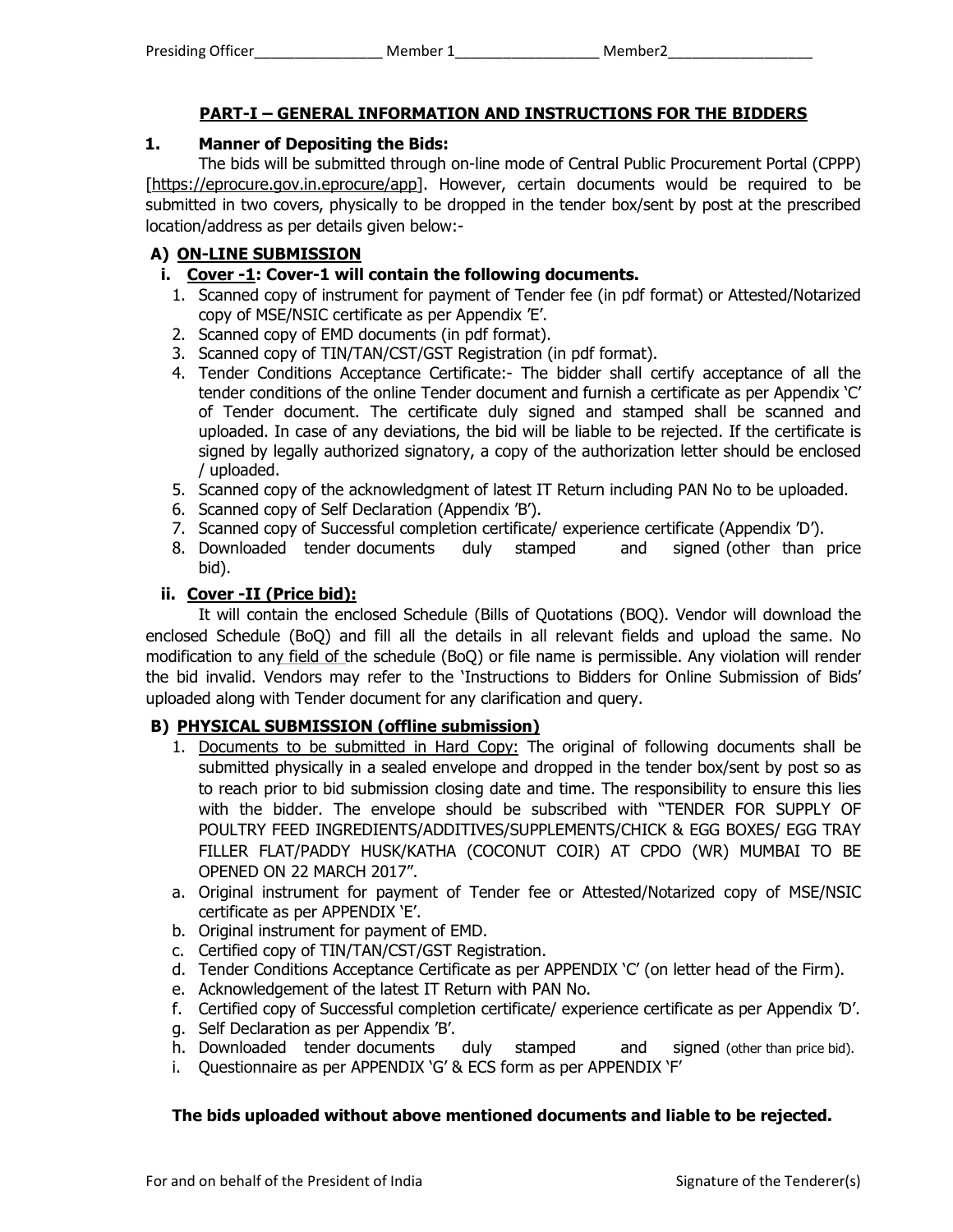2. The poultry feed ingredients/additives/supplements/chick & egg boxes/Egg Tray (Filler Flat)/Paddy Husk/ Katha (Coconut Coir/ will be supplied as specified in Part-II of NIT.

3. Tender Fees: The vendor can download the tender documents from the Central Public Procurement Portal (CPPP) of NIC at web sitehttps://eprocure.gov.in Rs.300/- (Rupees Three hundred only) as tender fee (cost of tender) will be paid in the form of Demand Draft/Banker's cheque in favour of PAO (AHD), Mumbai payable at MUMBAI. A scanned copy of Tender Fee will be uploaded online along with the First cover of the Bid. The physical proof of payment of Tender Fee will be deposited along with the manual submission of documents. Bids NOT accompanied with Tender Fee will be rendered invalid.

4. Uploading of Bids. Bids should be uploaded by bidders as per the enclosed format of Bill of Quantities (BoQ) and within the stipulated time frame. Bids should be supported with scanned memo/letter pad inter alia furnishing details like TIN/TAN number, CST/GST number , Bank address with EFT Account if applicable, etc and complete postal & e-mail address of their office.

5. Time and date for opening of Bids (online only): Bids will be opened online in the office of Director Central Poultry Development Organisation (WR), MUMBAI at 1200 hrs on 22 March 2017. If any Govt. holiday is declared on the date of opening of bids, the same shall be opened on next working day without any further notice.

6. Place of opening of the Bids: Bids will be opened at office of Director Central Poultry Development Organization (WR), MUMBAI. The Bidders may depute their representatives, duly authorized in writing, to attend the opening of Bids on the due date and time. Rates and important clauses quoted by all Bidders will be read out in the presence of the representatives of all the bidders. This event will not be postponed due to non-presence of your representative. The result of the opening of Bids will be available Online for all bidders to see.

7. Clarification regarding contents of the Tender document: A prospective bidder who requires clarification regarding the contents of the bidding documents shall notify to the Buyer in writing about the clarifications sought not later than time stipulate in the Tender document. Copies of the query and clarifications by the purchaser will be sent to all prospective bidders who have received the bidding documents.

8. Modification and Withdrawal of Bids. A bidder may modify or withdraw his online bid after submission as per the facility provided in the CPP Portal, only prior to the date and time prescribed for end of submission of Bid. No bid shall be modified after the date and time for end of submission of bids. No bid may be withdrawn in the interval between the deadline for submission of bids and expiry of the period of bid validity specified. Withdrawal of a bid during this period will result in Bidders forfeiture of Earnest Money Deposit (EMD).

9. Clarification regarding contents of the Tender document: During evaluation and comparison of bids, the Buyer may, at its discretion, ask the bidder for clarification of his bid. The request for clarification will be given in writing and no change in prices or substance of the bid will be sought, offered or permitted. No post-bid clarification on the initiative of the bidder will be entertained.

10. Rejection of Bids. Canvassing by the contractor in any form, unsolicited letter and post-tender correction may invoke summary rejection with forfeiture of EMD. Conditional tenders will be rejected.

11. Validity of Bids: The validity of offer shall be **180 days** from the date of opening of tender. A bid valid for a shorter period may be rejected by the Purchaser as being non responsive. In exceptional circumstances, prior to expiry of the original tender validity period, the CPDO(WR) may request the bidder, in writing, for a specified extension in the period of validity. The bidder may refuse the request without forfeiting its EMD (bid security). The bidder agreeing to the request will neither be required nor be permitted to modify its tender. The provisions regarding discharge and forfeiture of EMD shall continue to apply during the extended period of tender validity.

12. Earnest Money Deposit (EMD) : Bidders are required to submit Earnest Money Deposit (EMD) for amount mentioned as per details given below along with their bids in favour of PAO (AHD), Mumbai. The EMD may be submitted in the shape of "Demand Draft" or "Fixed Deposit Receipt" from any of the Public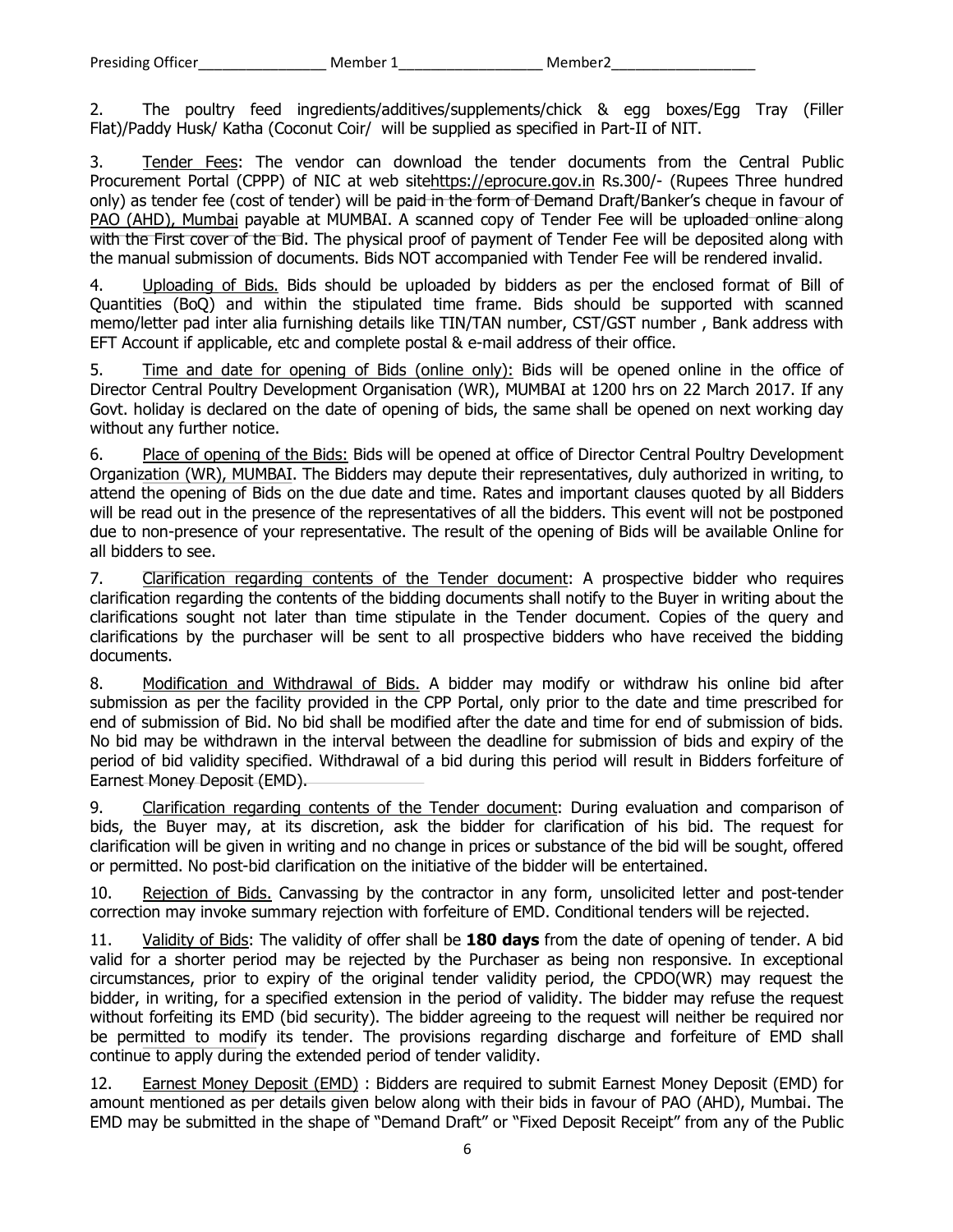| <b>Presiding Officer</b> | Member 1 | Member <sub>2</sub> |
|--------------------------|----------|---------------------|
|                          |          |                     |

Sector Banks or a Private Sector Bank authorized to conduct government business. EMD is to remain valid for a period of ninety (90) days beyond the final bid validity period. EMD of the unsuccessful bidders will be returned to them at the earliest expiry of the final bid validity and latest on or before the 30<sup>th</sup> day after the award of the contract. The EMD of the successful bidder would be returned, without any interest whatsoever, after the receipt of Security Deposit from them as called for in the contract. The EMD will be forfeited if the bidder withdraws or amends impairs or derogates from the tender in any respect within the validity period of their tender.

| SI.No | <b>Name of the feed</b>        | <b>Total</b>   | <b>Accounting</b> | <b>EMD</b> to | <b>Details of</b> |
|-------|--------------------------------|----------------|-------------------|---------------|-------------------|
|       | <b>Ingredient/Supplements</b>  | quantity       | <b>Unit</b>       | deposited     | DD/BC/FD          |
|       | /items                         | required       |                   | in the shape  | R No.             |
|       |                                | (Approx)       |                   | of DD/BC      |                   |
| 1.01  | <b>Yellow Maize</b>            | 295 MT         | Per MT.           | Rs.1,00,900/- |                   |
| 1.02  | De-Oiled Soyabean Meal         | 165 MT.        | Per MT.           | Rs.1,17,700/- |                   |
| 1.03  | <b>Rice Polish</b>             | 75 MT.         | Per MT.           | Rs.25,400/-   |                   |
| 1.04  | Shell Grit                     | 5 MT.          | Per MT.           | Rs.900/-      |                   |
| 1.05  | Mineral Mixture (ISI Mark)     | 15 MT.         | Per MT.           | Rs.23,700/-   |                   |
| 1.06  | Di calcium Phosphate           | 1000 KG.       | Per KG.           | Rs.900/-      |                   |
| 2.01  | Chick Box (3 Ply with Double   | 8000 Nos       | Per Piece         | Rs.7,600/-    |                   |
|       | Partition of 5 Ply)            |                |                   |               |                   |
| 2.02  | Egg Box (210 Egg Capacity)     | <b>500 Nos</b> | Per Piece         | Rs.500/-      |                   |
| 2.03  | Egg Trays (Filler Flat) 15 LBS | 3000 Nos       | Per Piece         | Rs.400/-      |                   |
| 2.04  | Katha (Coconut Coir)           | 500 KG.        | Per Kg.           | Rs.500/-      |                   |
| 2.05  | Paddy Husk                     | 40 MT.         | Per MT.           | Rs.6,100/-    |                   |
| 3.01  | Vit E                          | 75 KG          | Per Kg.           | Rs.1,300/-    |                   |
| 3.02  | L-Lysine                       | 200 KG.        | Per KG.           | Rs.600/-      |                   |
| 3.03  | DL - Methionine                | 175 KG.        | Per KG.           | Rs.2,100/-    |                   |
| 3.04  | Choline Chloride               | 375 KG.        | Per KG            | Rs.500/-      |                   |
| 3.05  | Amprolium (1 Kg Pack)          | 100 KG.        | Per KG.           | Rs.1,600/-    |                   |
| 3.06  | <b>Toxin Binder</b>            | 600 KG.        | Per Kg.           | Rs.400/-      |                   |
| 3.07  | Phytase                        | 75 KG.         | Per KG.           | Rs.300/-      |                   |

Demand Draft/ Banker's Cheque of any Nationalized Bank duly pledged to " Pay and Accounts Officer (AHD), Mumbai"

Micro and Small Enterprises (MSEs) Units registered with the National Small Industries Corporation (NSIC) under their Single Point Registration Scheme for the **Works** are exempted from furnishing the Bid Security deposit & Tender Cost. **They should furnish a Notarized copy of the valid registration certificate issued by MSE/NSIC in their favour, for the Works covered under this Bid document. Attested/Notarized copy of MSE/NSIC Registration certificate should be submitted to the Office of tender inviting authority on or before last date & time of submission of bid.** No other bidders are exempted from furnishing EMD & Tender Cost as mentioned above. **The Original Earnest money & Tender cost or Attested/Notarized copy of MSE/NSICRegistration certificate should be submitted to the Office of tender inviting authority on or before last date & time of submission of bid.** 

The Bidders shall not be entitled, during the period of validity of their offers without the consent in writing of the CPDO(WR), to revoke or withdraw their bids or change in any respect of their offer or any terms and conditions thereof. In case of a Bidder revoking or withdrawing his Bid or changing any terms and conditions in regard thereto without the consent of the CPDO (WR) in writing, the CPDO (WR) may at his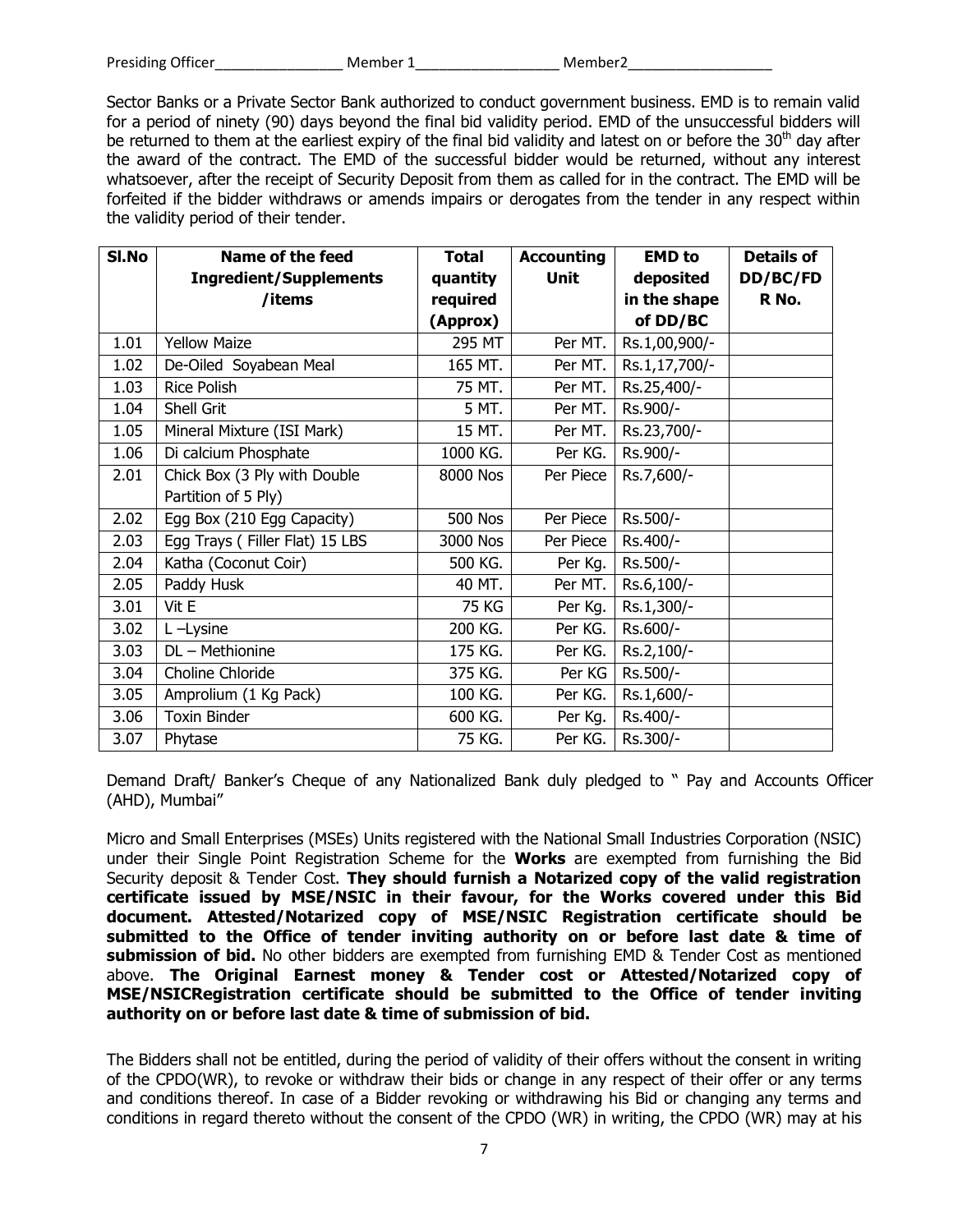discretion, forfeit the Bid Security furnished by the Bidder along with his offer. In addition to this the bidder may at the discretion of the CPDO (WR), be debarred from bidding for a period as may be considered fit by the CPDO (WR), against any bid that might be invited by the CPDO (WR) in future. The CPDO (WR) will also be within its rights to circulate the information at its discretion to other prospective Organisation's about the bidders having withdrawn his offer within the validity period.

Any Bid not accompanied with proper EMD shall be rejected summarily as being non-responsive and the price bid (Cover - 2) will not be opened. **EMD in the shape of Cheques from the bidders will not accept in any case.** 

The EMD (bid security) will be forfeited:

- a) If the Bidder withdraws the Bid after bid opening (technical bid) during the period of Bid validity; or
- b) If a bidder fails to accept rectification of arithmetical errors noticed by the CPDO (WR) or
- c) If the Bidder adopts corrupt or fraudulent practices or
- d) In the case of a successful Bidder, if the Bidder fails within the specified time limit to
	- I. Sign the Agreement; and/or
	- II. Furnish the required Performance Security Deposit.

13. EVALUATION OF BID: Normally the tender will be accepted of those bidders whose quoted rates are found to be lowest but CPDO (WR) is not bound for such acceptance and reserve the right to accept or reject any offer without assigning any reason thereof. Bidder shall have no objection to such rights of CPDO (WR). **For evaluating the lowest evaluated bidder, the lowest evaluated cost for the each item (item wise) shall be considered.** Tender shall be awarded on Single tender responsibility basis.

14. NOTIFICATION OF AWARD: The bidder whose bid has been accepted will be notified for the award by the CPDO (WR) prior to expiration of the Bid validity period through the "Letter of Award", which will state the sum that the CPDO (WR) will pay to the Contractor in consideration of the execution, completion by the Contractor as prescribed in the Contract. The notification of award will constitute the formation of the Contract until the Formal Agreement is signed. If tenderer does not accept the offer, after issue of letter of award by the Director, CPDO (WR) MUMBAI within 10 days, the offer made shall be deemed to be withdrawn without any notice & earnest money will be forfeited. The Bidder shall promptly check their e-mail box registered with CPP Portal for receipt of any information/clarification/ correspondence in respect of their bid. The CPDO (WR) shall not be responsible for non-receipt/failure of e-mail to the bidders.

15. SECURITY MONEY DEPOSIT**:** The security money equivalent to the extent of 10% of total

estimate value of the contract has to be deposited by the successful tenderer for the contract in form of Fixed Deposit Receipt (FDR)/NSC/DD/BC\* of a nationalized bank or Bank guarantee from a nationalized bank drawn in favour of PAO (AHD), MUMBAI. Security deposit remains valid for a period of sixty days (60) beyond the date of completion of all contractual obligations of the supplier. In the event of nondeposition of the same within 10 days after issue of letter of award by the Director, CPDO (WR), MUMBAI, the earnest money will be forfeited.

The Security Deposit (as performance Security) shall be returned to the supplier on the expiry of the contract period on furnishing usual clearance/No Demand Certificate. The Security Deposit shall be returned on the expiry and termination on the Contract subject to conditions that the Agency has indemnified the Director, CPDO (WR), MUMBAI for all payments to Govt statutory obligation.

Failure of the successful Tenderer to sign the contract and/or furnish the Security Deposit shall constitute sufficient grounds for the annulment of the award and forfeiture of the Earnest Money, in which event the Director, CPDO (WR) may make the award to the next lowest evaluated tenderer or call for new tenders.

\*BC = Bankers Cheque, DD = Demand Draft, NSC = National Saving Certificate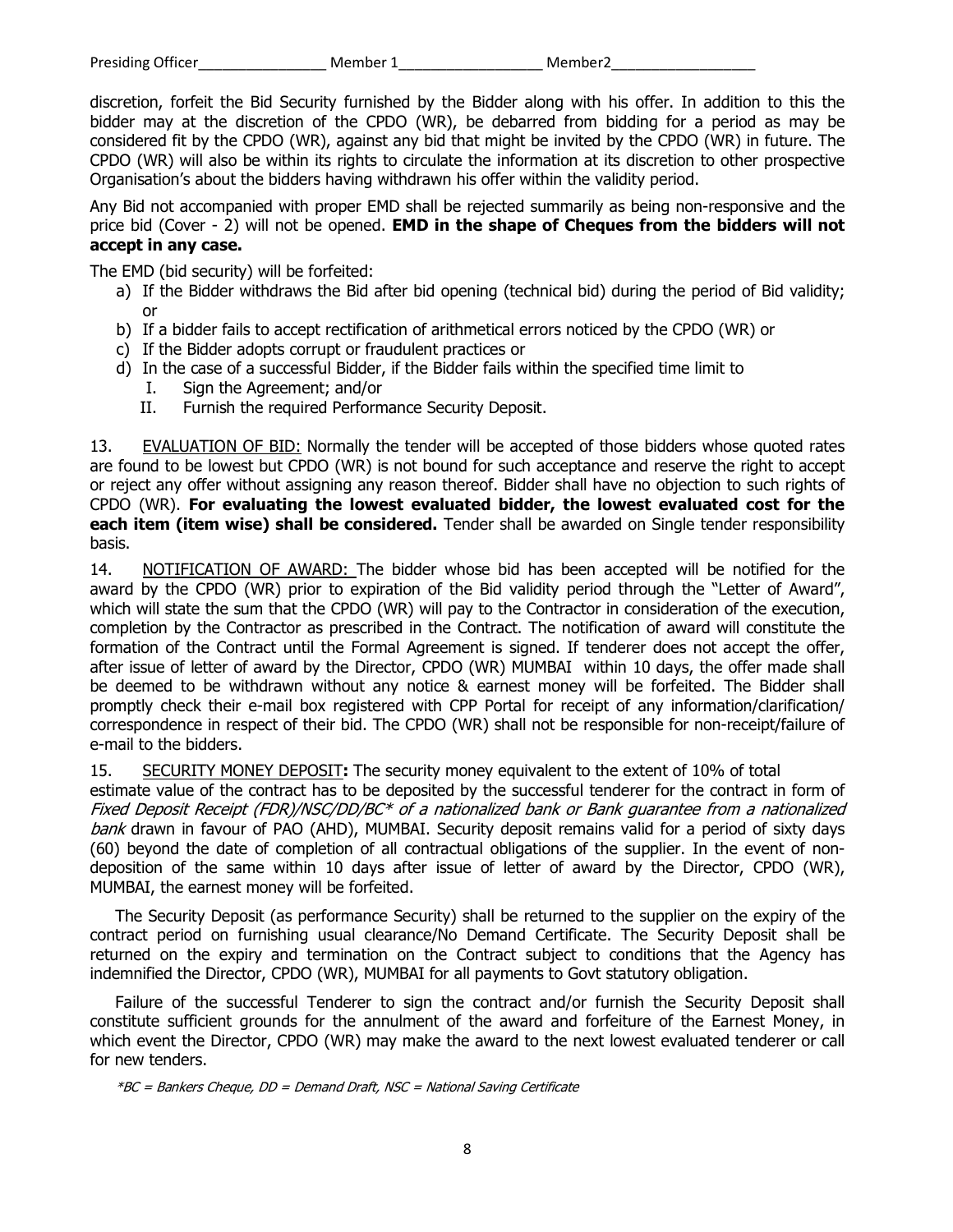16. The tender should be submitted in the prescribed form and the same should be signed properly as laid down here under :

- a) If the tender is submitted by an individual, it shall be signed by the proprietor above his full name and full name of his firm with its current business address.
- b) If the tender is submitted by a proprietary firm it shall be signed by the proprietor above his full name and full name of his firm with its current business address.
- c) If the tender is submitted by a firm in partnership, it shall be signed by all the partners of the firm above their full names and current business address, or by a partner holding the power of attorney for the firm for signing the tender, in which case a certified copy of the power of attorney shall accompany the tender. A certified copy of the partnership deed and current business address of all partners of the firm shall also accompany the tenders.
- d) If the tender is submitted by a limited company or a limited Corporation it shall be signed by a duly authorized person holding the power of attorney for signing the tender in which case a certified copy of the power of attorney shall accompany the tender. Such limited company or Corporation may be required to furnish satisfactory evidence of its existence before the contract is awarded. A copy of memorandum & article of association of the company shall also accompany tender.
- e) If the tender is submitted by a group of firms, the sponsoring firm shall submit complete information pertaining to each firm in the group and state along with the bid as to which of the firms shall have the responsibility for tendering and for completion of contract documents and furnish evidence admissible in law in respect of the authority assigned to such firm on behalf of the group of firms for tendering and for completion of the contract documents. The full information and satisfactory evidence pertaining to the participation of each member of the group of firms in the tender shall be furnished along with the tender.
- f) All witnesses and sureties shall be persons of status and their full names, occupations and addresses shall be stated below their signatures. All signatures affixed on each page in the tender shall be dated.
- g) The tender for the works shall not be witnessed by a tenderer or tenderers who himself/ themselves has/have tendered or who may and has/have tendered for the same works. Failure to observe this condition shall render the tender of the TENDERER tendering as well as of those witnessing the tender liable to rejection.
- 17. CPDO (WR) shall have the right of rejecting/splitting all or any of the tenders and will not be bound to accept the lowest or any tender or to give any reasons for their decision.
- 18. CPDO (WR) reserves the right to accept or reject any tender, and to annual tender process and reject all tenders at any time prior to contract award, without thereby incurring any liability to the affected tenderer or tenderers or any obligation to inform the affected tenderer or tenderer of the grounds for the Director's action.
- 19. The initial period of Contract would be for one year. The Director, CPDO (WR) reserves the right to reduce or terminate the period of contract or to extend its duration in the interest of the organization, for any justifiable reasons, not mandatory to be communicated to the tenderer.
- 20. RESOLUTION OF DISPUTES ARBITRATION**:** Decision of Director, CPDO (WR) shall be final for any aspect of the contract and binding to all parties**.** In the event of any dispute or difference between the parties thereto such disputes or difference shall be resolved amicably by mutual consultation. If such resolution is not possible, then the unresolved dispute or difference shall be referred to arbitration of the sole arbitrators to appoint by Secretary, Ministry of Agriculture & farmers welfare (Department of Animal Husbandry, Dairying & Fisheries) on the recommendation of the Secretary, Department of Legal Affairs ("Law Secretary"), Government of India. The provisions of Arbitration and Conciliation Act, 1996 (No. 26 of 1996) shall be applicable to the arbitration. The venue of such arbitration shall be at New Delhi or any other place, as may be decided by the arbitrator. The language or arbitration proceedings shall be English. The arbitrator shall make a reasoned award (the "Award') which shall be final and binding on the parties. The cost of the arbitration shall be shared equally by the parties to the agreement. However, expenses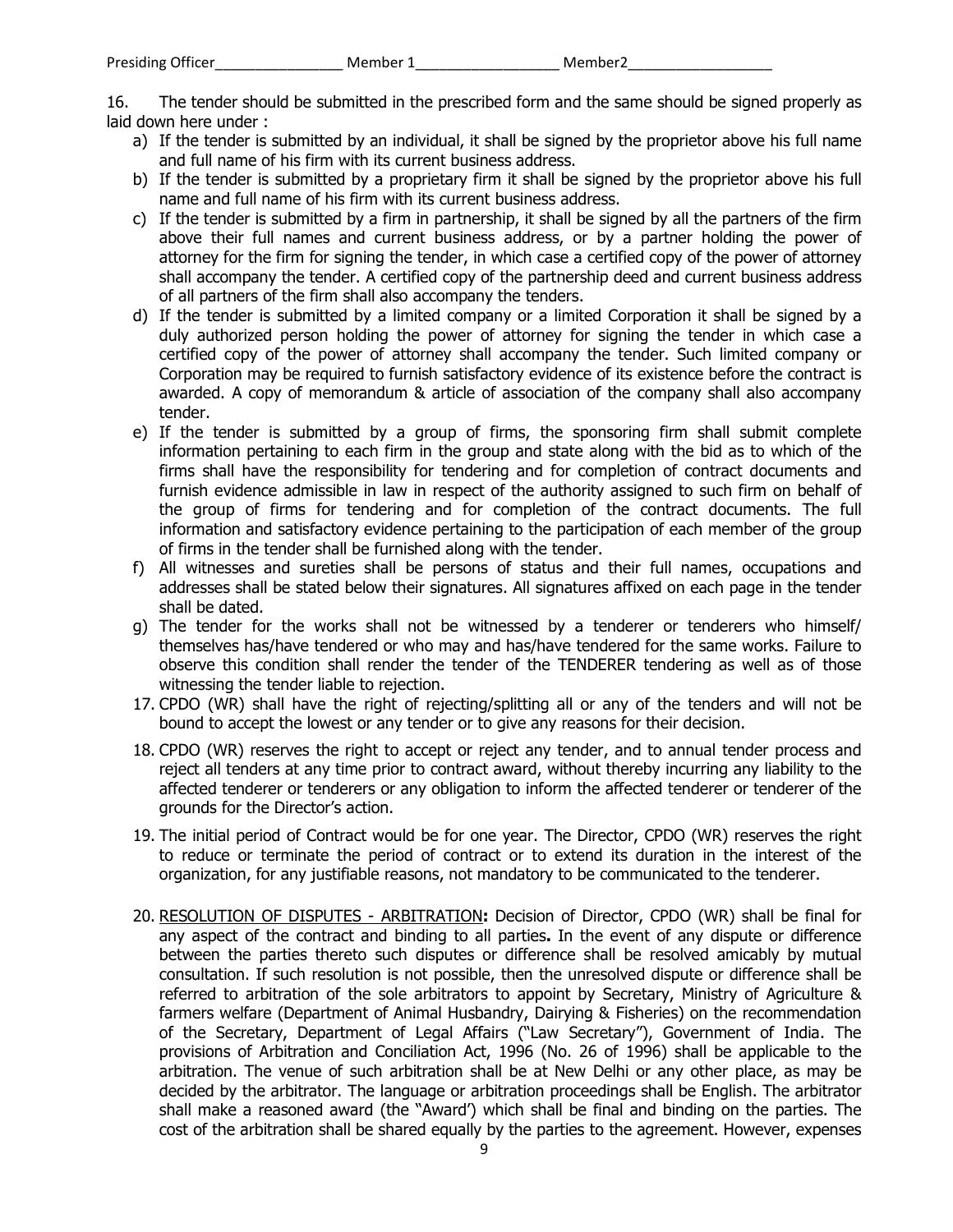incurred by each party in connection with the preparation, presentation shall be borne by the party itself. Pending the submission of and/or decision on a dispute, difference or claim or unit the arbitral award is published; the parties shall continue to perform their entire obligation under this agreement without prejudice to a final adjustment in accordance with such award.

21. The Notice Inviting Tender and this Information and Instructions for Tenderers shall form part of the tender Documents.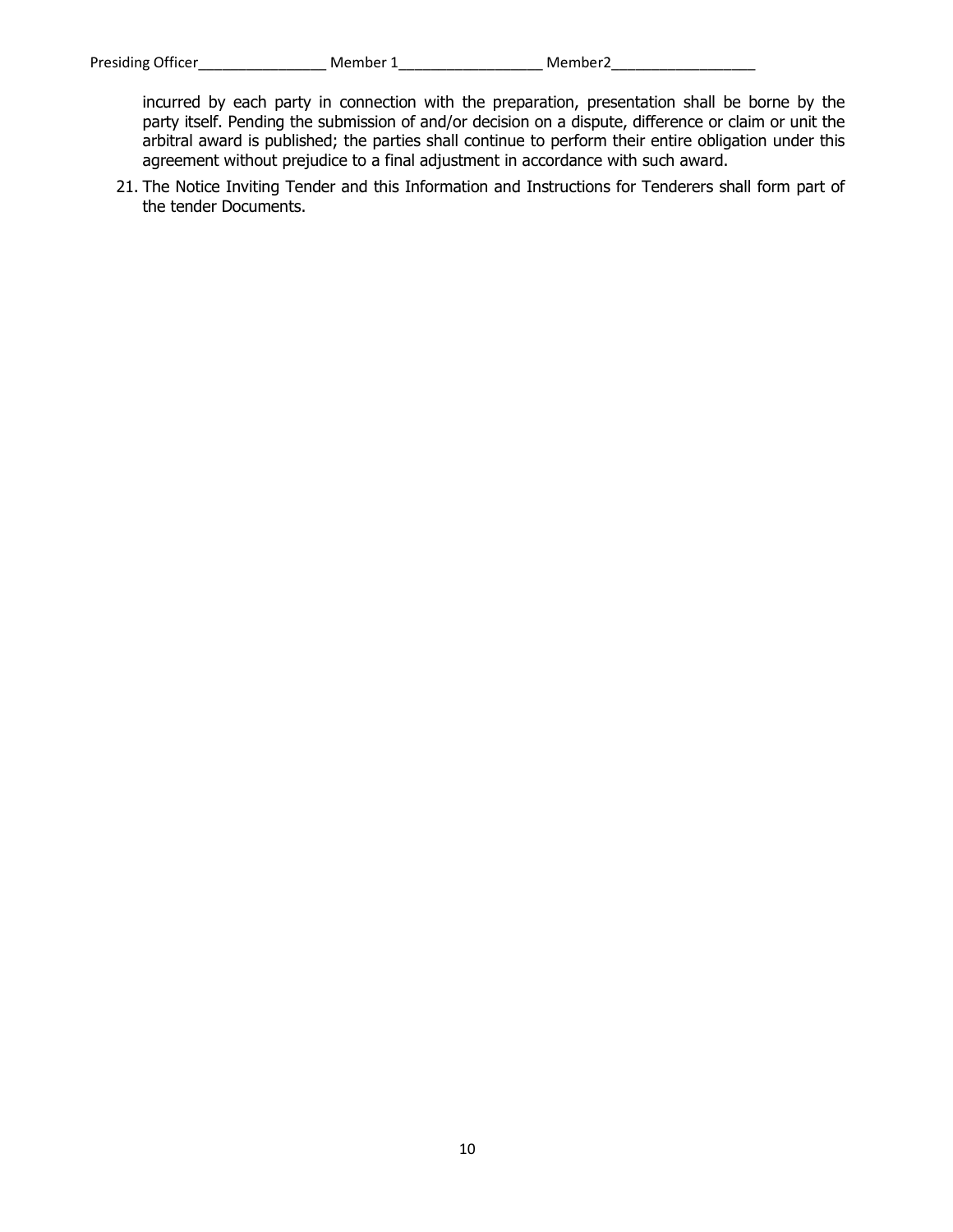#### **PART-II ESSENTIAL DETAILS OF ITEMS/SERVICES REQUIRED**

**SCHEDULE OF SUPPLY :** FOR SUPPLY OF POULTRY FEED INGREDIENTS / ADDITIVES / SUPPLEMENTS / CHICK/ EGG BOXES/ EGG TRAY (FILLER FLATS)/PADDY HUSK/ KATHA (COCONUT COIR) FOR THE PERIOD OF 01/04/2017 TO 31/03/2018

| SI.No | Name of the feed               | <b>Total</b>   | <b>Accounting</b> | <b>EMD</b> to | Period     | Place of                                |
|-------|--------------------------------|----------------|-------------------|---------------|------------|-----------------------------------------|
|       | <b>Ingredient/Supplements</b>  | quantity       | Unit              | deposited     | οf         | Deliver                                 |
|       | /items                         | required       |                   | in the        | supply     | y                                       |
|       |                                | (Approx)       |                   | shape         |            |                                         |
|       |                                |                |                   | of DD/BC*     |            |                                         |
| 1.01  | <b>Yellow Maize</b>            | 295 MT         | Per MT.           | Rs.1,00,900/  |            |                                         |
|       |                                |                |                   |               |            | ზ                                       |
| 1.02  | De-Oiled Soyabean Meal         | 165 MT.        | Per MT.           | Rs.1,17,700/  |            |                                         |
|       |                                |                |                   |               |            |                                         |
| 1.03  | <b>Rice Polish</b>             | 75 MT.         | Per MT.           | Rs.25,400/-   |            |                                         |
| 1.04  | Shell Grit                     | 5 MT.          | Per MT.           | Rs.900/-      |            | CPDO (WR)                               |
| 1.05  | Mineral Mixture (ISI Mark)     | 15 MT.         | Per MT.           | Rs.23,700/-   | 31-03-2018 | Inside Feed store                       |
| 1.06  | Di calcium Phosphate           | 1000 KG.       | Per KG.           | Rs.900/-      |            |                                         |
| 2.01  | Chick Box (3 Ply with Double   | 8000 Nos       | Per Piece         | Rs.7,600/-    |            |                                         |
|       | Partition of 5 Ply)            |                |                   |               |            |                                         |
| 2.02  | Egg Box (210 Egg Capacity)     | <b>500 Nos</b> | Per Piece         | Rs.500/-      | $\bullet$  | Inside Central<br>store of CPDO<br>(WR) |
| 2.03  | Egg Trays (Filler Flat) 15 LBS | 3000 Nos       | Per Piece         | Rs.400/-      |            |                                         |
| 2.04  | Katha (Coconut Coir)           | 500 KG.        | Per Kg.           | Rs.500/-      |            |                                         |
| 2.05  | Paddy Husk                     | 40 MT.         | Per MT.           | Rs.6,100/-    | 01-04-2017 |                                         |
| 3.01  | Vit E                          | 75 KG          | Per Kg.           | Rs.1,300/-    |            |                                         |
| 3.02  | L-Lysine                       | 200 KG.        | Per KG.           | Rs.600/-      |            |                                         |
| 3.03  | DL - Methionine                | 175 KG.        | Per KG.           | Rs.2,100/-    |            |                                         |
| 3.04  | Choline Chloride               | 375 KG.        | Per KG            | Rs.500/-      |            | Inside Feed store<br>of CPDO (WR)       |
| 3.05  | Amprolium (1 Kg Pack)          | 100 KG.        | Per KG.           | Rs.1,600/-    |            |                                         |
| 3.06  | <b>Toxin Binder</b>            | 600 KG.        | Per Kg.           | Rs.400/-      |            |                                         |
| 3.07  | Phytase                        | 75 KG.         | Per KG.           | Rs.300/-      |            |                                         |

If the said quantities as per purchase order placed are not supplied by the tenderer, the necessary items would be procured locally and the difference of amount if any, would be deducted from the security deposit of the tenderers.

\*DD /BC= Demand Draft/ Bankers Cheque of any Nationalized Bank duly pledged to "Pay and Accounts Officer (AHD), Mumbai"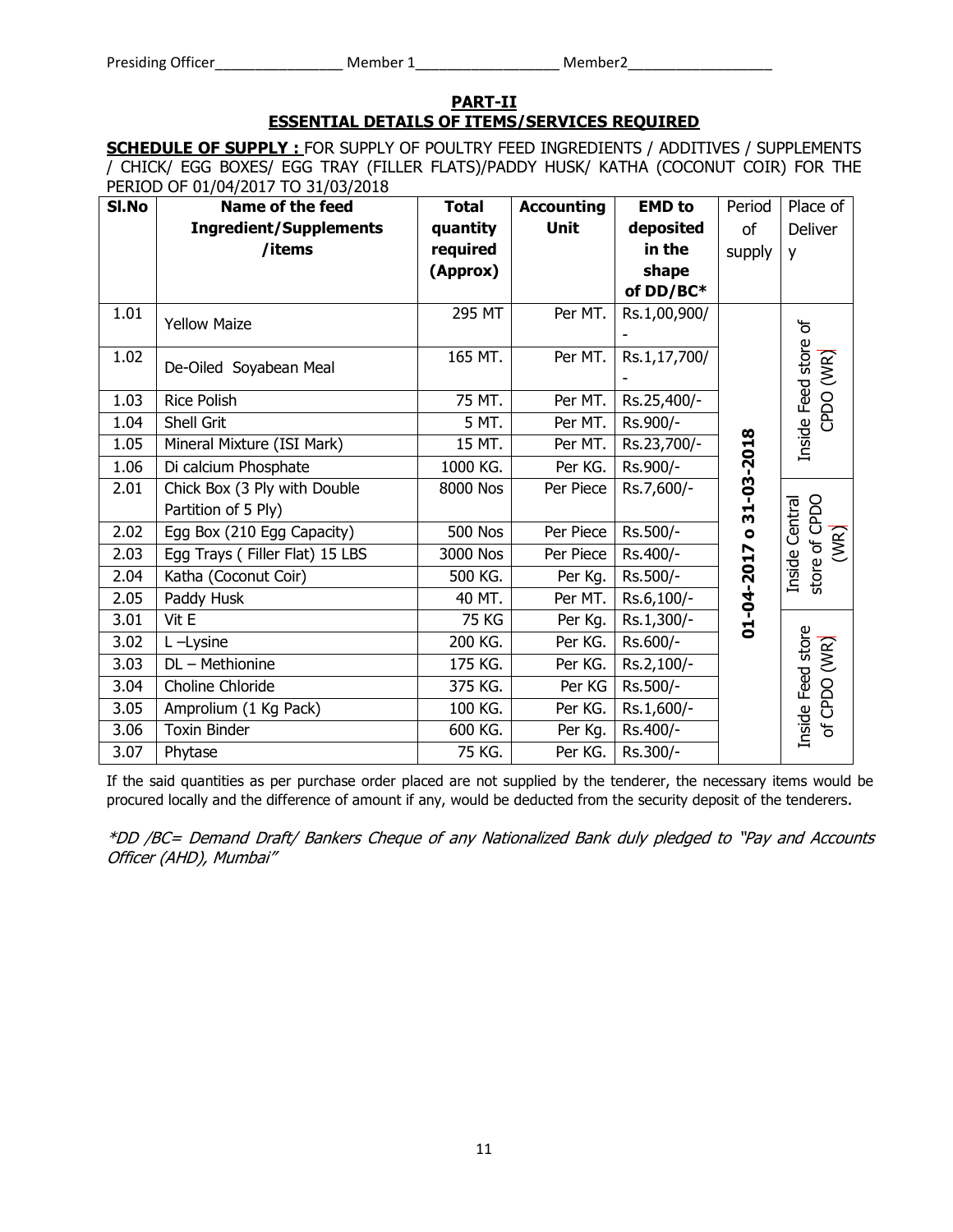#### **DETAILS AND IMPORTANT CONDITIONS FOR SUPPLY OF FEED INGREDIENTS/ ADDITIVES/ SUPPLEMENTS /CHICK & EGG BOXES (Annexure to Part II)**

1. I/We agree that the rate will be quoted per Metric Tonne (Per 1000 Kgs) inclusive of all charges delivered at concerned Farm. I/We further agree that supply of poultry Feed ingredients will be undertaken duly conforming to specification & schedule of requirement as given below:-

| <b>YELLOW MAIZE:</b><br>1.                                      |                                  |                    |                           |                |
|-----------------------------------------------------------------|----------------------------------|--------------------|---------------------------|----------------|
| Brief description of<br>goods/specification                     | Quantity<br>required<br>(Approx) | Accounting<br>Unit | Delivery Period           | <b>EMD</b>     |
| <b>YELLOW MAIZE</b><br>Shall meet the following<br>requirements | 295 MT                           | Per MT             | $01.04.2017 - 31.03.2018$ | Rs. 1,00,900/- |

#### **Gross Examination:**

- i. The maize should be yellow in color, glistening coat, germ portion unaffected and shall not contain more than 4% extraneous materials like dust, stone, lumps of earth clay, mud, chaff straw, weed seed, and any other non-food grain.
- ii. The maize should be full in size, free from insect, weevils, broken and damaged kernels.
- iii. The maize should also be free from fungus, storage pest infestation, aflatoxin and any other mycotoxins and should be free from pesticide residues.
- iv. The meal should be packed in clean, sound jute bags without holes and mouth of each bag should be either machine stitched or rolled over or hand stitched with strong jute twine.

#### **Chemical composition (Specification):**

| S.n       | <b>Nutrient/item</b>      | <b>Ideal specification</b> | <b>Acceptable limit</b> |
|-----------|---------------------------|----------------------------|-------------------------|
| <u>да</u> | Moisture % by weight, max | 10.0%                      | 12%                     |
| <u>.</u>  | Aflatoxin (Max)           | Nil                        | $0.2$ ppm               |

0.05 ppm of aflatoxin will attract 1% pro-rata cut.

## **2. SOYABEAN MEAL (SOLVENT EXTRACTED):**

| <b>Brief description</b><br>οf<br>goods/specificat<br>ion                                           | <b>Quantity required</b><br>(Approx) | <b>Accounti</b><br>ng Unit | <b>Delivery Period</b>    | <b>EMD</b>     |
|-----------------------------------------------------------------------------------------------------|--------------------------------------|----------------------------|---------------------------|----------------|
| <b>SOYABEAN</b><br>MEAL<br>(Solvent extracted)<br>Shall<br>the<br>meet<br>following<br>requirements | 165 MT                               | Per MT                     | $01.04.2017 - 31.03.2018$ | Rs. 1,17,700/- |

#### **Gross Examination:**

- i. The solvent extracted soyabean meal (light brown variety) must be prepared from seed coat removed soyabeans by solvent extraction and heat treatment. The meal should be in flakes form (it should not be powdery).
- ii. The must be free from roasted soyabeans, lumps, and extraneous adulterants, rancidity, insect or fungus infestation and from fermented musty or other objectionable odours.
- iii. The meal should be free from extraneous matter such as dirt, iron and other metallic pieces.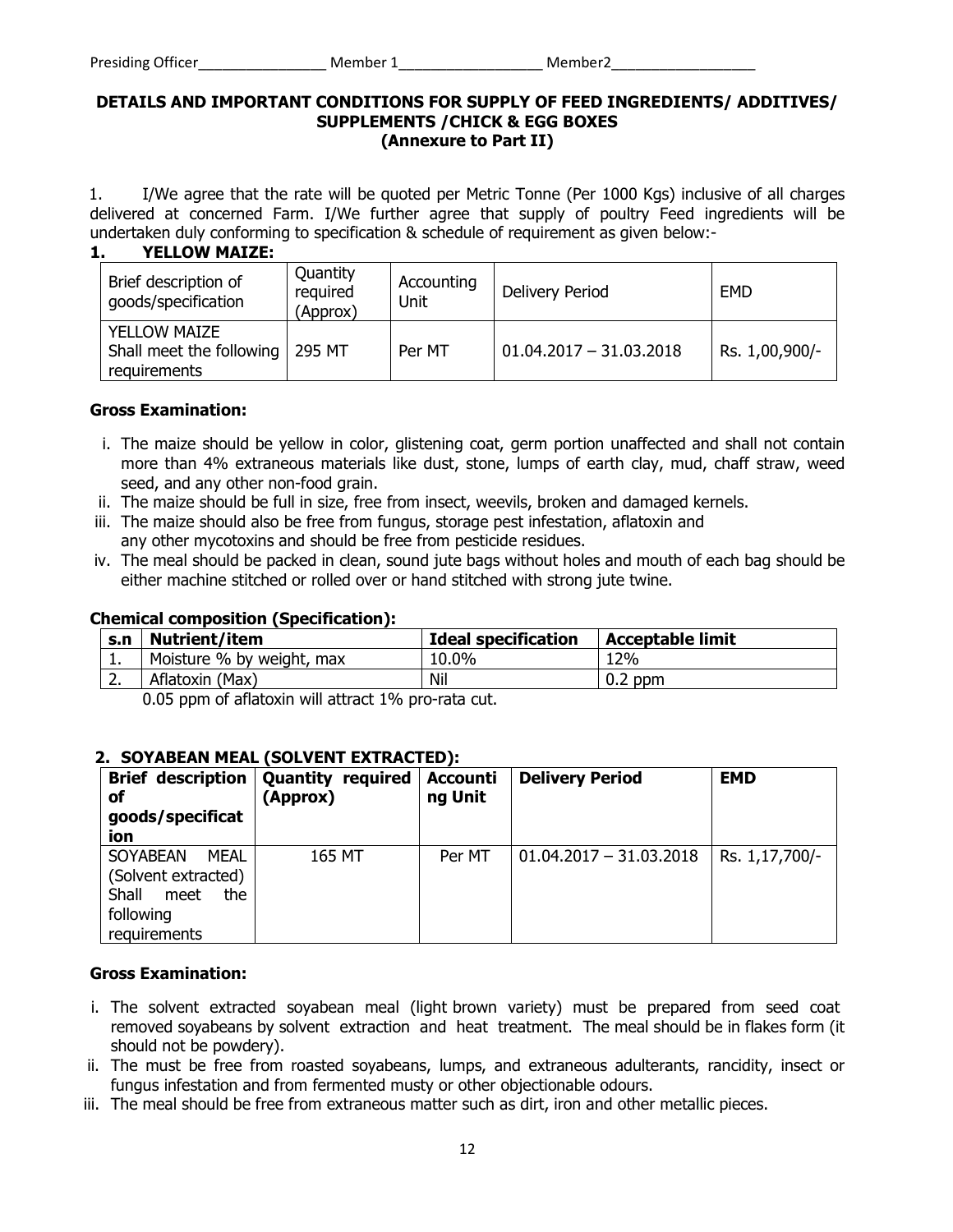| Presiding Officer | Member 1 | Member2 |
|-------------------|----------|---------|
|                   |          |         |

iv. The meal should be packed in clean, sound jute bags without holes and mouth of each bag should be either machine stitched or rolled over or hand stitched with strong jute twine. **Chemical composition (Specification):** 

|     | Crieniicai composition (Spechication).  |                     |                  |  |  |  |  |
|-----|-----------------------------------------|---------------------|------------------|--|--|--|--|
| S.n | Nutrient/item                           | Ideal specification | Acceptable limit |  |  |  |  |
| 1.  | Moisture % by weight, Max               | 10.0%               | 12.0%            |  |  |  |  |
| 2.  | Crude Protein (N×6.25) % by weight, Min | 44.0%               | 43.0%            |  |  |  |  |
| 3.  | Acid Insoluble Ash % by weight, Max     | 2.5%                | 3.0%             |  |  |  |  |
| 4.  | Crude Fibre % by weight, Max            | 6.5%                | 8.0%             |  |  |  |  |
| 5.  | Crude Fat % by weight, Min              | 0.8%                | 0.5%             |  |  |  |  |
| 6.  | Urea % by weight, Max                   | Nil                 | 0.2%             |  |  |  |  |

- Specification for items 2 to 6 are on moisture free basis.
- 1% Urea will attract 5% pro-rata cut.

## **3. RICE POLISH**

| <b>Brief</b>             | description |          | of   Quantity | Accounting | Delivery Period                          | <b>EMD</b> |
|--------------------------|-------------|----------|---------------|------------|------------------------------------------|------------|
| goods/specification      |             | required | Unit          |            |                                          |            |
|                          |             |          | (Approx)      |            |                                          |            |
| <b>RICE POLISH</b>       |             |          | 75 MT         | Per MT     | $01.04.2017 - 31.03.2018$   Rs. 25,400/- |            |
| Shall meet the following |             |          |               |            |                                          |            |
| requirements             |             |          |               |            |                                          |            |

## **Gross Examination:**

- i. The material should be free from adulterants, musty and stale odors, sour or rancid taste, lumps, dirty extraneous matter including iron and metallic pieces.
- ii. The material should be free from fungal or insect infestation.
- iii. The meal should be packed in clean, sound jute bags without holes and mouth of each bag should be either machine stitched or rolled over or hand stitched with strong jute twine.

## **Chemical composition (Specification):**

| S.n | Nutrient/item                           | Ideal         | Acceptable limit |
|-----|-----------------------------------------|---------------|------------------|
|     |                                         | specification |                  |
| 1.  | Moisture % by weight, Max               | 10.0%         | 11.0%            |
| 2.  | Crude Protein (N×6.25) % by weight, Min | 12.7%         | 10.0%            |
| 3.  | Acid Insoluble Ash % by weight, Max     | 2.5%          | 3.0%             |
| 4.  | Crude Fibre % by weight, Max            | 5.0%          | 8.0%             |
| 5.  | Crude Fat % by weight, Min              | 14%           | 12%              |

Specification for items 2 to 5 are on moisture free basis.

# **4. SHELL GRIT:**

| <b>Brief</b><br>description<br>οf | Quantity | Accounting | Delivery Period           | <b>EMD</b> |
|-----------------------------------|----------|------------|---------------------------|------------|
| goods/specification               | required | Unit       |                           |            |
|                                   | (Approx) |            |                           |            |
| SHELL GRIT                        | 5 MT     | Per MT     | $01.04.2017 - 31.03.2018$ | Rs. 900/-  |
| Shall<br>the<br>meet              |          |            |                           |            |
| following requirements            |          |            |                           |            |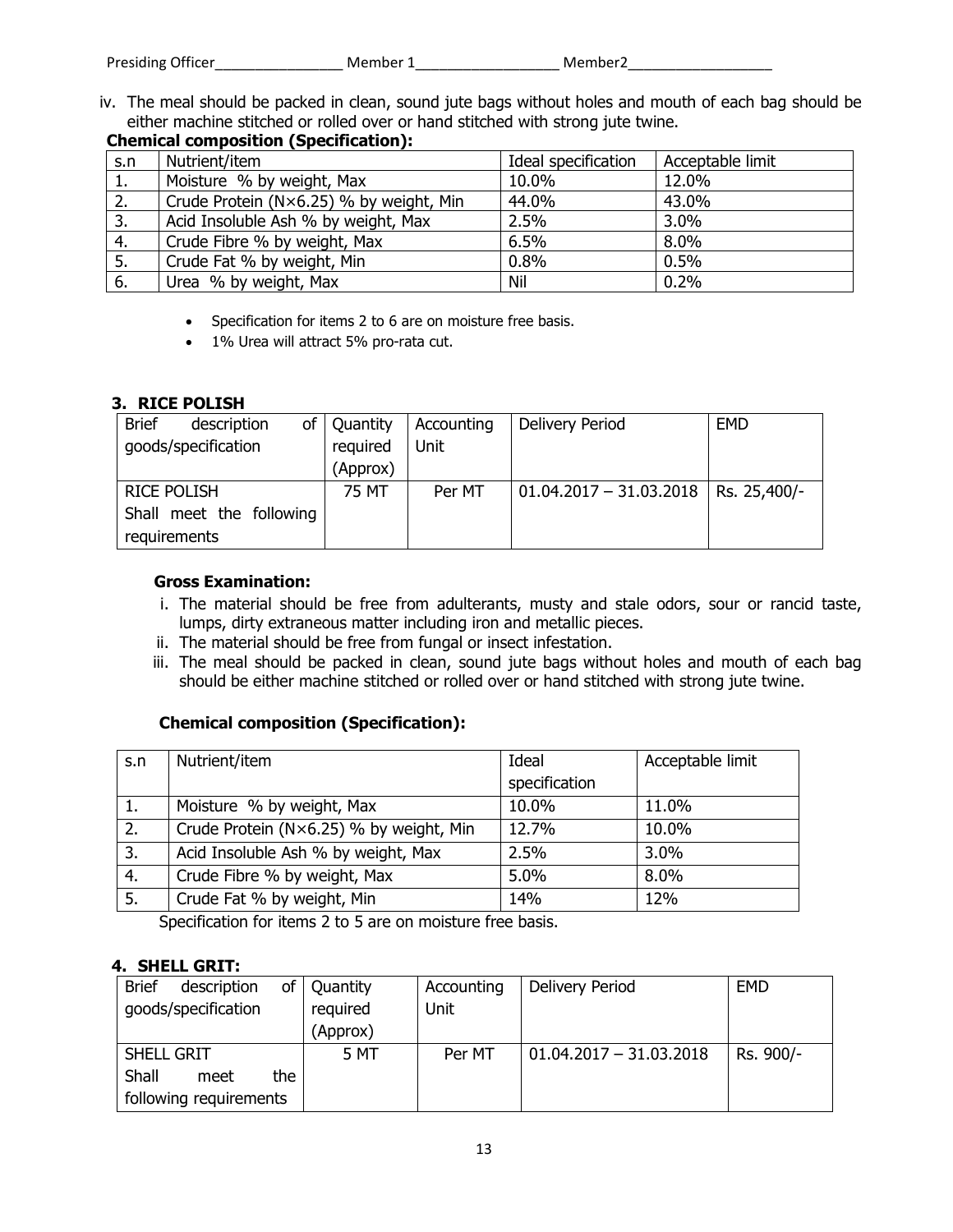## **Gross Examination:**

- i. The shell grit should be fine grit size and powder form will not be accepted.
- ii. The meal should be free from extraneous matter such as dirt, sand, stone particles, iron and other metallic pieces, lumps of earth clay, mud and sand.
- iii. The meal should be packed in clean, sound jute bags without holes and mouth of each bag should be either machine stitched or rolled over or hand stitched with strong jute twine.

## **Chemical composition (Specification):**

| S.n      | Nutrient/item              | Ideal         | Acceptable limit |
|----------|----------------------------|---------------|------------------|
|          |                            | specification |                  |
| <b>.</b> | Moisture % by weight, Max  | 1.0%          | 2.0%             |
| 2.       | Calcium % by weight, Min   | 35.0%         | 33.0%            |
| 3.       | Total Ash % by weight, Min | 99.4%         | 95.0%            |

Specification for items 2 & 3 are on moisture free basis.

# **5. MINERAL MIXTURE (ISI MARK):**

| <b>Brief</b> | description            | οf   | Quantity | Accounting | Delivery Period           | <b>EMD</b>   |
|--------------|------------------------|------|----------|------------|---------------------------|--------------|
|              | goods/specification    |      | required | Unit       |                           |              |
|              |                        |      | (Approx) |            |                           |              |
|              | MINERAL MIXTURE        |      | 15 MT    | Per MT     | $01.04.2017 - 31.03.2018$ | Rs. 23,700/- |
| Shall        | meet                   | the. |          |            |                           |              |
|              | following requirements |      |          |            |                           |              |

**Gross Examination:** The material shall be in the form of a free flowing powder thoroughly mixed and completely homogenous. It shall be free from adulterants, insects or fungal infection, pesticides & other substances.

## **Chemical composition (Specification):**

| S.n | Nutrient/item                       | Ideal         | Acceptable limit |
|-----|-------------------------------------|---------------|------------------|
|     |                                     | specification |                  |
| 1.  | Moisture % by weight, Max           | 3.0%          | $5.0\%$          |
| 2.  | Calcium % by weight, Min            | 30.0%         | 28.0%            |
| 3.  | Phosphorus % by weight, Min         | 9.0%          | 8.5%             |
| 4.  | Manganese % by weight, Min          | 0.4%          | 0.3%             |
| 5.  | Fluorine % by weight, Max           | 0.03%         | 0.05%            |
| 6.  | Acid Insoluble Ash % by weight, Max | 3.0%          | 5.0%             |

In addition Mineral Mixture should contain Zinc 0.4%, Iodine 0.01%, Copper 0.05%, Iron 0.2%. Specification for items 2 to 6 are on moisture free basis.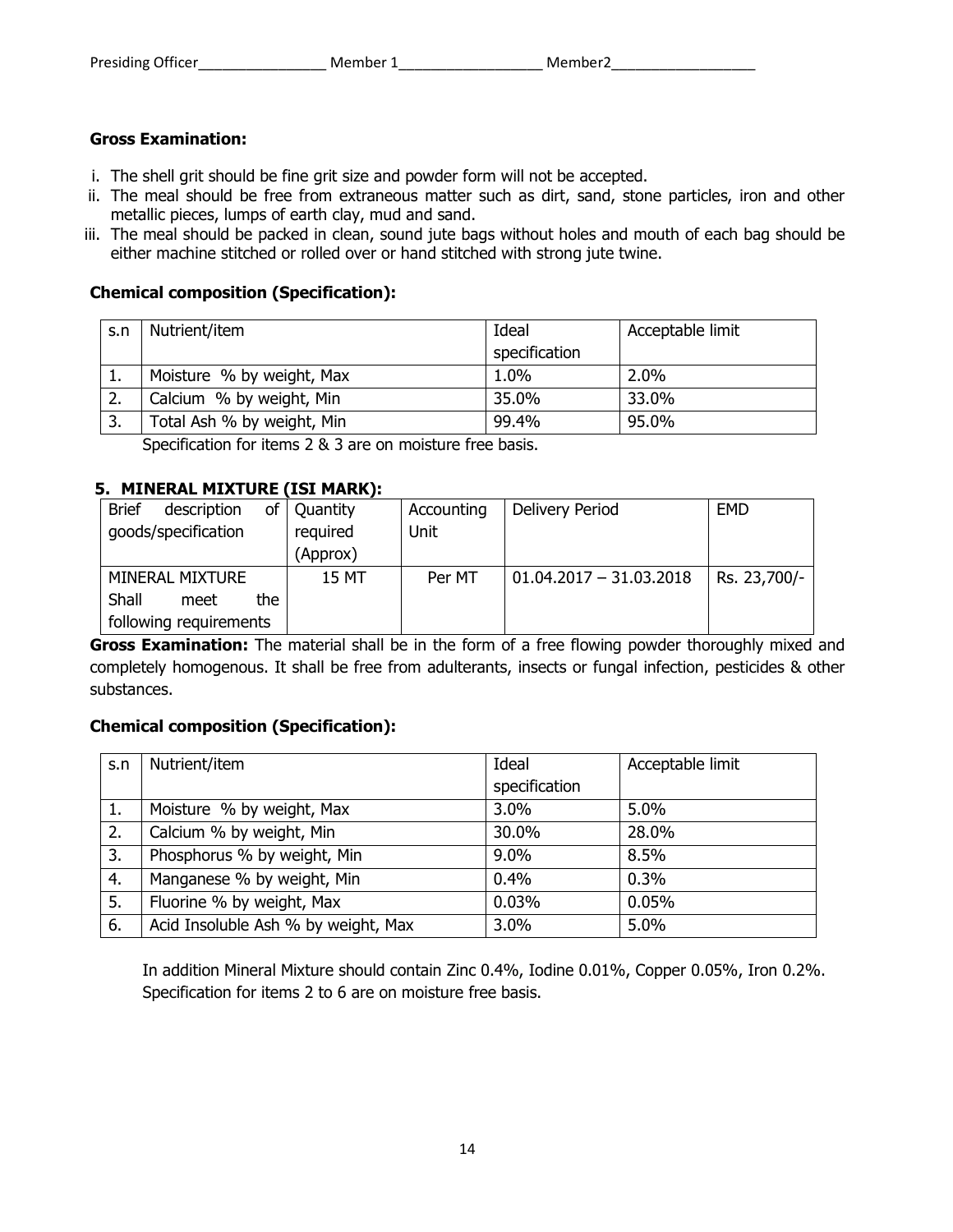| Presiding Officer | Member 1 | Member2 |
|-------------------|----------|---------|
|                   |          |         |

# **6. DI-CALCIUM PHOSPHATE:**

| <b>Brief</b><br>description<br>of | Quantity | Accounting | Delivery Period           | <b>EMD</b> |
|-----------------------------------|----------|------------|---------------------------|------------|
| goods/specification               | required | Unit       |                           |            |
|                                   | (Approx) |            |                           |            |
| DI-CALCIUM                        | 1000 Kg  | Per Kg     | $01.04.2017 - 31.03.2018$ | Rs. 900/-  |
| <b>PHOSPHATE</b>                  |          |            |                           |            |
| Shall<br>the<br>meet              |          |            |                           |            |
| following requirements            |          |            |                           |            |

## **Gross Examination:**

- i. The material shall be in the form of white free flowing powder sterilized and should be feed grade only.
- ii. It is necessary that level of fluorine content is kept as low as possible to prevent toxic to birds.
- iii. DCP thoroughly mixed and complete homogenous. It shall be free from adulterants, insects & other substances.
- iv. DCP should be of such fineness that not less than 98.5% by weight of material shall pass through 45 micron 15 sieve.

# **Chemical composition (specification):**

| S.n | Nutrient/item                       | <b>Ideal</b>  | <b>Acceptable limit</b> |
|-----|-------------------------------------|---------------|-------------------------|
|     |                                     | specification |                         |
| ı.  | Moisture % by weight, Max           | 5.0%          | 6.0%                    |
| 2.  | Calcium % by weight, Min            | 23.0%         | 20.0%                   |
| 3.  | Phosphorus % by weight, Min         | 18.0%         | 15.0%                   |
| 4.  | Acid Insoluble Ash % by weight, Max | 1.0%          | 2.0%                    |
| 5.  | Fluoride % by weight, Max           | 0.1%          | 0.2%                    |

Specification for items 2 to 5 are on moisture free basis.

1% shortfall of phosphorus will attract 5.00% pro-rata cut.

# **7. PADDY HUSK:**

| <b>Brief</b><br>of<br>description | Quantity | Accounting | Delivery Period           | <b>EMD</b>  |
|-----------------------------------|----------|------------|---------------------------|-------------|
| goods/specification               | required | Unit       |                           |             |
|                                   | (Approx) |            |                           |             |
| PADDY HUSK                        | 40 MT    | Per MT     | $01.04.2017 - 31.03.2018$ | Rs. 6,100/- |
| Shall<br>the<br>meet              |          |            |                           |             |
| following                         |          |            |                           |             |
| requirements                      |          |            |                           |             |

**Gross Examination:** The material should be whole, moisture free and it should be free from extraneous matter such as dirt, sand, stone particles, iron and other metallic pieces, lumps of earth clay, mud and sand.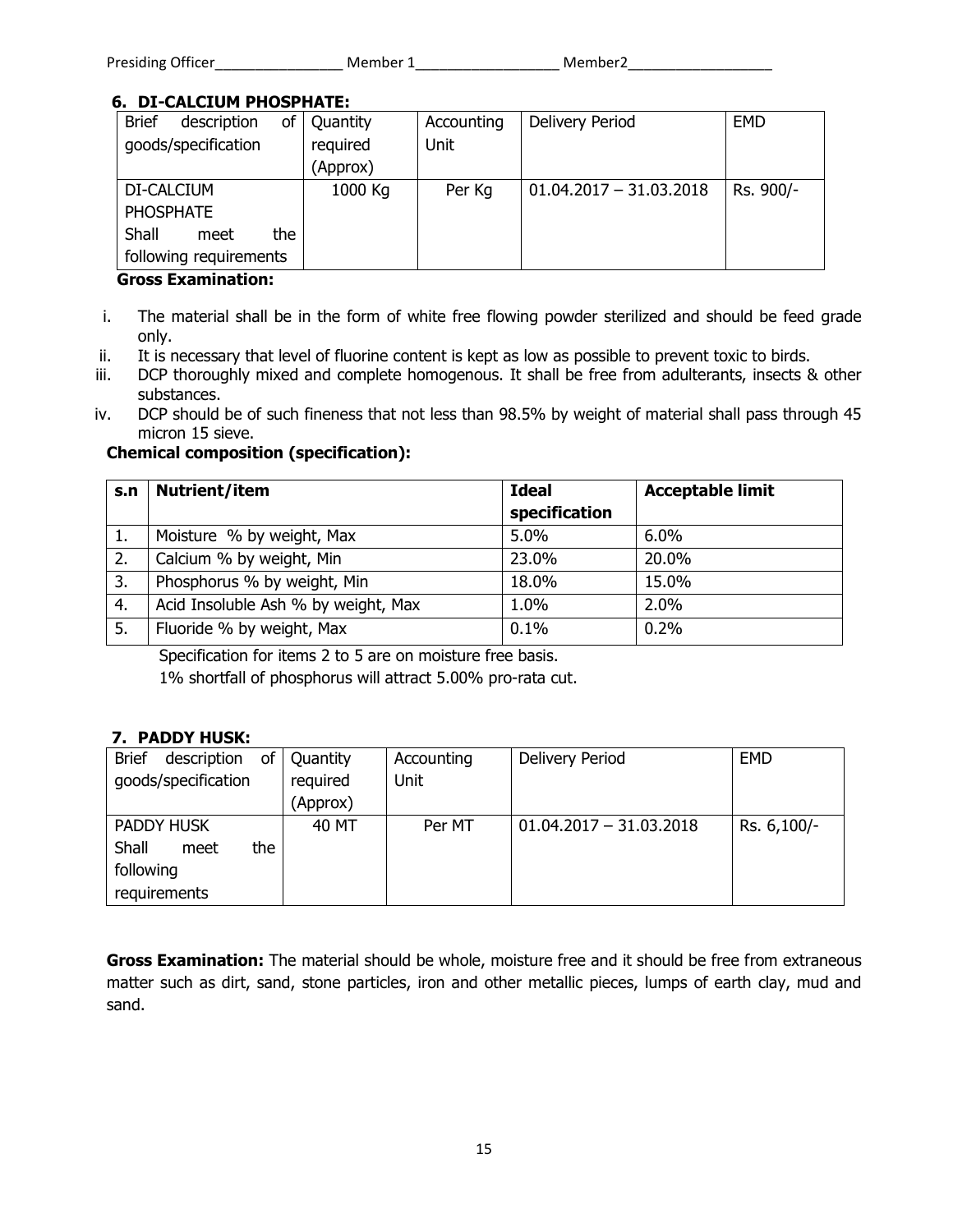| Presiding Officer | Member 1 | Member <sub>2</sub> |
|-------------------|----------|---------------------|
|                   |          |                     |

# **8. CHICK BOX:**

| <b>Brief</b><br>description<br>οf | Quantity  | Accounting  | Delivery Period           | <b>EMD</b>  |
|-----------------------------------|-----------|-------------|---------------------------|-------------|
| goods/specification               | required  | <b>Unit</b> |                           |             |
|                                   | (Approx)  |             |                           |             |
| <b>CHICK BOX</b>                  | 8000 Nos. | Nos.        | $01.04.2017 - 31.03.2018$ | Rs. 7,600/- |
| Shall<br>the<br>meet              |           |             |                           |             |
| following                         |           |             |                           |             |
| requirements                      |           |             |                           |             |

# **Specification:**

- i. Standard size with good quality card board (3 Ply with double partition of 5 ply) to accommodate one day old chicks.
- ii. The box should be white/khaki colour and the lid should have the following matter printed in Red/Black colour **Long side:** (i) Central Poultry Development Organisation (WR), Mumbai – 400 065 (ii) Quality one day old chicks. **Short Side:** (i) Government of India, Mumbai - 65 (ii) Ashoka Emblem (As high as possible)

| <b>DIMENSION - BOTTOM OF CHICKS</b><br><b>BOXES</b>                  | <b>DIMENSION - COVER OF CHICKS BOXES</b>                                                                   |
|----------------------------------------------------------------------|------------------------------------------------------------------------------------------------------------|
| 1. Length from the bottom 2'                                         | 1. Length from top 1.10"                                                                                   |
| 2. Breath from the bottom 1'62/8                                     | 2. Breath from top 1.4" tapering at both side L &                                                          |
| 3. Length from Top 1.11"                                             | $B \frac{1}{4}$                                                                                            |
| 4. Breath from top $1.4 - 1/2"$                                      | 3. Total holes for ventilation on cover 64(1/2 size)<br>and four cuts size 5" X 9/32 adjusted according to |
| 5. Length side holes on both side $-20$ holes                        | partition.                                                                                                 |
| $\frac{1}{2}$ size                                                   | <b>PARTITION:</b>                                                                                          |
| 6. Breath side holes on both side $-12$ holes<br>$\frac{1}{2}$ size. | Partition length 45.1/4" height 6.1/4" with cover.                                                         |
| 7. Height of the box 6"                                              |                                                                                                            |

## **9. EGG BOX:**

| <b>Brief</b><br>description | of   Quantity required   Accounting |      | Delivery Period           | <b>EMD</b> |
|-----------------------------|-------------------------------------|------|---------------------------|------------|
| goods/specification         | (Approx)                            | Unit |                           |            |
| EGG BOX                     | 500 Nos.                            | Nos. | $01.04.2017 - 31.03.2018$ | Rs. 500/-  |
| Shall<br>the<br>meet        |                                     |      |                           |            |
| following                   |                                     |      |                           |            |
| requirements                |                                     |      |                           |            |

# **Specification:**

- i. Standard size with good quality card board (5 ply) to accommodate 210 eggs.
- ii. The box should be white/khaki colour and the lid should have printed in Red/Black colour.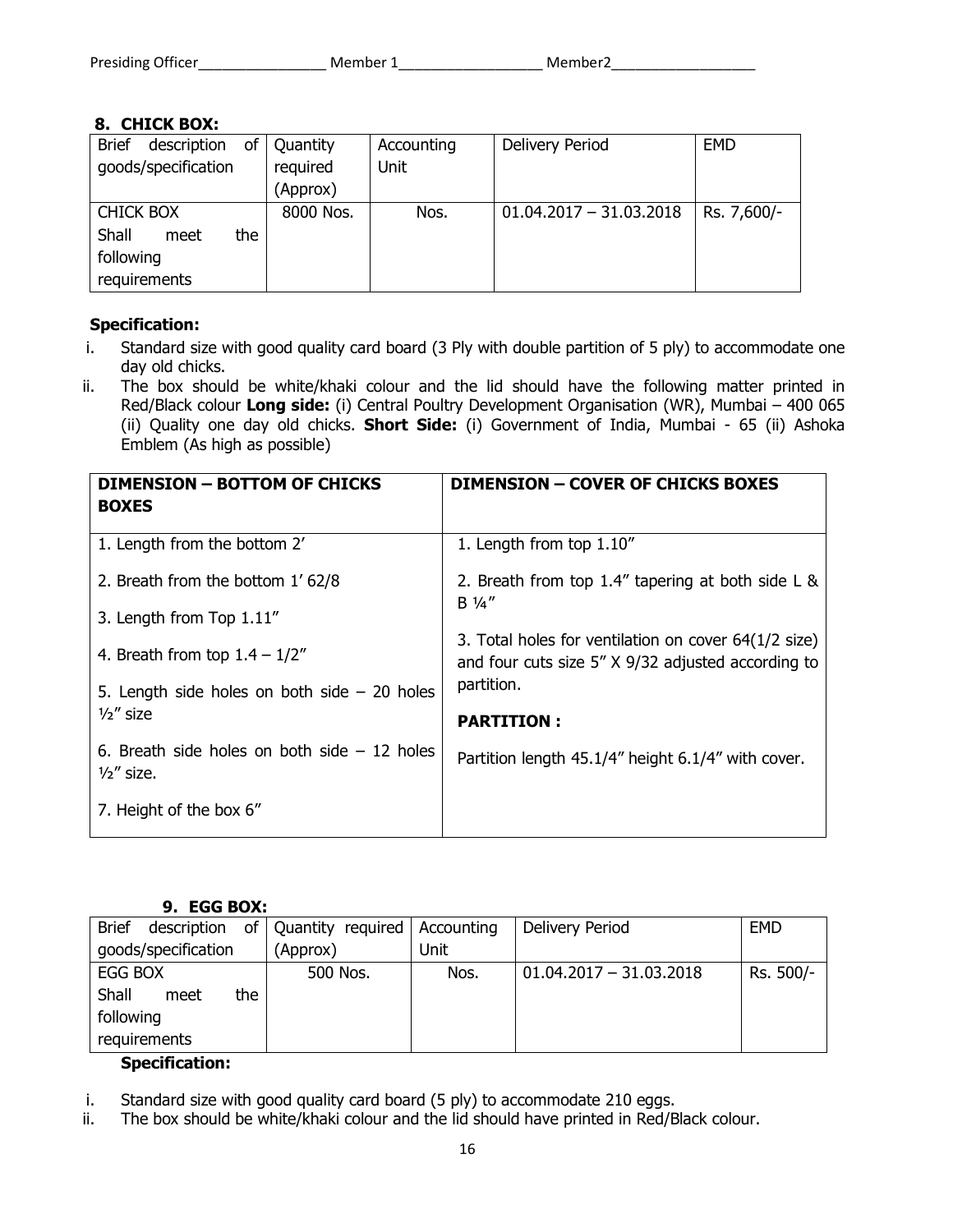| Presiding Officer | Member 1 | Member2 |
|-------------------|----------|---------|
|                   |          |         |

# **10.EGG FILLER FLATS:**

| <b>Brief</b><br>description | of   Quantity required   Accounting |      | Delivery Period           | <b>EMD</b> |
|-----------------------------|-------------------------------------|------|---------------------------|------------|
| goods/specification         | (Approx)                            | Unit |                           |            |
| <b>EGG FILLER FLAT</b>      | 3000 Nos.                           | Nos. | $01.04.2017 - 31.03.2018$ | Rs. 400/-  |
| Shall<br>the.<br>meet       |                                     |      |                           |            |
| following                   |                                     |      |                           |            |
| requirements                |                                     |      |                           |            |

# **Specification:**

**i.** Standard size with good quality paper filler flats to accommodate 30 eggs. Size- 15" LBS

# **11.KATHA/ COCONUT COIR:**

| <b>Brief</b><br>description | of Quantity required | Accounting | Delivery Period           | <b>EMD</b> |
|-----------------------------|----------------------|------------|---------------------------|------------|
| goods/specification         | (Approx)             | Unit       |                           |            |
| KATHA/COCONUT               | 500 Kg.              | Per Kg     | $01.04.2017 - 31.03.2018$ | Rs. 500/-  |
| <b>COIR</b>                 |                      |            |                           |            |
| Shall<br>the<br>meet        |                      |            |                           |            |
| General<br>Standard         |                      |            |                           |            |
| Requirements                |                      |            |                           |            |

# **SPECIFICATION OF FEED ADDITIVES/SUPPLEMENTS:**

| <b>Brief</b><br>description of<br>goods/specifi<br>cation | Composition/<br><b>Contents</b> | Quantity<br>required<br>(Approx) | <b>Acco</b><br>unti<br>ng<br><b>Unit</b> | <b>Delivery Period</b>    | <b>EMD</b> |
|-----------------------------------------------------------|---------------------------------|----------------------------------|------------------------------------------|---------------------------|------------|
| Vitamin E 50%                                             | Vit. E 50% W/W                  | 75 Kg.                           | Per                                      | $01.04.2017 - 31.03.2018$ | Rs.1,300/- |
| (feed                                                     |                                 |                                  | Kg.                                      |                           |            |
| supplement)                                               |                                 |                                  |                                          |                           |            |
| L-lysine                                                  | Feed grade 98 -99%              | 200 Kg.                          | Per                                      | $01.04.2017 - 31.03.2018$ | Rs. 600/-  |
| (monohydrochl                                             | pure W/W (DM Basis)             |                                  | Kg.                                      |                           |            |
| oride) feed                                               |                                 |                                  |                                          |                           |            |
| grade 99%                                                 |                                 |                                  |                                          |                           |            |
| pure                                                      |                                 |                                  |                                          |                           |            |
|                                                           |                                 |                                  |                                          |                           |            |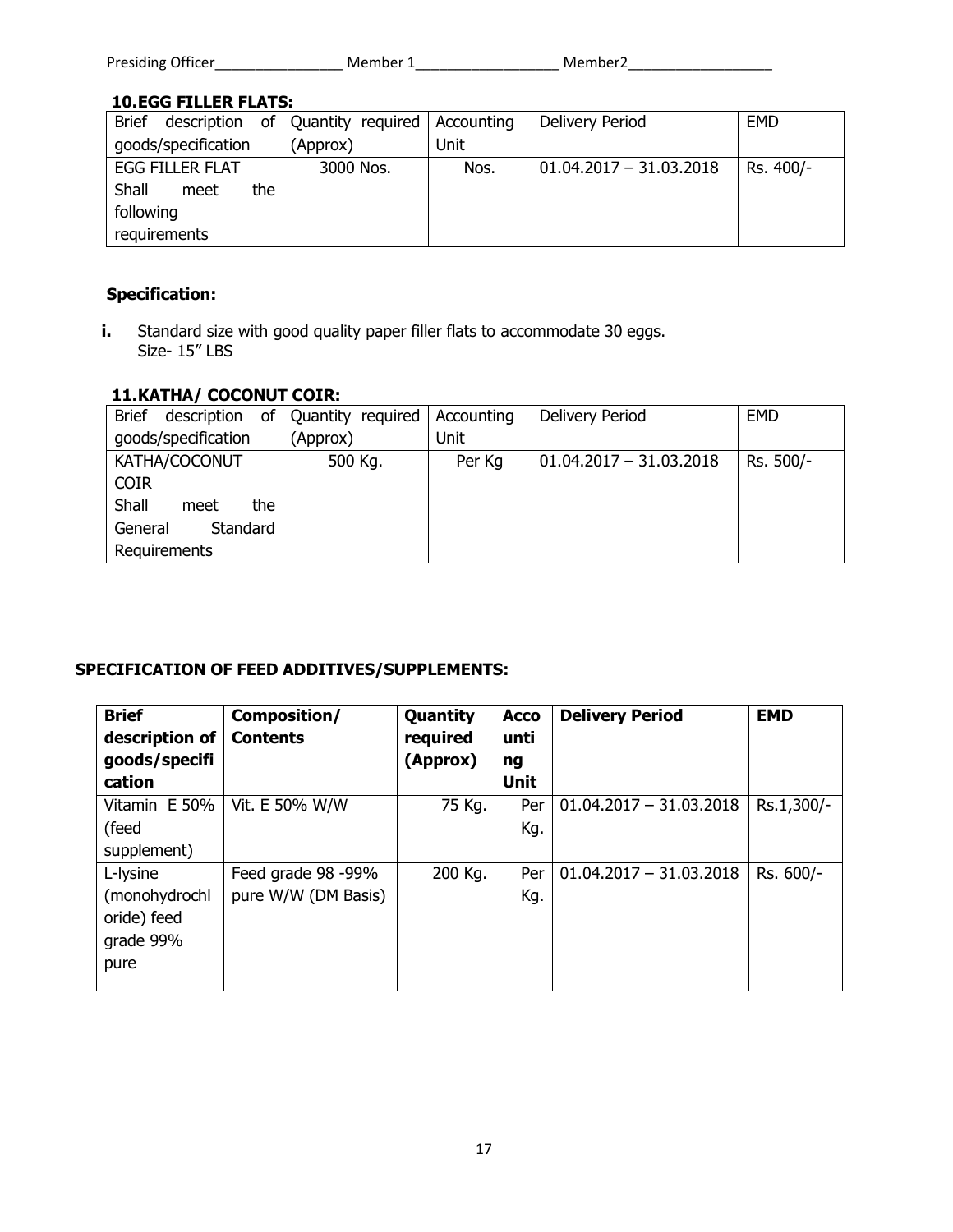| Presiding Officer | Member 1               |         | Member2 |                           |            |
|-------------------|------------------------|---------|---------|---------------------------|------------|
| DL-methionine     | Feed grade 99% pure    | 175 Kg. | Per Kg. | $01.04.2017 - 31.03.2018$ | Rs.2,100/- |
| - feed grade      | W/W (DM Basis)         |         |         |                           |            |
| 99% pure (dm      |                        |         |         |                           |            |
| basis)            |                        |         |         |                           |            |
| Choline           | Feed grade 60%         | 375 Kg. | Per Kg. | $01.04.2017 - 31.03.2018$ | Rs.900/-   |
| chloride feed     | W/W (dry on cereal     |         |         |                           |            |
| grade 60%         | carrier)               |         |         |                           |            |
| Anticoccidal      | Amprolium              | 100 Kg. | Per Kg. | $01.04.2017 - 31.03.2018$ | Rs.1,600/- |
| $drug -$          |                        |         |         |                           |            |
| Amprolium         |                        |         |         |                           |            |
| <b>Broad</b>      | <b>Hydrated Sodium</b> | 600 Kg. | Per Kg. | $01.04.2017 - 31.03.2018$ | Rs.400/-   |
| spectrum toxin    | Calcium Aluminium,     |         |         |                           |            |
| binders &         | Acetic acid,           |         |         |                           |            |
| mould inhibitor   | Ammonium formate,      |         |         |                           |            |
| with acidifier    | Citric acid salt,      |         |         |                           |            |
|                   | Bacillus Subtillis,    |         |         |                           |            |
|                   | Sterilized activated   |         |         |                           |            |
|                   | charcoal, Calcium      |         |         |                           |            |
|                   | propionate, Sodium     |         |         |                           |            |
|                   | Bentonite, MOS         |         |         |                           |            |
| Phytase 5000      | Each grams contains    | 75 Kg.  | Per Kg. | $01.04.2017 - 31.03.2018$ | Rs.300/-   |
| enzyme            |                        |         |         |                           |            |
|                   | Phytase-5000 FYT       |         |         |                           |            |
|                   | Unit                   |         |         |                           |            |
|                   | High heat stability    |         |         |                           |            |

## **Note:**

The above feed additives/supplement must be supplied from Manufacture Company –" Intercorp, Avitech, Kemin, Merind, Piramal, Wokhardt, Pfizer, Ranbaxy, Vetcare, Cadila Synergy, Vasper, KAPL, and Venky's & other reputed companies.

## **2. SYSTEM OF PRO-RATA DEDUCTION**

- i. The ingredient(s) have to be supplied on the basis of ideal specifications indicated against each ingredient.
- ii. In case, the quality of ingredient is beyond the acceptable limits but accepted due to unavoidable circumstances, then the consignment shall be subjected to double deduction.
- iii. In case of any short fall in the quality, the consignment shall be subjected to pro-rata deduction.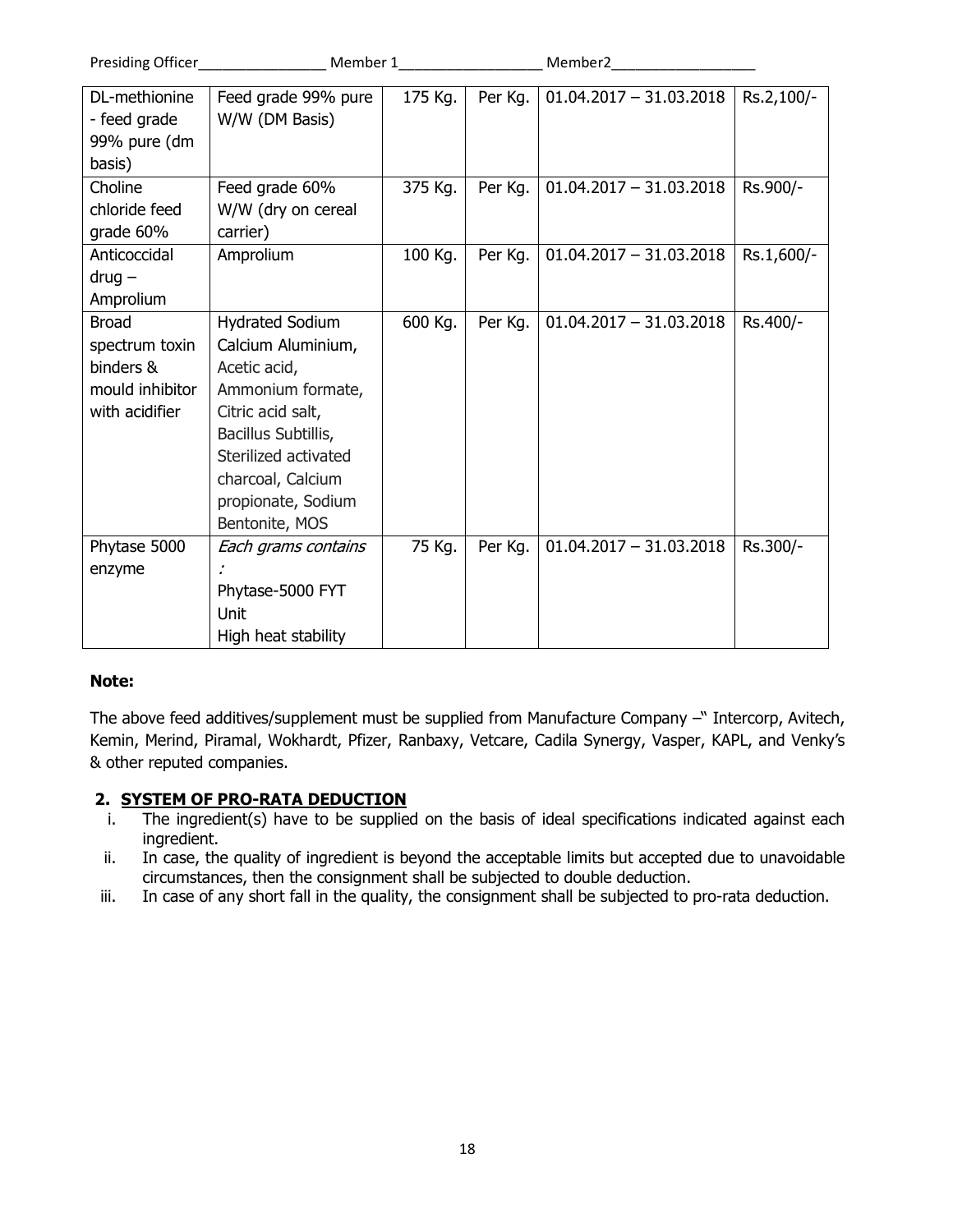#### **EXAMPLES FOR PRO-RATA DEDUCTION:**

|         | LI ING FURTH           |               |                  |                 |                      |
|---------|------------------------|---------------|------------------|-----------------|----------------------|
| Sr. No. | Parameters             | Ideal         | Acceptable limit | Analysis report | Shortfall in         |
|         |                        | specification |                  | of the sample   | quality              |
| ı.      | Moisture (% by wt.)    | 10%           | $11\%$ (max)     | 8.86%           |                      |
| 2.      | Crude Protein (%)      | 12.7%         | 10% (min)        | 12.1%           | 0.6%                 |
| 3.      | Crude Fat (%)          | 14%           | 12%              | 14.1%           |                      |
| 4.      | Crude Fibre            | 5%            | 8% (max)         | 10%             | $7.0\%$ <sup>*</sup> |
| 5.      | Acid Insoluble Ash (%) | 2.5%          | 3% (max)         | 4.5%            | 3.5%                 |
|         |                        |               |                  | Total           | 11.1%                |

#### **1. Rice Polish**

\*Double cut is applied as follows:

7% deficiency

| <b>Total Deficiency</b>       | $= 7.00\%$ |
|-------------------------------|------------|
|                               |            |
| Beyond acceptable limit 2 X 2 | $= 4.00\%$ |
| From acceptable limit 8%      | $= 3.00\%$ |

Out of the prescribed specifications of the parameters, there is a deficiency of 11.1 %. Hence 11.1% of total cost shall be deducted.

#### **2. De oiled Soyabean meal**

| Sr. No. | Parameters             | Ideal         | Acceptable limit | Analysis report | Shortfall in |
|---------|------------------------|---------------|------------------|-----------------|--------------|
|         |                        | specification |                  | of the sample   | quality      |
| 1.      | Moisture               | 10%           | 12% (max)        | 9.5%            |              |
| 2.      | Crude Protein (%)      | 44%           | 43% (min)        | 48.5%           |              |
| 3.      | Crude Fat (%)          | 0.8%          | $0.5%$ (min)     | 1.2%            |              |
| 4.      | Crude Fibre            | 6.5%          | $8.0\%$ (max)    | 8.5%            | 2.5%         |
| -5.     | Acid Insoluble Ash (%) | 2.5%          | $3%$ (max)       | 2.8%            | 0.3%         |
| 6.      | Salt                   | 3%            | $8.0\%$ (max)    | 2.3%            |              |
|         |                        |               |                  | Total           | 2.80%        |

\*Double cut is applied as follows:

8.5 % deficiency

| Beyond acceptable limit 0.5 X 2 | $= 1.0\%$ |
|---------------------------------|-----------|
| From acceptable limit 8%        | $= 1.5\%$ |

Total Deficiency  $= 2.5\%$ 

2.80 % of the total cost shall be deducted from the bill.

------------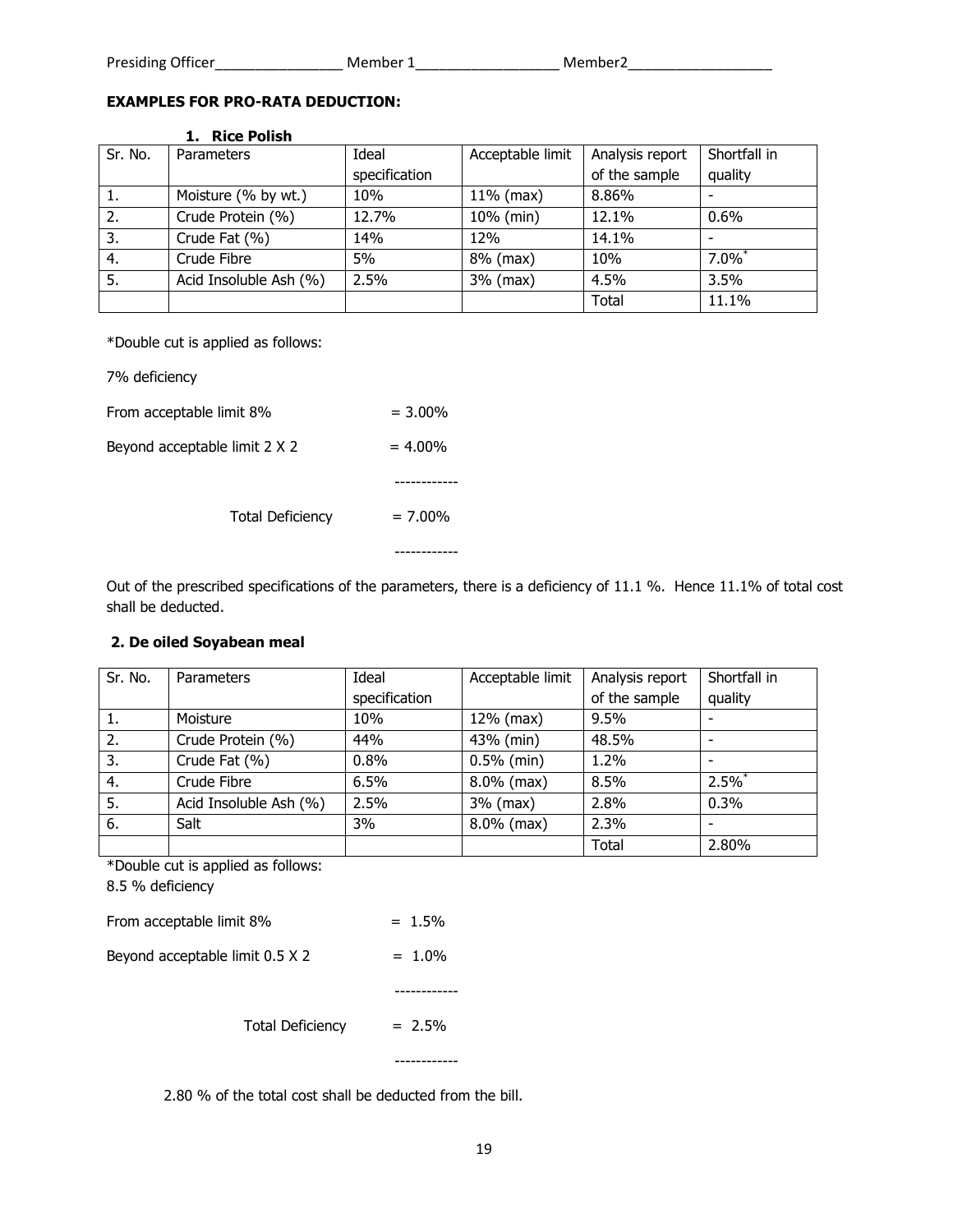# **3**. **Mineral Mixture:**

| Sr. | Parameters               | Ideal         | Acceptable     | Analysis      | Shortfall in |
|-----|--------------------------|---------------|----------------|---------------|--------------|
| No. |                          | specification | limit          | report of the | quality      |
|     |                          |               |                | sample        |              |
| 1.  | Moisture (% by wt.)      | 3.0%          | $5.0\%$ (max)  | 2.11%         |              |
| 2.  | Salt (% by wt)           | 2.0%          | $5.0\%$ (max)  | 1.51%         |              |
| 3.  | Phosphorus (% by wt)     | 9.0%          | 8.5% (min)     | 6.45%         | -            |
| 4.  | Calcium (% by wt)        | 30.0%         | 28.0% (min)    | 28.25%        | 1.75%        |
| 5.  | Fluorine (% by wt)       | 0.03%         | $0.05\%$ (max) | 0.02%         |              |
| 6.  | Manganese (% by wt)      | 0.40%         | $0.30\%$ (min) | 0.20%         | 0.30%        |
| 7.  | Zinc $(%$ by wt.)        | 0.40%         | $0.40\%$ (min) | 0.04%         |              |
|     | Iodine (as KI) (% by wt) | 0.01%         | $0.01\%$ (min) | 0.012%        |              |
| 9.  | Copper (% by wt)         | 0.05%         | $0.05%$ (min)  | 0.05%         | -            |
| 10. | Iron $(%$ by wt)         | 0.20%         | $0.20\%$ (min) | 0.22%         |              |
| 11. | Acid Insoluble Ash       | 3.0%          | $5.0\%$ (max)  | 5.50%         | 3.00%        |
|     |                          |               |                | <b>Total</b>  | 5.05%        |

i.e. 5.05% of the total cost shall be deducted from the bill.

For deficiency in Phosphorus drastic cut will be applied which will be decided by authorities.

# **CUT ON WEIGHT BASIS**

- a. There will be pro-rata cut on units' basis (by weight) for deficiency/excess % of desired/required level of all contents.
- b. From example 1, there is a shortfall of 11.10% in the quality of Rice Polish supplied by the party.
- c. Assuming quantity of consignment supplied is 10 MT (10,000 Kgs).
- d. Deduction on the basis of weight will be in 100 kgs. Deficiency 11.10 Kgs.
- e. So in 10 MT- deficiency 1.11 MT. i.e. the payment shall be made on 10-1.11=8.89 MT.
- f. Assuming rate of Rice Polish is Rs.17,000/- per MT.
- g. So final payment shall be made as: 8.89 MT× Rs.17,000/- per MT.= Rs. 1,51,130/-.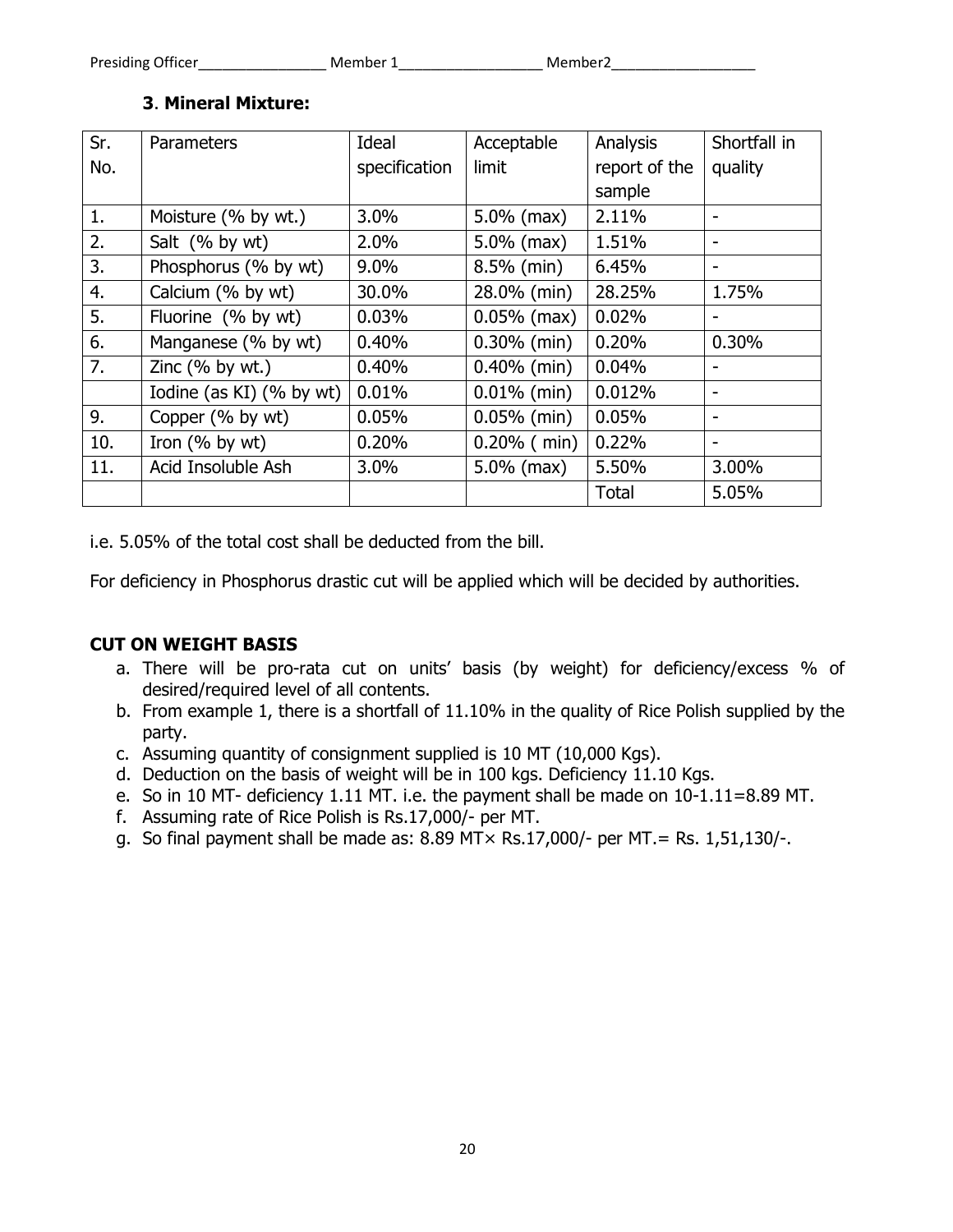Note : Beyond the permissible % deviation, the consignment will be rejected with the onus of removing the rejected consignment from CPDO(WR) premises solely resting on the vendor including that for costs involved.

- 1. The quantity of feed requirement given in the Tender Notice is only approximate requirements and no claim for compensation will be made or entertained in case those quantities to be overdrawn or underdrawn. The Director shall have discretion to place the purchase order for any excess/less quantities than the mentioned tender notice depending upon the actual requirements as and when needed only.
- 2. The purchaser reserves the right to increase or decrease the quantity of the items/goods in theschedule of requirement upto 25% without any change in the unit price or other terms and conditions.
- 3. Excess quantity will not be accepted in any case except in exceptional circumstances and the genuineness of the case subject to due approval of Competent Authority.
- 4. The rate should be quoted for the entire quantity of item to be supplied.
- 5. Supply of all feed ingredients shall be made only on working days during office hours at the godown of the CPDO (WR), MUMBAI.
- 6. Any consignment brought into the Campus prior to or after the prescribed hours shall not be accepted and will be left outside the godown at the risk of the supplier.
- 7. Weighment will be made at Goregaon Weigh Bridge (Virwani Kata) near to this organization as feasible to the Ingredients weighment committee. The contractor shall inform prior a day from the date of arrival of the material for proceeding the committee for weighment.
- 8. Supply should be made against the net weight of the ingredient excluding the weight of the Gunny/Synthetic bags.
- 9. For convenience, the gross weight of each empty Gunny bag is taken as 0.6 kg for small, 1.0 Kg for large and for the plastic bag as 0.2 kg. Empty Gunny bags will be returned.
- 10. The requirements of goods shall be worked out by the In-charge, Feed Processing Unit from time to time. The contractor shall be obliged to supply the requisitioned material within 10 days from the date of issue of purchase order by the office.
- 11. After receipt of the consignment, the Grain Inspection Committee of the organization shall usually examine the quality of the material supplied. The recommendation of the Grain Inspection Committee shall be final either to accept the material in part or full or to reject the material.
- 12. The Grain Inspection Committee shall draw samples of each consignment in the presence of tenderer or his representative and the sample to be send to nutrition laboratory of Central Poultry Development Organization (WR), Mumbai. In case representative of tenderer is not present at the time of delivery of material the farm is authorized to send the sample by themselves to the Nutrition Laboratory of Central Poultry Development Organization (WR), Mumbai and the Analysis report thus received on dry matter basis will be binding on the tenderer.
- 13. In case of any dispute, the second sample shall be sent to the Director, Central Poultry Development Organization and Training Institute, Hessarghatta, Bangaluru or other Laboratory in CPDOs – Chandigarh and Bhubaneshwar whose analysis charge will have to be borne by the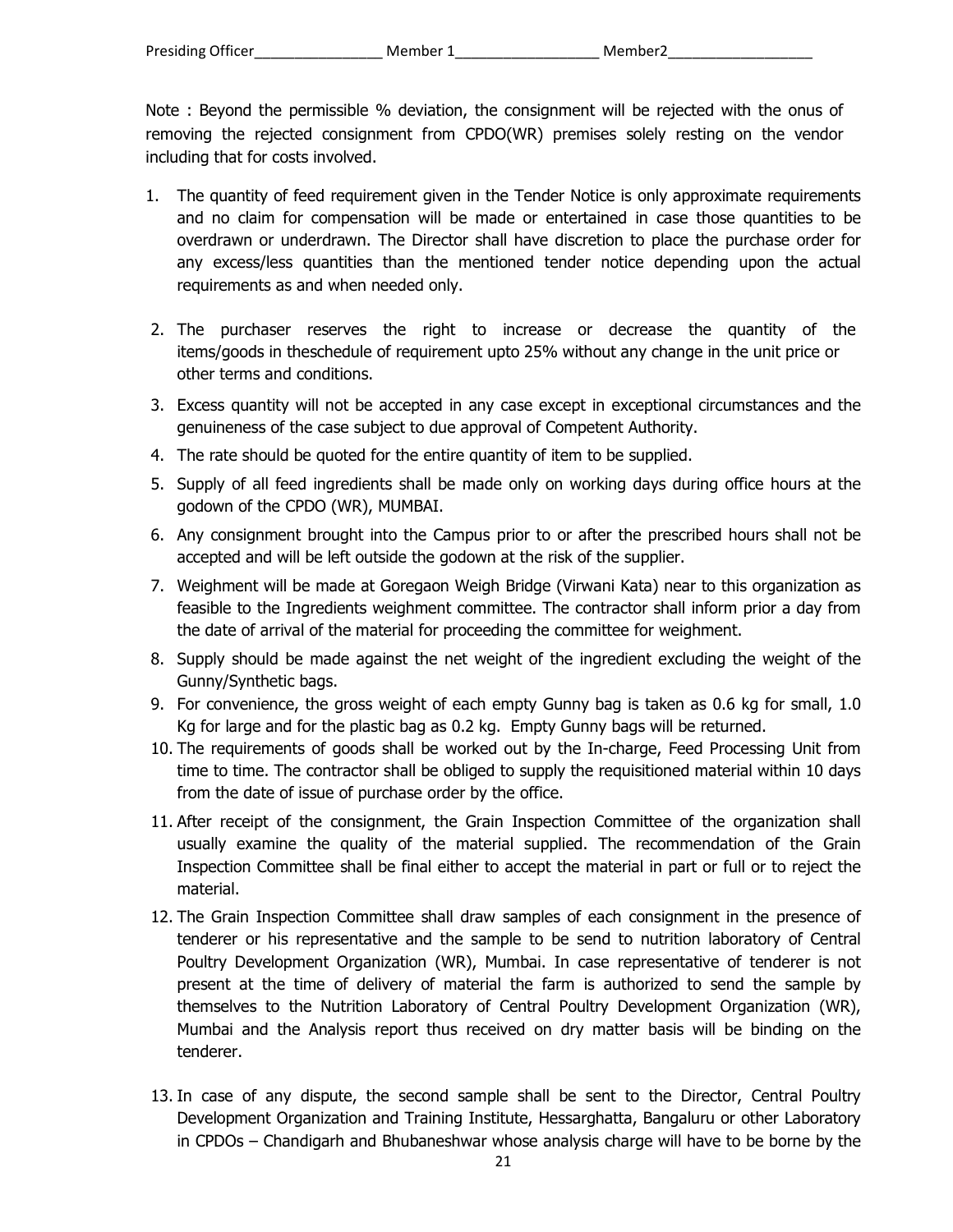contractor and whose report received on Dry matter basis will be binding and final for both parties.

- 14. The contractor should deliver the article(s) as per specification mentioned in the "Part-II" to tender.
- 15. The acceptability of any consignment depends upon the approval of GIC and subsequently by the analytical report from the Laboratory. However, in the event of rejection, the entire consignment has to be lifted from the feed godown within 7 days from the date of receipt of the intimation letter, failing which material shall be left out at the supplier's risk and the organization will not have any responsibility for sorting of materials and will not entertain for claim for the compensation whatsoever.
- 16. Liquidation charges will be imposed on late supply as per tendering terms. However, the request of extension of time may be considered by the competent authority for replacement of material occasionally, as the case may be.
- 17. Due to urgency of the item, if supply is late, the purchase will be made at the risk and cost of the contractor and if deemed fit the firm may also be debarred for a suitable period.
- 18. Failure to fulfill the supply of consignment in time i.e. within the stipulated period will entitle the stores to effect risk purchase utilizing the security deposit of the supplier available at the disposal of the Director, CPDO (WR), MUMBAI. The security deposit of the contractor shall be utilized to pay the difference between the prevailing cost of the material and the accepted rate in the tender.
- 19. Loading and unloading of feed ingredients from and at this CPDO (WR)'s feed godown shall be the responsibility of supplier. No hamali/labour service will be extended by this office. A minimum of 4 hamalis must accompany with each consignment.
- 20. Material shall be accepted by the CPDO (WR), MUMBAI only when the entire consignment meets the desired levels of nutrients mentioned in the specifications. The consignment shall also be accepted, if the quality falls within the acceptable range mentioned in the specifications, the consignment will be accepted on pro rata basis.
- 21. Maximum 05% variation in the quantity of the items in each schedule at the time of supply of the required quantity will be accepted, subject to approval of the competent authority. Variation above 05% is not acceptable at all.
- 22. Payment for the supplies made will be released after obtaining analysis report from the nutrition laboratory. In case the feed ingredients supplied are not as per our specifications, the consignment will be rejected. However, if the quality falls within the acceptable range, pro-rata deduction will be made, taking the analysis report into account. Double deduction may be made in case of items (Accepted due to unavoidable circumstances) which are beyond acceptable limit prescribed.
- 23. For moisture, clay, straw and non‐food grains deduction will be made at full rate.
- 24. All the bills should be submitted in triplicate in the name of the Director, CPDO (WR), MUMBAI 400065 for payment.
- 25. No part payment will be made. 100% payment will be made after receiving the analysis report.
- 26. The applicable taxes i.e. VAT Charges & TDS will be deducted at source from the bills.
- 27. Validity of offer should be strictly in accordance with the condition of tender.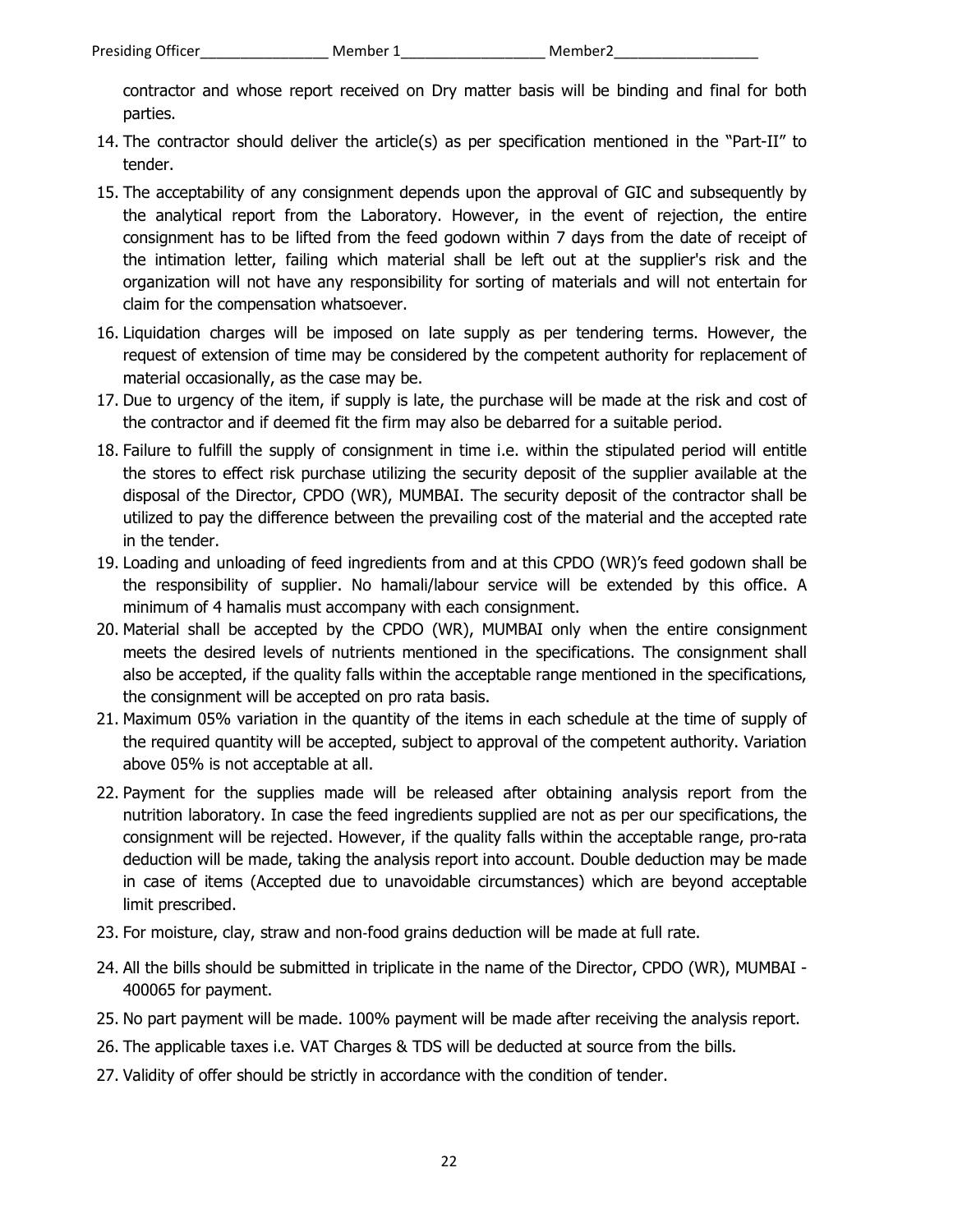# **TENDER FORMS**

# From

(Here indicate full name of the supplier/firm with address in addition to Phone /FAX/Mobile No & e-mail address)

To

 The Director, CENTRAL POULTRY DEVELOPMENT ORGANIZATION (WR), MUMBAI -400065

- Subject: Tender for supply of Feed Ingredients/additives/supplements/chick & egg boxes/Egg tray (Filler Flat)/ Paddy Husk/ Katha (Coconut Coir) at CPDO (WR), MUMBAI for the period of 1/4/2017 to 31/03/2018- reg.
	- 1. I/we have read and understood the general and special terms and conditions of the contract for supply of Feed Ingredients/additives/supplements/Chick/Egg boxes/Egg Tray/ Filler Flat/ Paddy Husk/ Katha (Coconut Coir) at CPDO (WR), MUMBAI for the period of 1/4/2017 to 31/03/2018 and the same are acceptable to me/us.
	- 2. I/We have also signed all the pages of the tender documents containing schedule; general and special terms and conditions; specifications etc. as acceptance and I/we abide for the same without any reservations.
	- 3. I/We hereby tender for execution of the supply contract/works referred to in the documents mentioned in paragraph (1) Above upon the terms and conditions contained or referred to in the aforesaid documents and in accordance to all respects with the specifications, schedule of supply and other details given therein and at the rates contained in Price bid and for the period 12 months and subject to such terms and conditions as stipulated in the contract.
	- 4. I/We agree to keep this tender open for acceptance for 180 days from the date of opening thereof and also agree not to make any modifications in its terms and conditions of our own accord.
	- 5. A sum of Rs……………Rupees in words (Rs…………………………………………………………………) is hereby forwarded in favour of Demand Draft/Bankers Cheque as earnest money.
	- 6. I/we agree that if I/we fail to keep the validity of tender open, as aforesaid or make any modification in the terms and conditions of my/our tender or our own accord and/or after the acceptance of our tender if I/we fail to commence the execution of the works as provided in the documents referred to in paragraph (1) above, I/we shall become liable for forfeiture of my/our earnest money, as aforesaid, and the corporation shall without prejudice to any other right or remedy, be at liberty to forfeit the said earnest money absolutely.
	- 7. Should this tender be accepted, I/we agree to abide by and fulfill all the terms and conditions and provisions of the above mentioned tender documents.
	- 8. I/we certify that the Tender submitted by me/us is strictly in accordance with terms conditions specifications etc. as contained in your tender Documents referred to in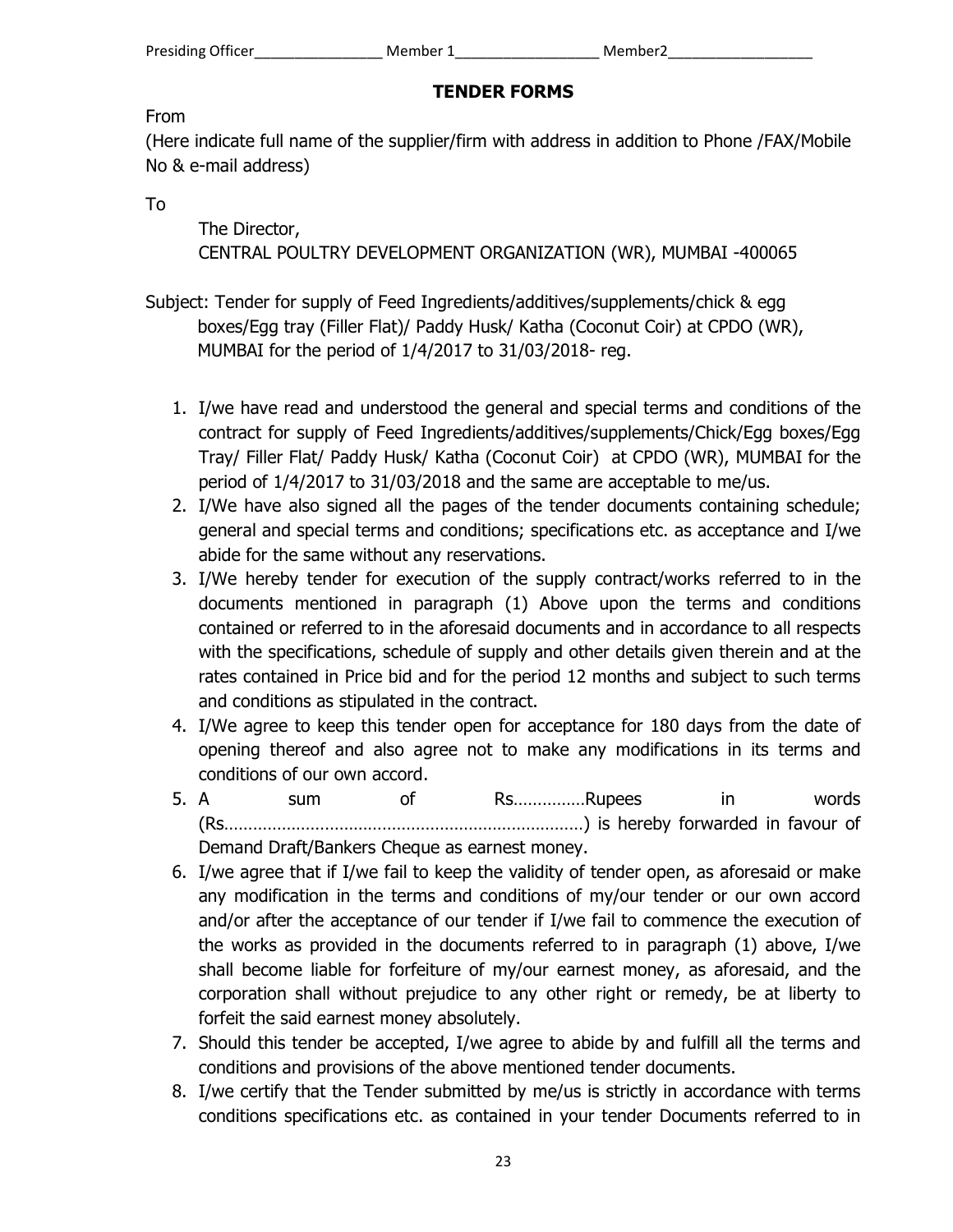paragraph (1) above, and it is further certified that it does not contain any deviations to the aforesaid documents.

- 9. I/We am/are not facing any legal proceedings for violation of any Govt. Acts, Rules & laws from any agency/department/court of law.
- 10.I/We have/has not ever been disqualified for poor performance or for failure to adhere to any Govt. Acts, Rules & laws by any government organization or by a public sector undertaking or by any autonomous body.

| Signature of witness to contractor's | Signature in the capacity of Duly authorized to sign<br>the Tender on behalf of<br>the<br>the control of the control of the control of the control of the control of |
|--------------------------------------|----------------------------------------------------------------------------------------------------------------------------------------------------------------------|
| Name & Address:                      |                                                                                                                                                                      |
|                                      | Name & Address:                                                                                                                                                      |
| Date:                                |                                                                                                                                                                      |
|                                      | Date:                                                                                                                                                                |
|                                      |                                                                                                                                                                      |

Seal of the Firm: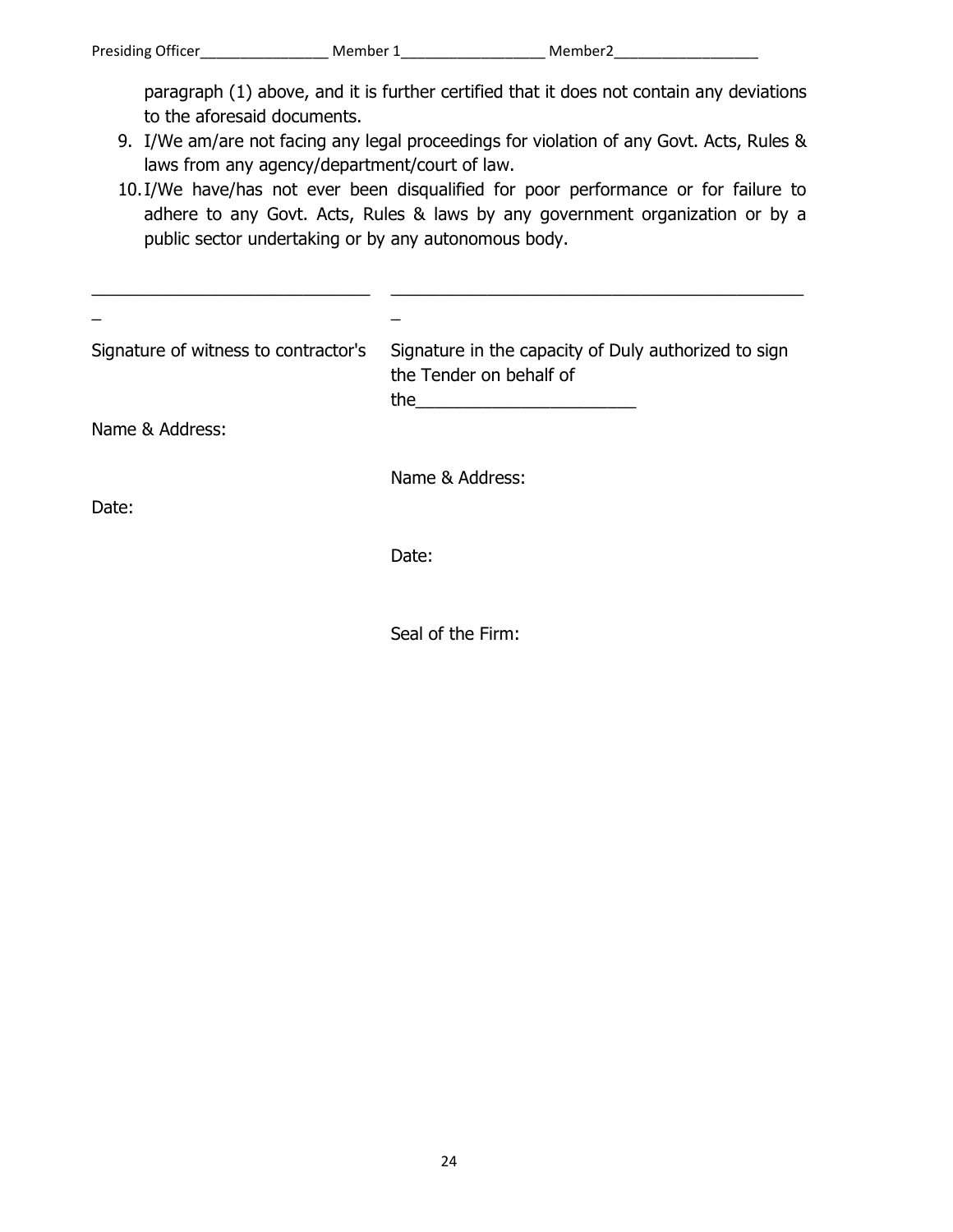# **PART –III – STANDARD CONDITION**

1. **Law:** The contract shall be considered and made in accordance with the laws of the Republic of India. The contract shall be governed by and interpreted in accordance with the laws of Republic of India.

2. **Effective date of the Contract:** The contract shall come into effect on the date of signatures of both the parties on the contract (effective date) and shall remain valid until the completion of the obligations of the parties under the contract. The deliveries and supplies and performance of the services shall commence from the effective date of the contract.

3. **Arbitration**: All disputes or differences arising out of or in connection with the Contract shall be settled by bilateral discussion. Any dispute, disagreement or question arising out of or relating to the contract or relating to the performance, which cannot be settled amicably, will be resolved through arbitration.

(a) In the event of any dispute, a party may seek conciliation proceedings. The conciliation proceedings will be in accordance with the Arbitration and Conciliation Act, 1996 and the rules made there under and any statutory modification thereof.

(b) The party initiating conciliation shall send to the other party a written invitation to conciliate under this part briefly identifying the subject of the dispute.

(c) Conciliation proceedings shall commence when the other party accepts in writing the invitation to conciliate.

(d) If the other party rejects the invitation, there will be no conciliation proceedings.

(e) If the party initiating conciliation does not receive a reply within thirty days from the date on which he sends the invitation, or within such other reasonable period of time as specified in the invitation, he may elect to treat this as a rejection of the invitation to conciliate and if he so elects, he shall inform in writing the other party accordingly.

(f) If both the parties reach an agreement on settlement of the dispute, the settlement agreement shall have the same status and effect as if it is an arbitral/award on agreed terms on the substance of dispute rendered by an arbitral tribunal under section 30 of Arbitration and Conciliation Act. 1996.

4. **Penalty for use of undue influence :** The Seller undertakes that he has not given, offered or promised to give directly or indirectly any gift, consideration, reward, commission, fees brokerage or inducement to any person in service of the Buyer or otherwise in procuring the Contract or forbearing to do or having done or forborne to do any act in relation to the obtaining or execution of the present or any other Contract with the Govt. of India, Any breach of the aforesaid undertaking shall entitle the Buyer to cancel the contract and recover from the seller the amount of any loss arising from such cancellation.

5. **Agents/Agency Commission :** The Seller confirms and declares to the Buyer that the seller is the bonafide firm trading in poultry Feed Ingredients and has not engaged any individual or firm to intercede, facilitate or in any way to recommend to the Govt. of India or any of its functionaries whether officially or unofficially to the award of the contract to the seller nor has any amount been paid promised or intended to be paid to an such individual or firm in respect of any such intercession, facilitation or recommendation. The seller agrees that if it is established at any time to the satisfaction of the buyer that the present declaration is in any way incorrect or if at a later stage it is discovered by the buyer that the Seller has engaged any such individual/ firm and pay or intended to pay any amount, gift, reward, fees, commission or consideration to such person, party, firm or institution, whether before or after the signing of this contract, the Seller will be liable to refund that amount to the Buyer.

6. **Access to Books of Accounts**: In case it is found to the satisfaction of the Buyer that the Seller has engaged an Agent or paid commission or influenced any person to obtain the contract as described in clauses relating to Agents/Agency Commission and penalty for use of undue influence,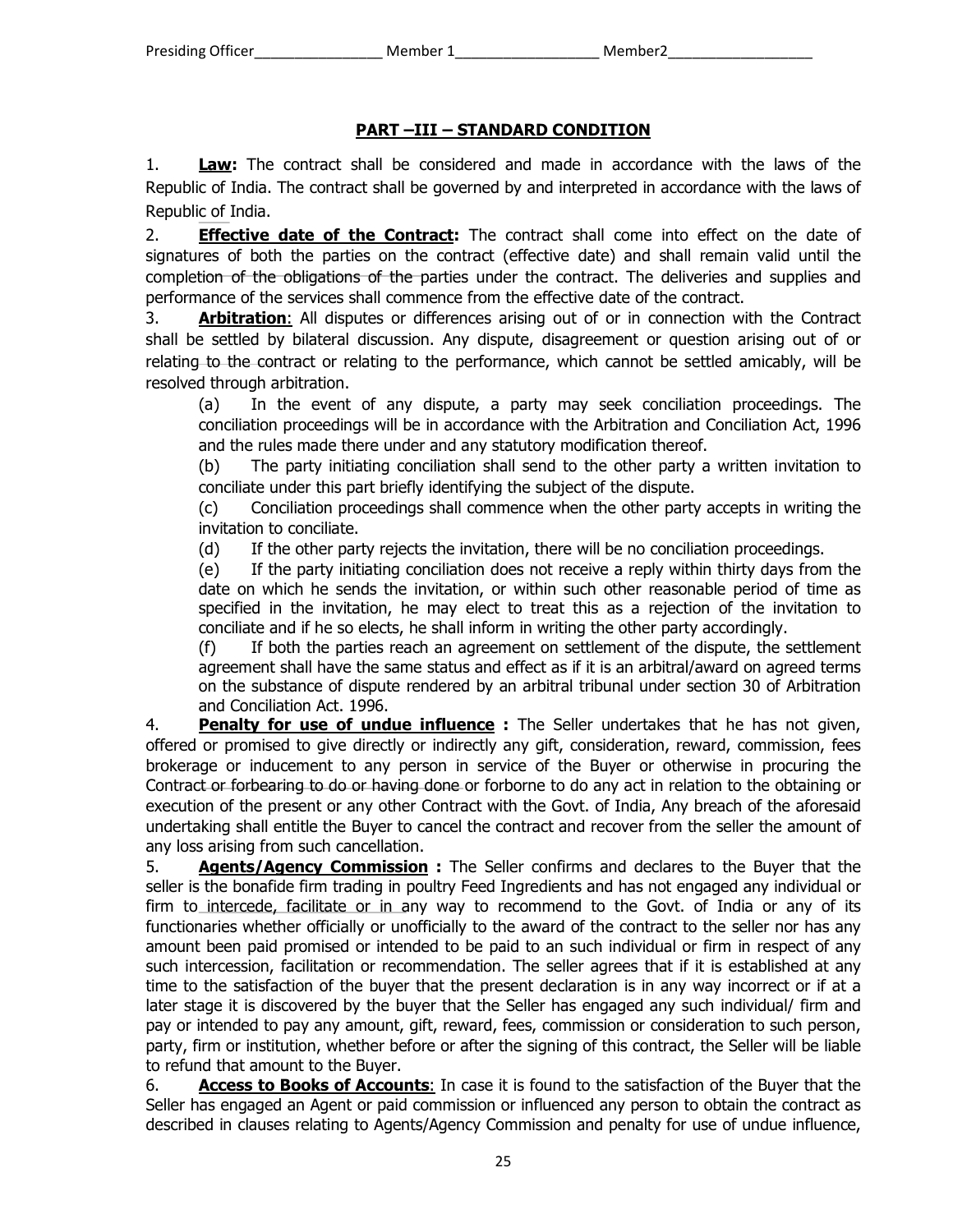the Seller on a specific request of the Buyer, shall provide necessary information/inspection of the relevant financial documents/ information.

7. **Non-disclosure of Contract documents:** Except with the written consent of the Buyer/Seller, other party shall not disclose the contract or any provision, specification, plan, design, pattern, sample or information thereof to any third party.

8. **Liquidated damages :** If the bidder fails to complete in full, all deliveries of supplies or fail to complete the implementation within the stipulated period, in accordance with the supply order, he will pay to the purchaser i.e. Director CPDO(WR), liquidated damages, at the rate of zero point five percent (0.5%) of the balance value of the supplies, for each complete week or part there-of, for delay upto the maximum of ten percent (10%) of the value of supply order at the discretion of the purchaser. Thereafter the purchaser will have the option to explore the market at my/our risk and cost. The mode and method of such risk purchase would be at the total discretion of the customer i.e. Officer Incharge ,CPDO (WR), MUMBAI.

9. **Termination of Contract:** The contract is liable to terminated at 30 days notice should a change in system be ordered by CPDO (WR).

10. **Notices :** Any notice required or permitted by the contract shall be written in the English language and will be delivered personally or sent by FAX or registered pre-paid mail, addressed to the last known address of the party to whom it is sent.

11. **Transfer and Sub-letting :** The Seller has no right to give, bargain, sell assign or sublet or otherwise dispose of the Contract or any part thereof, as well as to give or to let a third party take benefit or advantage of the present Contract or any part thereof.

12. **Amendments:** No provision of present Contract shall be changed or modified in any way either in whole or in part except by an instrument in writing made after the date of this Contract and signed on behalf of both the parties and which expressly states to amend the present Contract.

13. **Taxes and Duties:** If bidder desires to ask for excise duty or Sales Tax/VAT extra, the same must be specifically stated. In the absence of any such stipulation, it will be presumed that the prices include all such charges and no claim for the same will be entertained. If reimbursement of any duty/tax is intended as extra over the quoted prices, the bidder must specifically say so. In the absence of any such stipulation it will be presumed that the prices quoted are firm and final and no claim on such duty/tax and quantum of such duty/tax will be entertained after the opening of tenders.

14. **Excise Duty :** Where the excise duty is payable on advalorem basis, the Bidder should submit alongwith the tender, the relevant form and the Manufacturer's price list showing the actual assessable value of the stores as approved by the Excise authorities. Unless otherwise specifically agreed to in terms of the contract, the Buyer shall not be liable for any claim on account of fresh imposition and/or increase of Excise Duty on raw materials and/or components used directly in the manufacturing of contracted stores taking place during the pendency of the contract.

15. **Sales Tax/VAT:** If it is desired by the Bidder to ask for Sales Tax/VAT to be paid as extra, the same must be specifically stated. In the absence of any such stipulation in the bid, it will be presumed that the prices quoted by the Bidder are inclusive of sales tax/VAT and no liability will be developed upon the Buyer. Bidder should quote the rate inclusive of all taxes/duties.

16. **Octroi Duty & Local Taxes:** Normally material to be supplied to Govt. Deptt against Govt. contracts is exempted from levy of town duty. Octroi Duty, Terminal Tax and other levies of local bodies. The local town/Municipal Regulation at times, however, provide for such exemption only on production of such exemption certificate from any authorized officer. Seller should ensure that stores ordered against contract placed by this office are exempted from levy of Town Duty/Octroi Duty, Terminal Tax or other local taxes and duties. Wherever required, they should obtain the exemption certificate from the Buyer, to avoid payment of such local taxes or duties.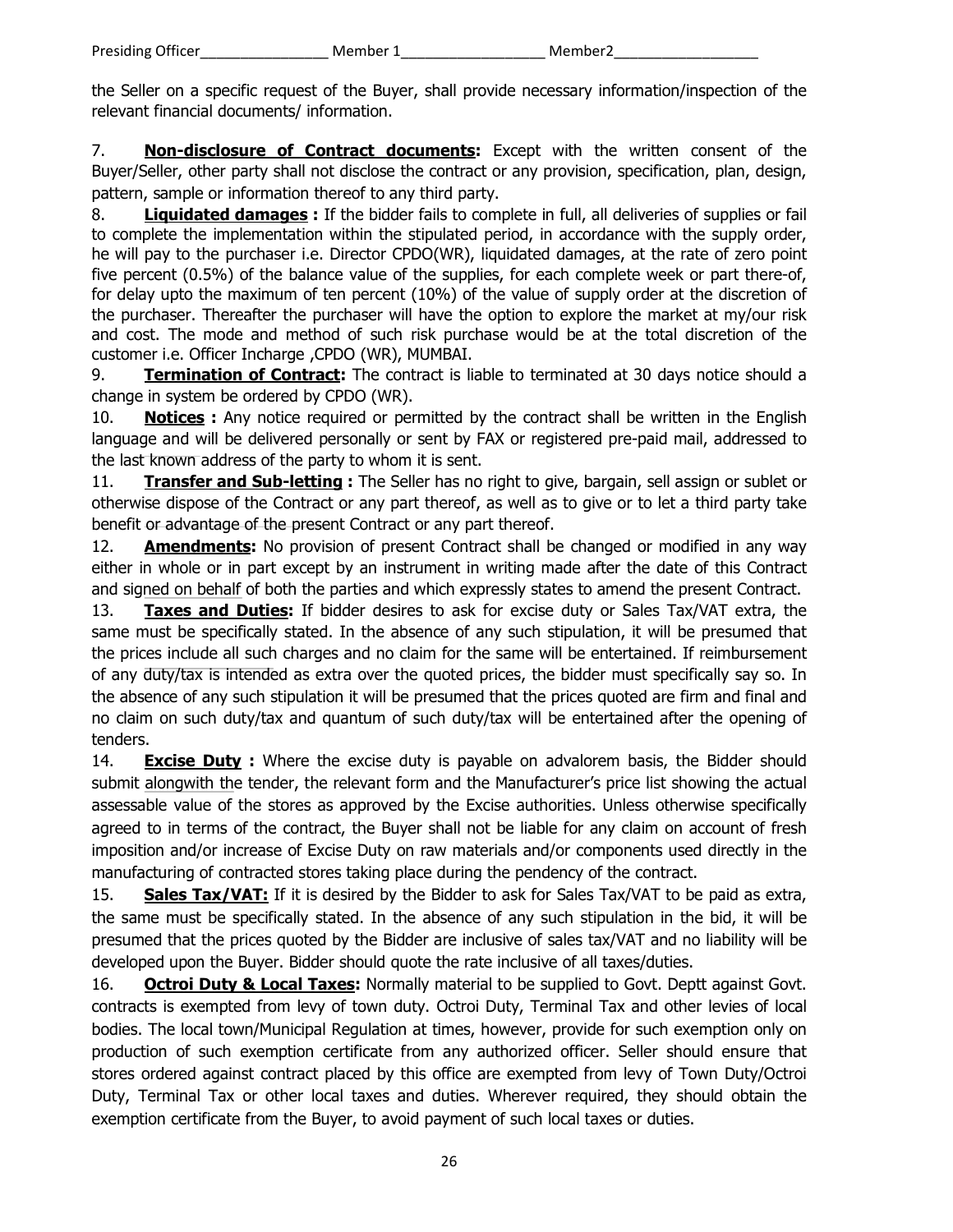# **PART –IV – SPECIAL CONDITIONS**

1. **Performance Guarantee (Security Deposit):** The Bidder will be required to furnish a Performance Guarantee (Security Deposit) by way of Fixed Deposit Receipt/ National Saving Certificate/ Demand Draft/ Banker Cheque Duly pledged to the "Pay and Accounts Officer (AHD), Mumbai through a Public Sector Bank or a Private Sector Bank authorized to conduct Govt. business @ 10%of this contract within 10 days of receipt of the confirmed order. Performance Bank Guarantee (Security Deposit) should be valid upto 60 days beyond the date of completion of contract.

2. **Risk and Expense Purchase:** In the event of I/We failing to honour the contracted obligations within stipulated period and where extension of delivery period is not approved, risk and expense shall be undertaken by the purchaser and any additional amount spent by the Govt. will be recovered from me/us.

3. **Tolerance Clause :** The quantity stated in "Schedule of Requirements" is only as a rough guide and no claim for compensation will be made or entertained in case these quantities be overdrawn or under drawn. All incidents must be complied with at the contract rates whether the quantities demanded therein be within or in excess of the quantity stated in "Schedule of requirement". In the event of withdrawal (or reduction in number) the troops and consequent ceasing of or reduction in demand no compensation will be paid. Due to increased commitment the Government has right to procure additional quantities upto an extent of 25% of the stipulated quantities at the same terms and conditions from the contractor. However, due to emergencies if the additional requirement is over and above 25%, the Government will have the right to conclude a fresh contract during the currency of this agreement in the same area.

4. **Payment Terms**: Payment will be made by the PAO (AHD), Mumbai on presentation of bills by the contractor monthly/fortnightly as may be decided by the contract sanctioning authority on finalization of the contract action. The payment will be made on Government Treasury at PAO (AHD), Mumbai and no payment will be made in advance for any supplies made under this contract.

- 5. **Fall Clause:** The following Fall clause will form part of the contract placed on successful Bidder
	- a. The price charged for the stores/services supplied under the contract by the Seller shall in no event exceed the lowest prices at which the Seller sells the stores or offer to sell stores of identical description to any persons/Organization including the purchaser or any department of the Central Govt. or any Deptt of State Govt. or any statutory undertaking the central or State Govt as the case may be during the period till performance of all supply Order placed during the currency of the rate contract is completed.
	- b. If at any time, during the said period the Seller reduces the sale price, sells or offer to sell such stores to any person/Organization including the Buyer or any Deptt, of central Govt. or any Deptt of the State Govt. or any Statutory undertaking of the Central or State Govt as the case may be at a price lower than the price chargeable under the contract, he shall forthwith notify such reduction or sale or offer of sale to the Director CPDO(WR) and the price payable under the contract for the stores of such reduction of sale or offer of the sale shall stand correspondingly reduced. The above stipulation will, however, not apply to:-
		- (i) Exports by the Seller

(ii) Sale of goods as original equipment at price lower than lower than the prices charged for normal replacement.

(iii) Sale of goods such as drugs which have expiry dates.

(iv) Sale of goods at lower price on or after the date of completion of sale/placement of the order of goods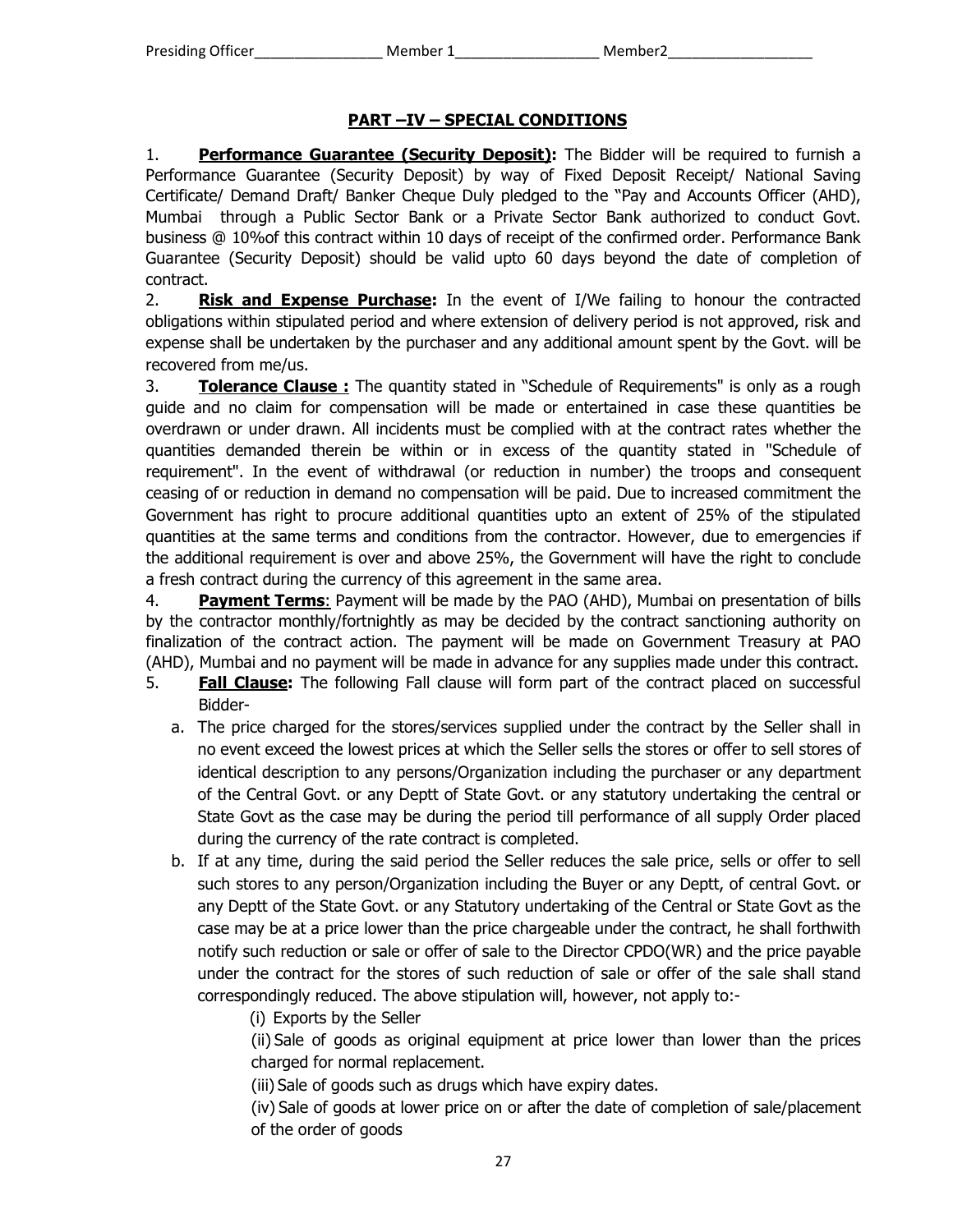(v) By the authority concerned under the existing or previous rate contracts as also under any previous contracts entered into with the Central or State Govt Depts. Including their undertakings excluding joint sector companies and/or private parities and bodies.

(b) The seller shall furnish the following certificate to the Paying authority along with each bill for payment for supplies made against the rate stores of description identical to the stores supplied to the Govt under the contract herein and such stores have not been offered/sold by me/us to any person/organization including the purchaser or any dept of Central Govt. or any Deptt of a State Govt. or any Statutory undertaking of the central or State Govt. as the case may be upto the date of bill/the date of completion of supplies against all supply orders placed during the currency of Rate Contract at price lower than the price charged to the Govt. under the contract except for quantity of stores categories under sub clauses (a), (b) and (c) of sub para (ii) above.

6. Should it be necessary to purchase poultry feed ingredients at my/our risk and expense the same may be procured/purchased locally arranged from outstations.

7. I/We agree that without prejudice to other remedies for breach of contract the Government has the right in case of my/our default to make good the deficiency whether caused by rejection of the supply not conforming to specifications or otherwise in the supply at my/our risk and expense.

8. I/We agree that so long as there is no control order under which the maximum price is fixed below the agreed price, Government shall pay for goods at the agreed rate and in the event of such a control order being made and put in force the price shall be paid under the control order in force at the time of delivery of the contracted rate whichever is lower.

9. In the event of any dispute regarding quality or quantity or delay in supply of articles to be supplied, I/We agree to abide by the decision of the Director CPDO(WR) or his representative.

10. I/We hereby agree that the President of India, shall be discharged from all liabilities under the contract or otherwise in relation to the subject matter thereof unless an arbitration or a suit where such supplies is commenced within six months from the expiration of the period or any extension thereof.

11. I/We agree to appoint a reliable and intelligent representative as my/our agent who will maintain liaison with the Director CPDO(WR) representative and who will be given necessary powers by me/us to make prompt arrangement or replacement of any supplies rejected at farm/depot concerned station or delivery.

12. I/We agree that payment of supplies rendered to the farm by me/us will be made to the credit of my/our account in a Scheduled Bank of India.

13. It is clearly understood to me/us that the specification referred to in the contract shall be interpreted as the minimum standard of quality of supply which shall be accepted and articles supplied shall be best available.

14. Delivery will be made on transport arranged for and paid by me/us. I/We also provide and pay labour for unloading the carts/vehicles at place of delivery and for weighing of supplies there.

15. No claim for enhancement in the rates under this contract will be entertained.

16. The Officer operating the contract will be at liberty to issue authorized substitutes in lieu of the articles contacted for from Govt. stocks which may be due for turn-over or essential to be consumed within specified period to avoid loss to the State or any other reasons and that I/We will not claim compensation for any under drawls from me/us on that account.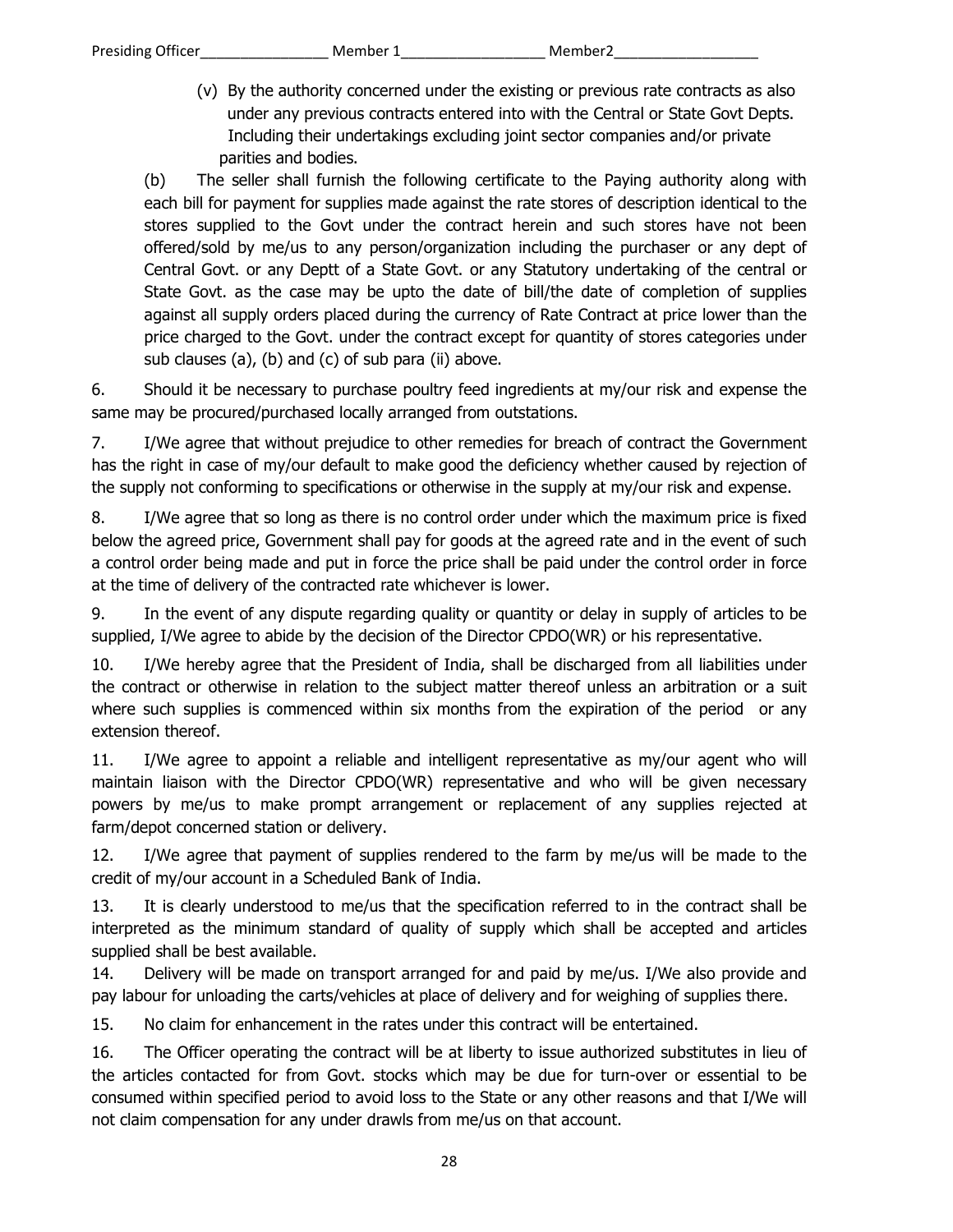17. I/We agree to pay hire charges for the Government Transport supplied to me/us at my/our request, in case of failure of public transport service due to any cause(s) at the rate fixed by the Government in accordance with the orders which may be current at the time transport is hired. I/We understand that the aforesaid clause does not in any way bind or oblige the Government to provide me/us with the services. The decision of the Director of CPDO (WR) or his representative in this matter will be final and binding on me/us.

18. I/We shall be responsible to pay octroi/terminal/sale taxes and or royalty charges whatever leviable on contract/supplies to the authorities concerned. I/We agree to obtain necessary permits from Civil department should this be necessary.

19. The Security Deposit pertaining to this agreement will not be refunded to the contractor until his account has been finally audited and settled and until he executed the usual No Demand Certificate.

20. I/We will intimate bank account number and other relevant details to make payment through electronic transfer mechanism instead of issuing cheques.

21. I/We also agree that the decision of the Director of CPDO(WR) MUMBAI shall be final and binding on me/us.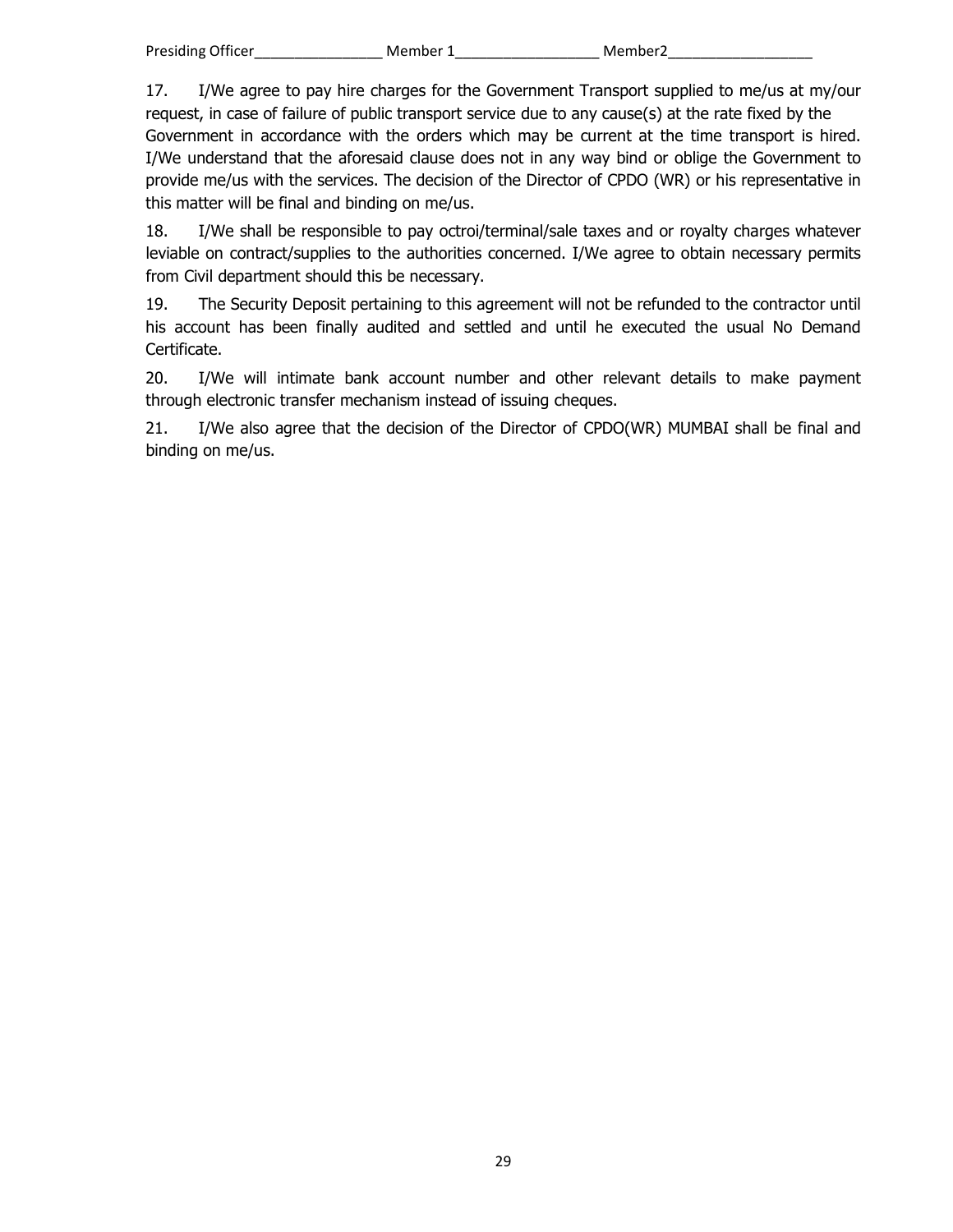.

# **PART V – EVALUATION CRITERIA & PRICE BID ISSUES**

1. **Evaluation, Criteria** - The broad guidelines for evaluation of Bids will be as follows: a. Only those Bids will be evaluated which are found to be fulfilling all the eligibility and qualifying requirements of the Technical bid.

b. The Bids forwarded by the Bidders will be evaluated by the Board of officers with reference to the documents required in the Tender. The compliance of bids would be determined on the basis of the parameters specified in the Tender. The Price Bids of only those Bidders will be opened which meet the criteria laid down in the Tender. The Lowest Bid will be decided upon the lowest price quoted by the particular Bidder as per the Price Format given at Para 2 below.

c. The Bidders are required to only quote the rates in BOQ which should be inclusive of all taxes, transportation, Loading and Unloading F.O.R. Central Poultry Development Organization (WR), Aarey Milk Colony, Mumbai 400 065.

d. If there is a discrepancy between the unit price and the total price that is obtained by multiplying the unit price and quantity, the unit price will prevail and the total price will be corrected. If there is a discrepancy between words and figures, the amount in words will prevail for calculation of price.

e. The Lowest Acceptable Bid will be considered further for placement of contract/ Supply Order after complete clarification and price negotiations as decided by the Buyer. L1 will be decided based on the itemwise value of item. However, Purchase Committee reserve the right to identify L1 based on combined value of all items. The Buyer also reserves the right to do apportionment of quantity, if it is convinced that Lowest Bidder is not in a position to supply full quantity in stipulated time.

2. **Price Bid Format:** The Commercial bid format is provided as BoQ\_XXX.xls alongwith this tender document at https://eprocure.gov.in/app. Bidders are advised to download this BoQ\_XXXX.xls as it is and quote their offer in the permitted column.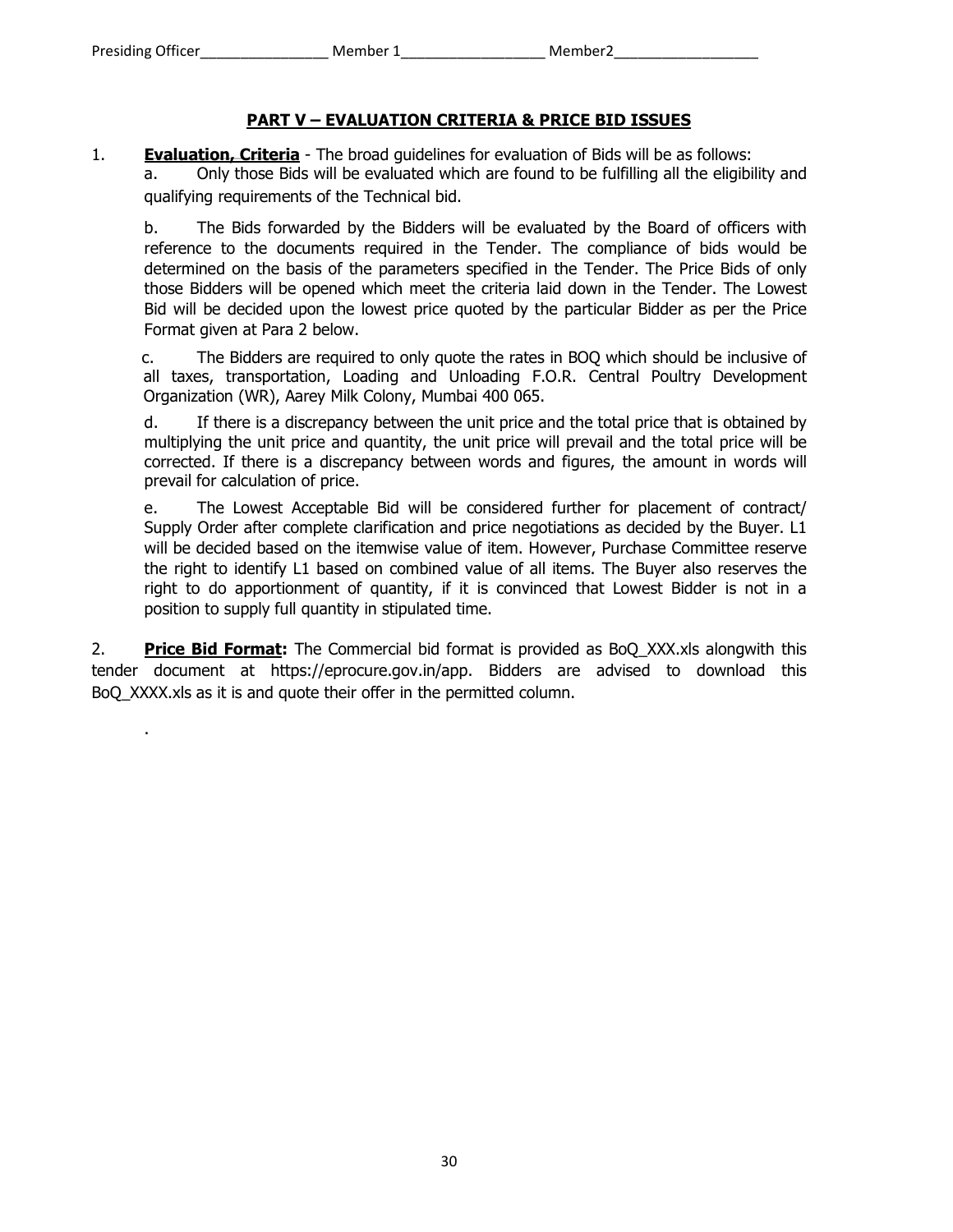# **Appendix 'A'**

## **INSTRUCTIONS TO BIDDERS FOR ONLINE BID SUBMISSION**

(Instructions to the Bidders to submit the bids online through the Central Public Procurement Portal for e-Procurement at https://eprocure.gov.in/eprocure/app)

## 1.0 **INSTRUCTIONS FOR ONLINE BID SUBMISSION:**

The bidders are required to submit soft copies of their bids electronically on the Central Public Procurement (CPP) Portal, using valid Digital Signature Certificates. The instructions given below are meant to assist the bidders in registering on the CPP Portal, prepare their bids in accordance with the requirements and submitting their bids online on the CPP Portal.

#### **1.2.1 REGISTRATION:**

- i. Bidders are required to enroll on the e-Procurement module of the Central Public Procurement Portal (URL://eprocure.gov.in/eprocure/app) by clicking on the "online bidder **Enrollment**" option available on the home page. Enrolment on the CPP Portal is free of charge.
- ii. During enrolment / registration, the bidders should provide the correct/true information including valid email-id & mobile no. All the correspondence shall be made directly with the contractors/bidders through email-id provided.
- iii. As part of the enrolment process, the bidders will be required to choose a unique username and assign a password for their accounts.
- **iv. For e-tendering possession of valid Digital Signature Certificate (Class II or Class III Certificates with signing key usage) is mandatory which can be obtained from SIFY/TCS/nCode/eMudra or any Certifying Authority recognized by CCA India oneToken/ SmartCard.**
- v. Upon enrolment on CPP Portal for e-tendering, the bidders shall register their valid Digital Signature Certificate with their profile.
- vi. Only one valid DSC should be registered by a bidder. Bidders are responsible to ensure that they do not lend their DSCs to others which may lead to misuse and should ensure safety of the same.
- vii. Bidders can than log into the site through the secured login by entering their user ID password and the password of the DSC / eToken.

## **1.2.2 PREPARATION OF BIDS**

- i. For preparation of bid Bidders shall search the tender from published tender list available on site and download the complete tender document and should take into account corrigendum if any published before submitting their bids. After selecting the tender document same shall be moved to the 'My favorite' folder of bidders account from where bidder can view all the details of the tender document.
- ii. Bidder shall go through the tender document carefully to understand the documents required to be submitted as part of the bid. Bidder shall note the number of covers in which the bid documents have to be submitted, the number of documents - including the names and content of each of the document that need to be submitted. Any deviations from these may lead to rejection of the bid.
- iii. Any clarifications if required than same may be obtained online through the tender site, or through the contact details given in the tender document.
- iv. Bidders should get ready in advance the bid documents to be submitted as indicated in the tender document/schedule in PDF/XLS/RAR/ZIP/DWF/JPG formats. If there is more than one document, they can be clubbed together using zip format.
- v. Bidders can update well in advance, the documents such as experience certificates, annual report, PAN, TIN, EPF, other details etc., under "My Space" option, which can be submitted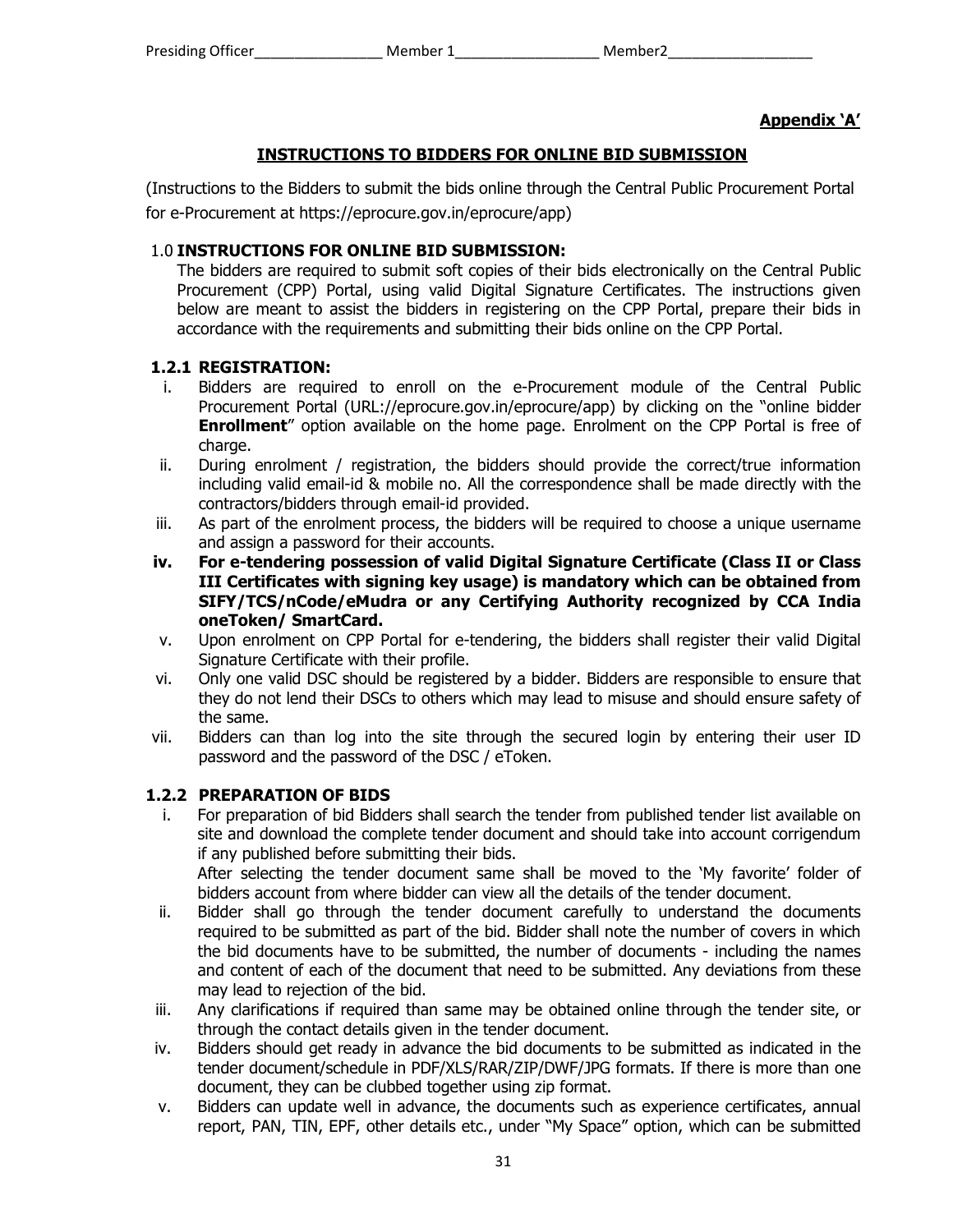as per tender requirements. This will facilitate the bid submission process faster by reducing upload time of bids.

# **1.2.3 SUBMISSION OF BIDS**

- i. Bidder should log into the site well in advance for bid submission so that he/ she upload the bid in time i.e. on or before the bid submission time.
- ii. Bidder should prepare the Tender Fee and EMD as per the instructions specified in the NIT/ tender document. The originals should be submitted to the Tender Inviting Authority, on or before the last date & time of bid submission. The details of the Demand Draft / Bankers Cheque / Bank Guaranty, physically sent, should tally with the details available in the scanned copy and the data entered during bid submission time. Otherwise the uploaded bid will be rejected.
- iii. While submitting the bids online, the bidder shall read the terms & conditions (of CPP portal) and accepts the same in order to proceed further to submit their bid.
- iv. Bidder shall select the payment option as offline to pay the Tender Fee/ EMD and enter details of the DD/BC/BG (Demand Draft / Bankers Cheque / Bank Guaranty).
- v. Bidder shall digitally sign and upload the required bid documents one by one as indicated in\ the tender document.
- vi. Bidders shall note that the very act of using DSC for downloading the tender document and uploading their offers is deemed to be a confirmation that they have read all sections and pages of the tender document without any exception and have understood the complete tender document and are clear about the requirements of the tender document.
- vii. Bidder shall note that each document to be uploaded for the tender should be less than 2 MB. If any document is more than 2MB, it can be reduced through ZIP/RAR and the same can be uploaded. For the file size of less than 1 MB, the transaction uploading time will be very fast.
- viii. **Utmost care shall be taken for uploading Schedule of quantities & Prices and any change/ modification of the price schedule shall render it unfit for bidding. Bidders shall download the Schedule of quantities & Prices i.e. Schedule-A, in XLS format and save it without changing the name of the file. Bidder shall quote their rates in figures only in Colour background cells, thereafter save and upload the file in financial bid cover (Price bid) only. If the Schedule of Quantities & Prices file is found to be modified by the bidder, the bid will be rejected. The bidders are cautioned that uploading of financial bid elsewhere i.e. other than in cover 2 will result in rejection of the tender.**
- ix. Bidders shall submit their bids through online e-tendering system to the Tender Inviting Authority (TIA) well before the bid submission end date & time (as per Server System Clock). The TIA will not be held responsible for any sort of delay or the difficulties faced during the submission of bids online by the bidders at the eleventh hour.
- x. After the bid submission (i.e. after Clicking "Freeze Bid Submission" in the portal), the bidders shall take print out of system generated acknowledgement number, and keep it as a record of evidence for online submission of bid, which will also act as an entry pass to participate in the bid opening.
- xi. Bidder should follow the server time being displayed on bidder's dashboard at the top of the tender site, which shall be considered valid for all actions of requesting, bid submission, bid opening etc., in the e-tender system.
- xii. All the documents being submitted by the bidders would be encrypted using PKI (Public Key Infrastructure) encryption techniques to ensure the secrecy of the data. The data entered cannot be viewed by unauthorized persons until the time of bid opening. The confidentiality of the bids is maintained using the secured Socket Layer 128 bit encryption technology. The uploaded tender documents become readable only after the tender opening by the authorized bid opener.
- xiii. For any queries regarding e-tendering process, the bidders are requested to contact as provided in the tender document. Additionally, for any further queries, the bidders are asked to contact over phone: 1-800-233-7315 or send a mail over to – cppp-nic@nic.in.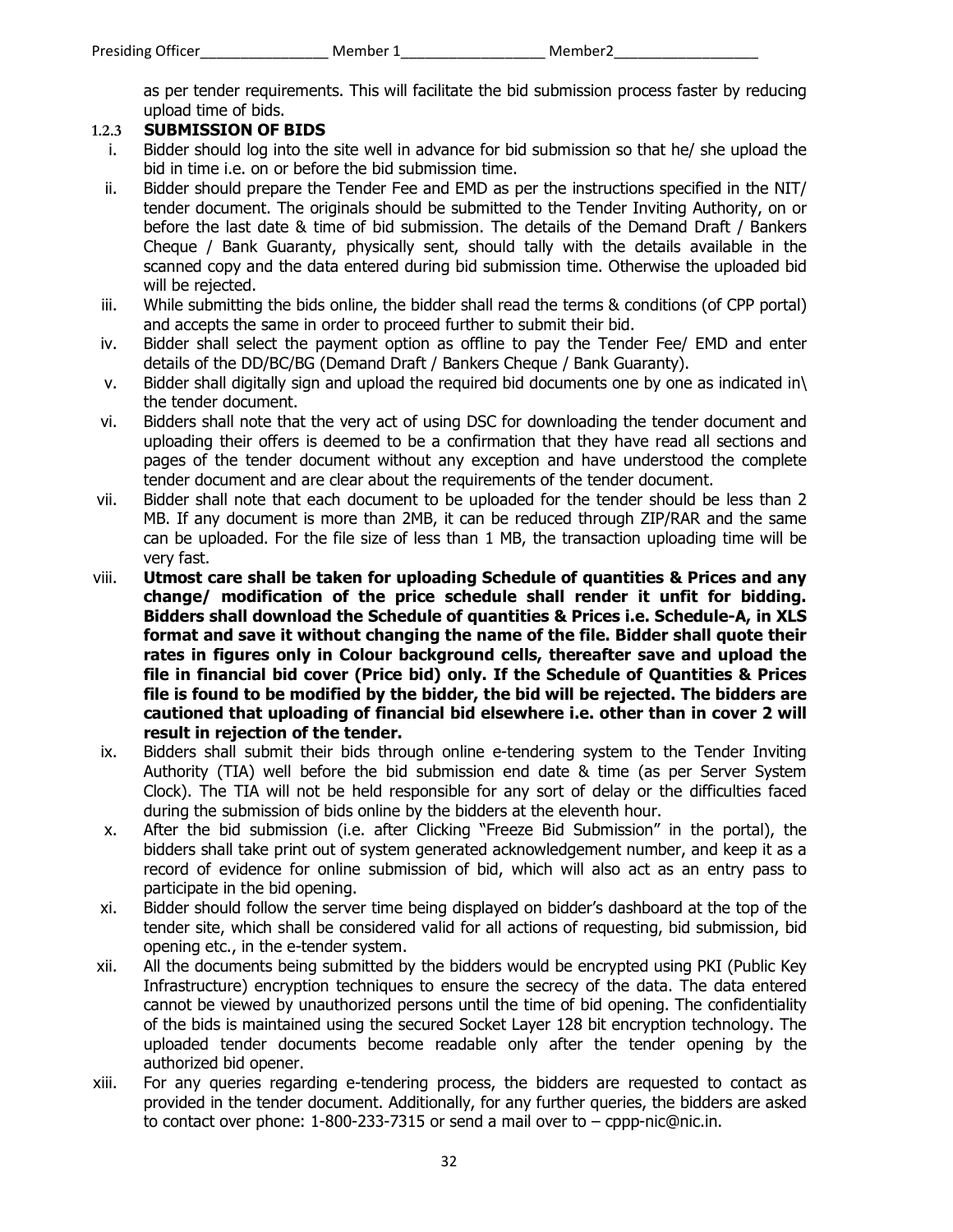- xiv. All the pages of T-Bid and unfilled Q-bid should have been duly signed by the bidder/authorized representative and hard copy will be submitted in the office of Director CPDO(WR) MUMBAI.
- xv. Tender Documents to be furnished by the bidders duly signed shall be prepared in A-4 size paper along with qualification documents in a hard bound form before opening of bid and not in loose form.

Note :- (Rate to be quoted online by bidder in BOQ (Bills of Quotation) Excel Sheet only.

\*\*\*\*\*\*\*\*\*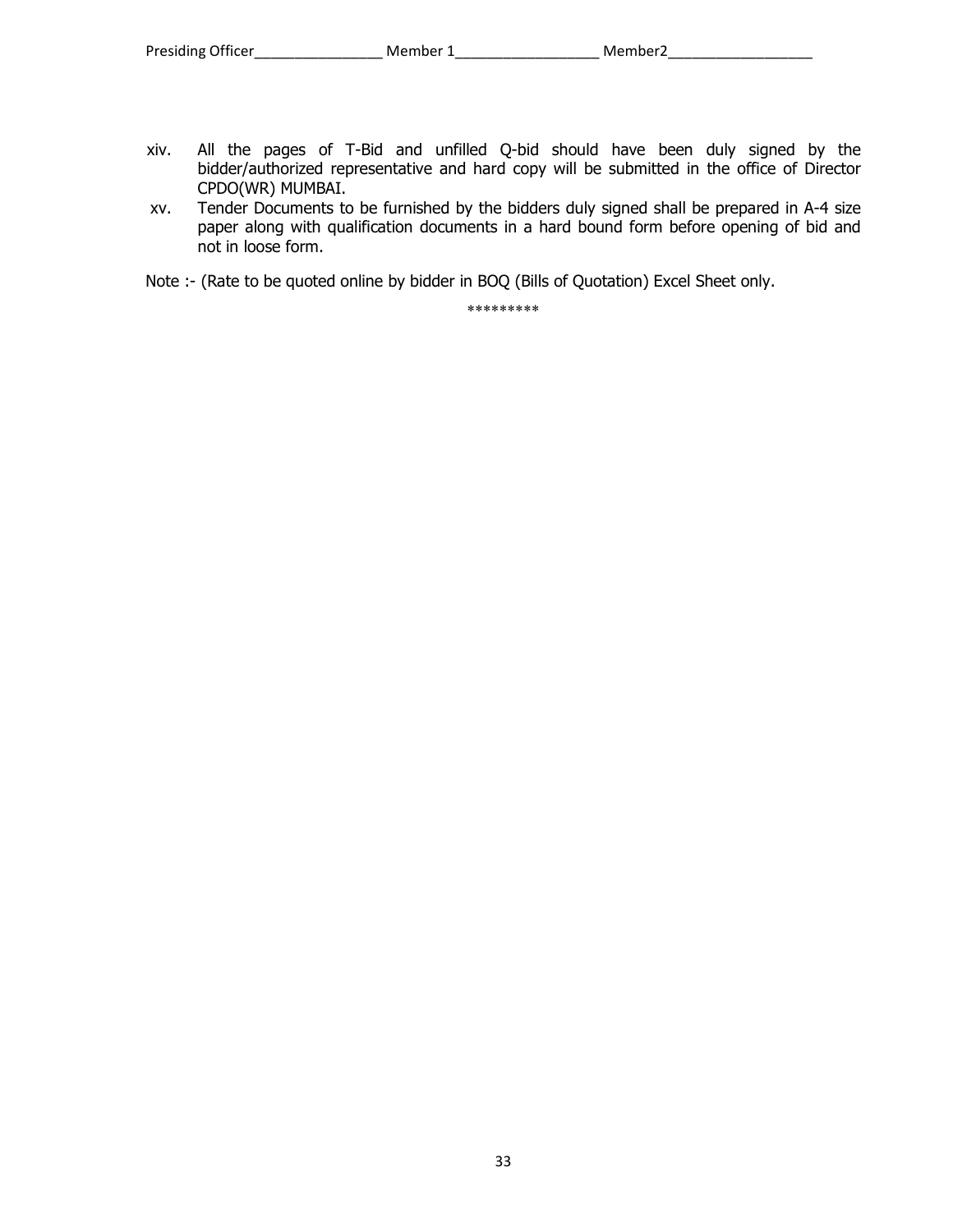**Appendix 'B'** 

#### **DECLARATION BY BIDDER**

I/ We, M/s \_\_\_\_\_\_\_\_\_\_\_\_\_\_\_\_\_\_\_\_\_\_\_\_\_\_\_\_\_\_\_\_\_\_\_\_\_\_\_\_ (Name of bidder) hereby certify that I/We have not been banned / delisted/ blacklisted/ debarred from business by any PSU/ Govt. Department during last 03 (Three) years.

**Signature of Bidder with Official Seal**  *Name:* **Name:**  *Name: Name:*  **Address:**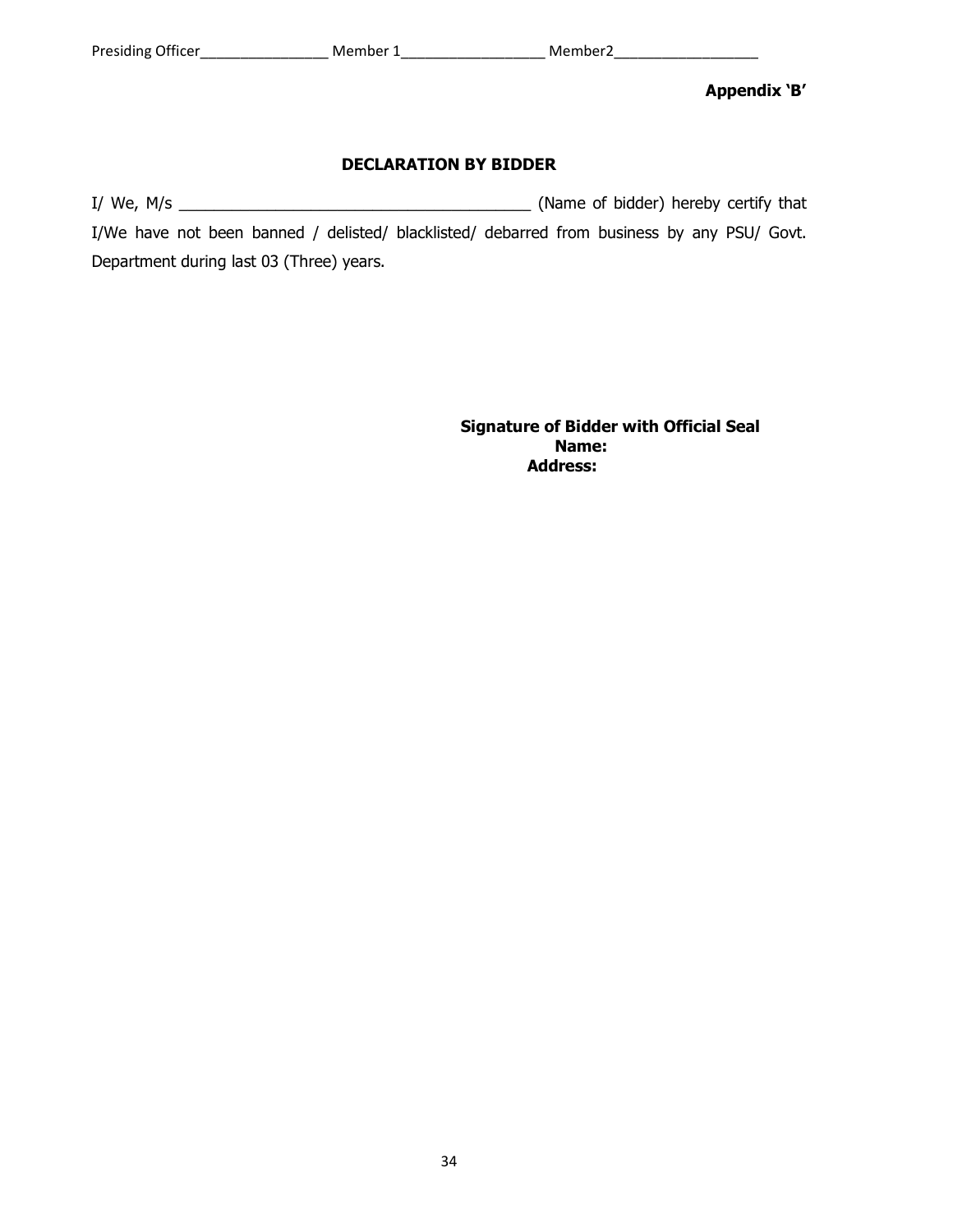**Appendix 'C'** 

## **TENDER CONDITION ACCEPTANCE LETTER**

## **(To be given on Company Letter Head)**

Date:

To,

**Director Central Poultry Development Organization (WR) Aarey Milk Colony, Goregaoan (East) MUMBAI – 400 065.** 

**Sub: Acceptance in respect of Terms & Conditions of Tender document**. **Tender Ref: - CPDO(WR)/FT/2017-18/957 dated : 24/02/2017** 

**Name of Work: -** 

**"Supply of Poultry Feed Ingredients/additives/supplements/Chick/Egg boxes/Egg Tray Filler Flat/ Paddy Husk/ Katha (Coconut Coir) at CPDO (WR), MUMBAI during the period of 12 months commencing from 01-04-2017 to 31-03-2018"** 

Sir,

1. I/We have downloaded/ obtained the tender document(s) for the above mentioned 'Tender from the web site(s) www.cpdomumbai.gov.in and/or Central Public Procurement (CPP) Portal site www.eprocure.gov.in/eprocure/app as per your advertisement given in the above mentioned website(s).

2. I/ We also agree that in case our consignment is found to be of sub-standard quality as per the record of Nutrition Laboratory of Central Poultry Development Organization (WR), Mumbai, I/ We shall accept pro – rata deduction in our bills.

3. I / We agree that the decision of the Director regarding quality of ingredient supply will be final.

4. I/We hereby certify that I/we have read all the terms and conditions of tender document from **Page No. 01 to 40** (including all documents like appendix (s) etc.), which shall form part of the contract agreement and I/we shall abide hereby by the terms & conditions contained therein.

35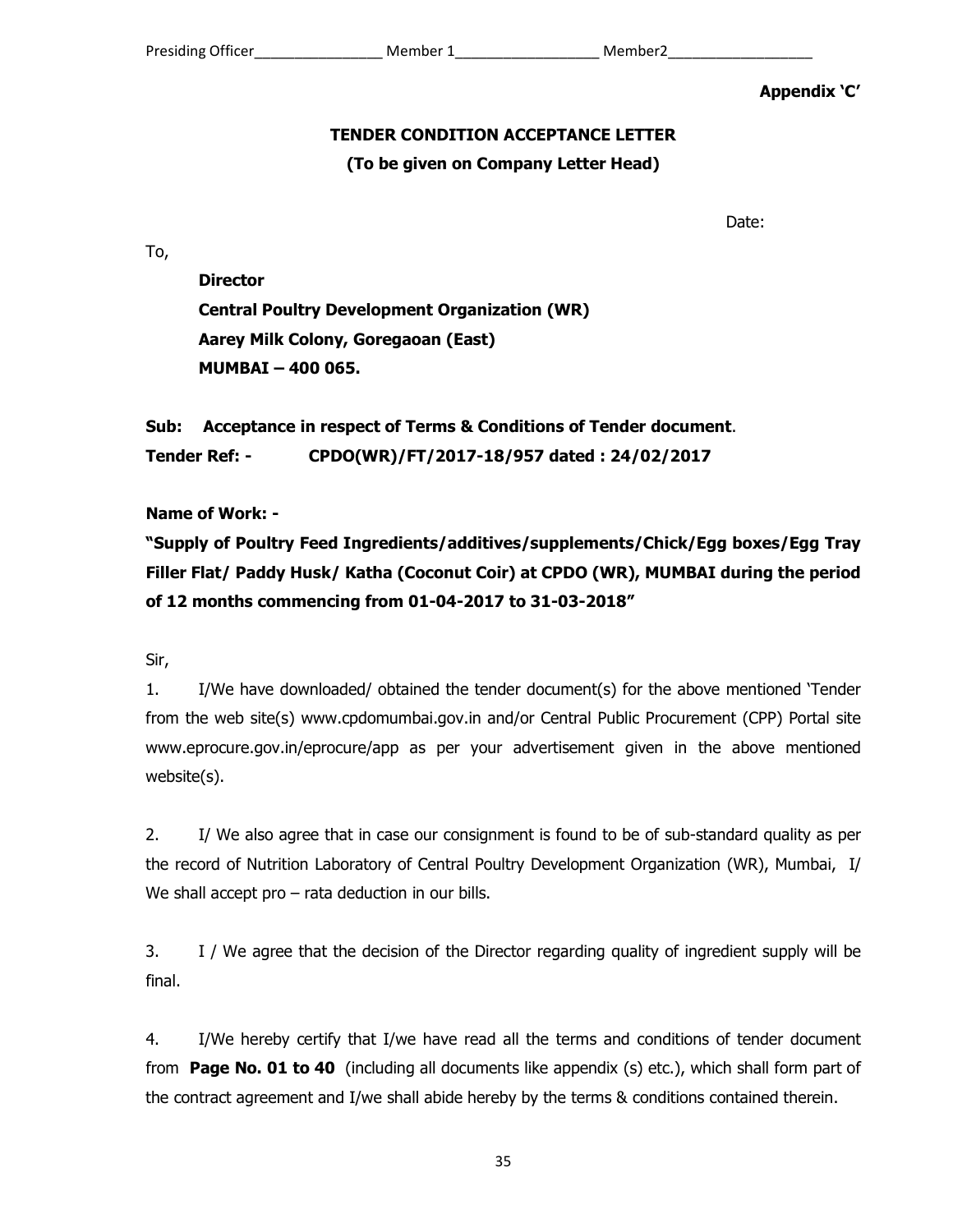5. The corrigendum(s) issued from time to time by your department/organization too has also been taken into consideration, while submitting this acceptance letter.

6. I/We hereby unconditionally accept all the terms and conditions of above mentioned tender document and corrigendum(s) in its totality / entirety.

7. I/We do hereby declare that our firm has not been blacklisted/ debarred by any Govt. Department / Public sector undertaking.

8. I/We certify that all information furnished by the our firm is true & correct and in the event that the information is found to be incorrect/untrue or found violated, then your department/ organisation shall without giving any notice or reason therefore or summarily reject the bid or terminate the contract, without prejudice to any other right or remedy including the forfeiture of the full said earnest money deposit absolutely.

**Signature of Bidder with Official Seal**  *Name:* **Name:**  *Name: Name:*  **Address:**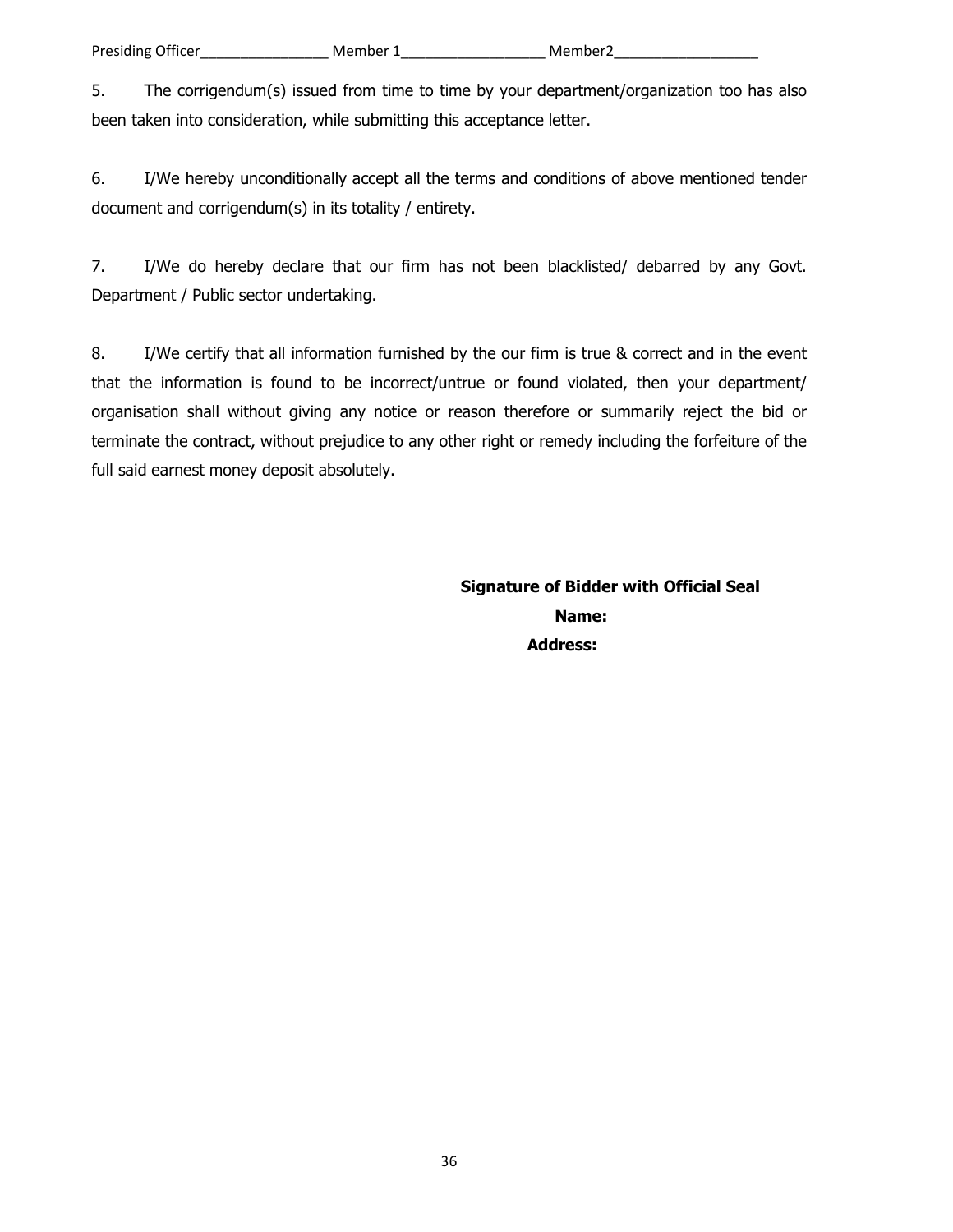**Appendix 'D'** 

## **LIST OF COMPLETED CONTRACTS OF SIMILAR NATURE AND COMPLEXITY (LAST FIVE YEARS)**

(TO BE FURNISHED BY THE TENDERER)

|                         | Value |                                 | Month/year of completion |
|-------------------------|-------|---------------------------------|--------------------------|
| authority<br>No.<br>No. |       | As per contract   As per actual |                          |
|                         |       |                                 |                          |
|                         |       |                                 |                          |
|                         |       |                                 |                          |
|                         |       |                                 |                          |
|                         |       |                                 |                          |
|                         |       |                                 |                          |
|                         |       |                                 |                          |
|                         |       |                                 |                          |
|                         |       |                                 |                          |
|                         |       |                                 |                          |
|                         |       |                                 |                          |

Note: Completion Certificate from Client/Project authority are required to be furnished. Details of significant achievement of the bidder(if any) may be furnished.

Date:…………………… Signature:……………………..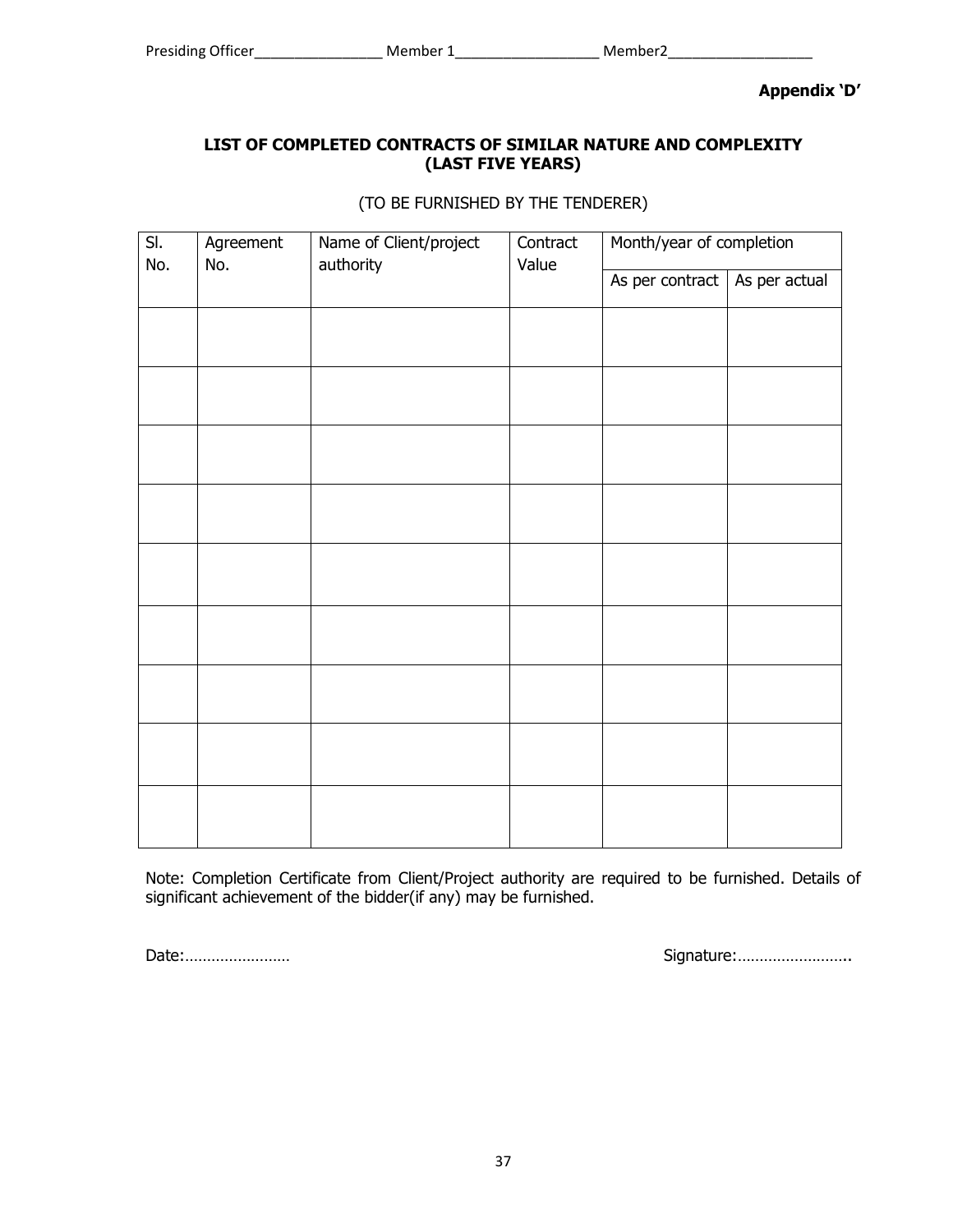|                                                                                                                                                                                  |                                                                                                       |                                                |                                             |                                                | Appendix 'E'               |  |
|----------------------------------------------------------------------------------------------------------------------------------------------------------------------------------|-------------------------------------------------------------------------------------------------------|------------------------------------------------|---------------------------------------------|------------------------------------------------|----------------------------|--|
| Format for identifying Micro, Small & Medium enterprises under MSMEDA'2006<br>(To be filled in by the respective enterprise/firm/corporation)<br>(Strictly for private use only) |                                                                                                       |                                                |                                             |                                                |                            |  |
|                                                                                                                                                                                  | 1. Name of the enterprise/firm/corporation &<br><b>Address</b>                                        |                                                | .                                           |                                                |                            |  |
|                                                                                                                                                                                  | 2. Nature of business of the<br>firm/corporation/entity                                               | Engaged in Mfg.or<br>Production of goods       |                                             | providing/tendering<br>of Services             |                            |  |
|                                                                                                                                                                                  | 3. Nature of business with <b>CPDO(WR)</b>                                                            |                                                |                                             |                                                |                            |  |
|                                                                                                                                                                                  | 4. Investment in Plant & machinery or in<br>Equipment (other than land and building)                  |                                                | if engaged in Mgr.or<br>production of goods | rendering of Services                          | if engaged in<br>providing |  |
|                                                                                                                                                                                  | A) Micro Enterprise                                                                                   | Less than Rs.25Lakhs                           |                                             | Less than Rs.10lakhs                           |                            |  |
|                                                                                                                                                                                  | B) Small Enterprise                                                                                   | More than Rs.25 lakhs<br>But less then Rs.5cr. |                                             | More than Rs.10 lakhs<br>but less than Rs.2cr. |                            |  |
|                                                                                                                                                                                  | <b>Medium Enterprise</b><br>C)                                                                        | More than Rs.5cr but<br>Less than Rs.10cr.     |                                             | More than Rs.2cr. but<br>less than Rs.5cr.     |                            |  |
|                                                                                                                                                                                  | 5. Have you filed the requisite memorandum with notified state / central authorities under<br>theAct. |                                                |                                             |                                                |                            |  |
|                                                                                                                                                                                  | In case of micro & small enterprises/Firm/Co/                                                         |                                                | With state authorities                      |                                                | Yes/No                     |  |
|                                                                                                                                                                                  | In case of medium enterprises/firm/co                                                                 |                                                | With central authorities                    |                                                | Yes/No                     |  |

6. If yes, date & ref. of filling memorandum ………………………………………………….

(Signature of authorized Person with Seal and Date)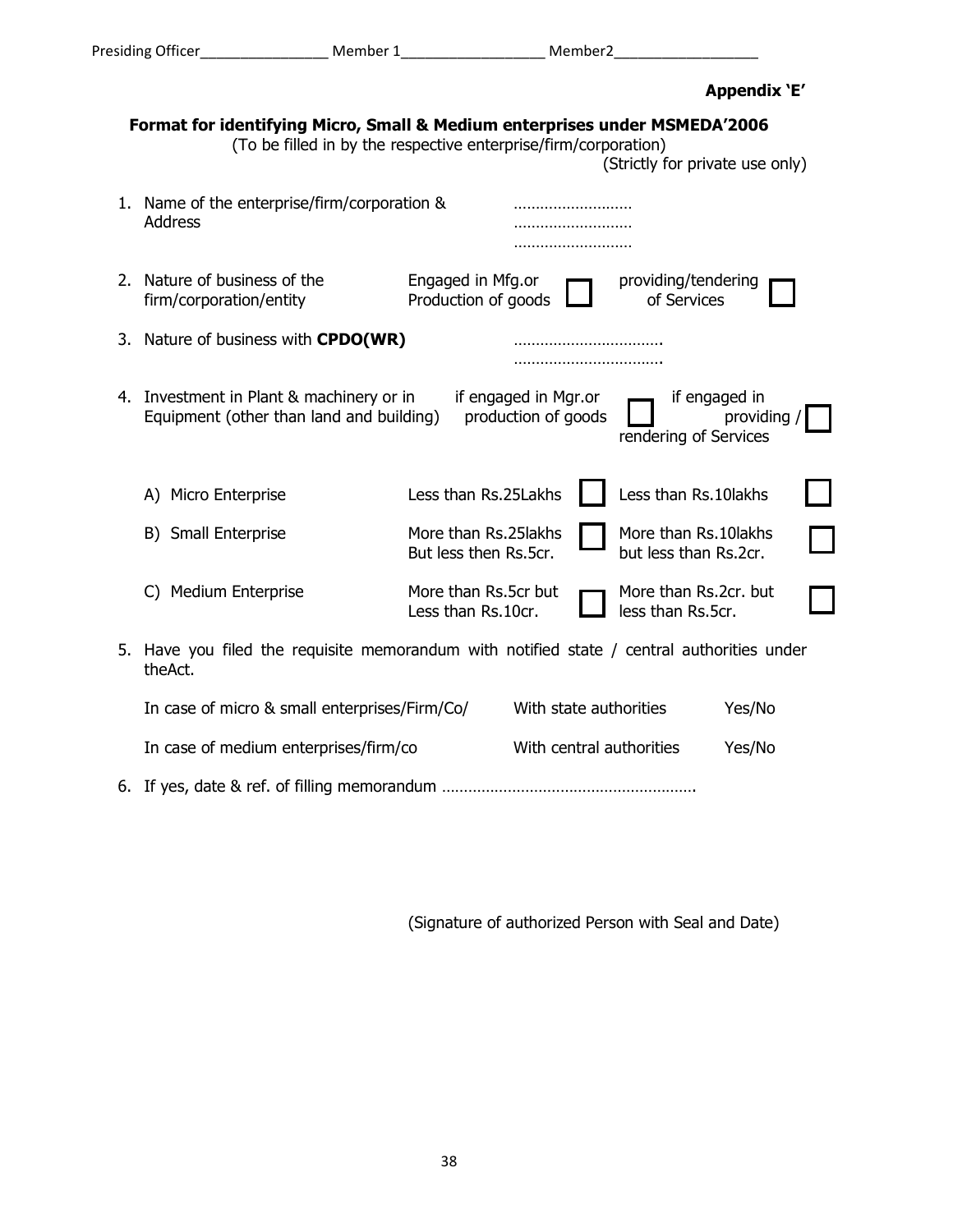**Appendix 'F'** 

# **INFORMATION SYSTEM ON ELECTRONIC CLEARING SERVICE (CREDIT CLEARING)**

(Payment to parties through ECS/RTGS/NEFT/Net Banking)

| 1. PARTY'S NAME  |  |
|------------------|--|
| Address          |  |
| Email ID         |  |
| Phone/Mobile No. |  |

## 2. PARTICULARS OF BANK ACCOUNT:

| A. BANK NAME            |  |
|-------------------------|--|
| <b>B. BRANCH NAME</b>   |  |
| Branch code             |  |
| Address                 |  |
| Telephone No.           |  |
| 9-DIGITS CODE NI IMRER. |  |

- 5ITS CODE NUMBER:………………………………… OF THE BANK & BRANCH (MICR Code) (Pl. enclose a copy of cancelled cheque for record & correctness of code number)
- D. IFSC Code of the Beneficiary Bank:
- E. ACCOUNT TYPE:………………………… (S.B. Account/current Account or Cash Credit)
- F. BANK ACCOUNT NO. OF THE PARTY………………………….

I hereby declare that the particulars given above are correct and complete. If the transaction is delayed or not effected at all for reasons of incomplete or incorrect information, I would not hold the user Company responsible.

## **I agree to bear bank charges for transaction through ECS/NEFT/RTGS.**

**(………………………………..)**  Date: **Date: Signature of the party** 

Certified that the particulars furnished above are correct as per our records.

(Bank's Stamp)

 **(………………………………..)**  Signature of the Authorized Official from the bank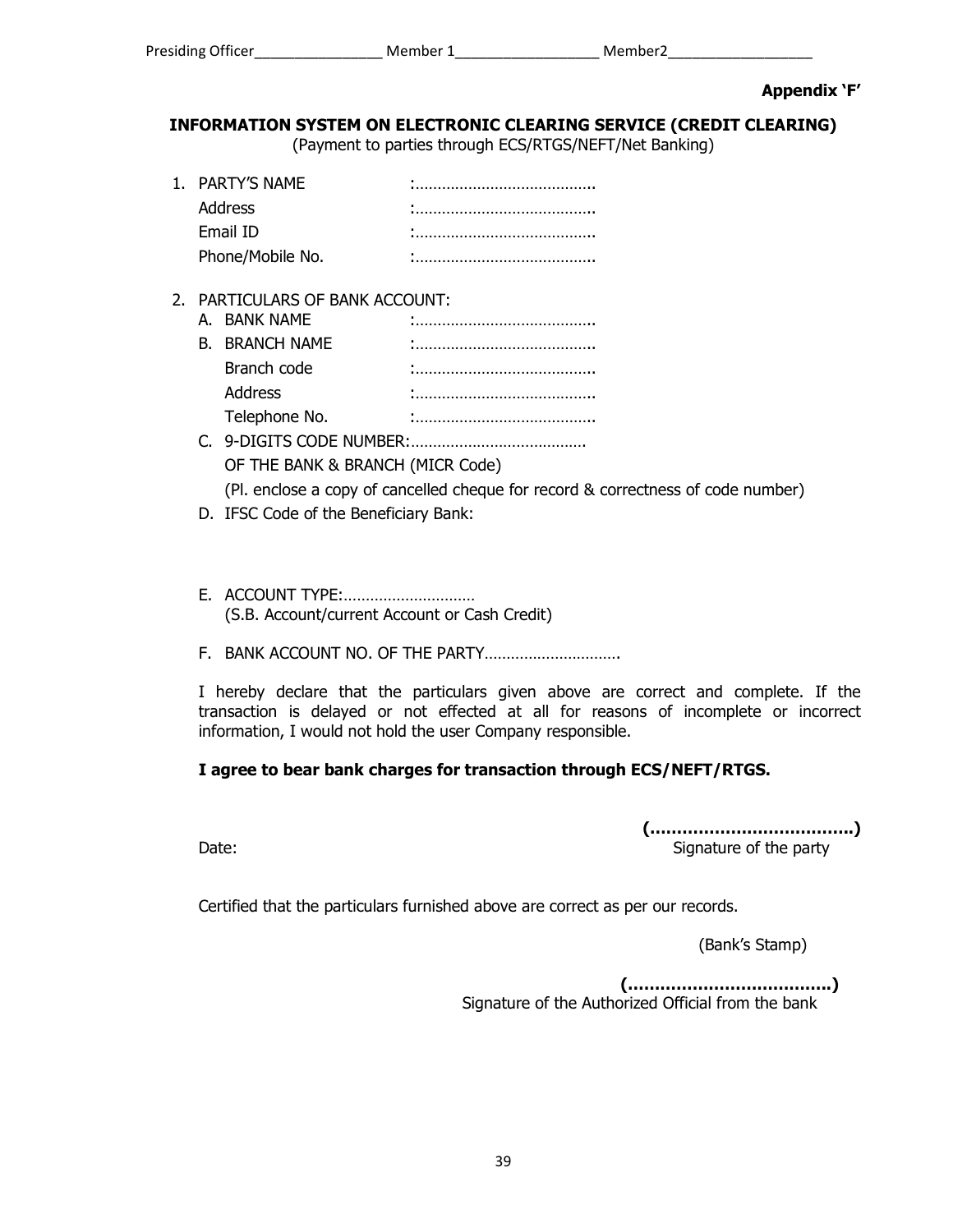#### **Appendix 'G'**

#### **QUESTIONNAIRE**

Bidders should furnish specific answers to all the questions given below in case a question does not apply to a bidder the same should be answered with the remark "not applicable" bidders may please note that if the answers so furnished are not clear and/or are evasive, the bid will be liable to be ignored.

| 1.  | Name of the Firm/Agency                                                                                                                                   |                         |  |
|-----|-----------------------------------------------------------------------------------------------------------------------------------------------------------|-------------------------|--|
| 2.  | <b>Full address</b>                                                                                                                                       | ÷                       |  |
| 3.  | Telephone No. (Office & residence)                                                                                                                        | $\ddot{\phantom{a}}$    |  |
| 4.  | Fax No.                                                                                                                                                   | $\blacksquare$          |  |
| 5.  | Mobile No. & WhatsApp No.                                                                                                                                 | ÷                       |  |
| 6.  | e-mail                                                                                                                                                    | ÷                       |  |
| 7.  | Date of Establishment of the firm &<br>Registration number of the firm issued by<br>Central/State Govt. of Registrar of<br>companies under Companies Act. | $\overline{\mathbf{r}}$ |  |
| 8.  | PAN Number issued by dept. of Income<br>Tax                                                                                                               |                         |  |
| 9.  | Sale Tax registration Number                                                                                                                              | ÷,                      |  |
| 10. | <b>TIN Number</b>                                                                                                                                         | Ì.                      |  |
| 11. | <b>Bank Account Number</b><br>Name of Bank<br>Branch Name & Branch code<br>IFSC code                                                                      | ÷<br>t                  |  |
| 12. | Brand of goods offered:                                                                                                                                   | ÷                       |  |
| 13. | Name & address of manufacturer:                                                                                                                           | ÷                       |  |
| 14. | Name of the Permanent Representative<br>to be visiting CPDO (WR), MUMBAI -<br>160002 regarding the contract                                               | $\mathbf{L}$            |  |
| 15. | State whether business dealings with you<br>have been currently banned by any<br>Ministry/Deptt. of Central Govt. or any<br>State Govt.                   |                         |  |

Dated: Dated: Signature of the Tenderer(s): Place: Name(s): Designation(s):